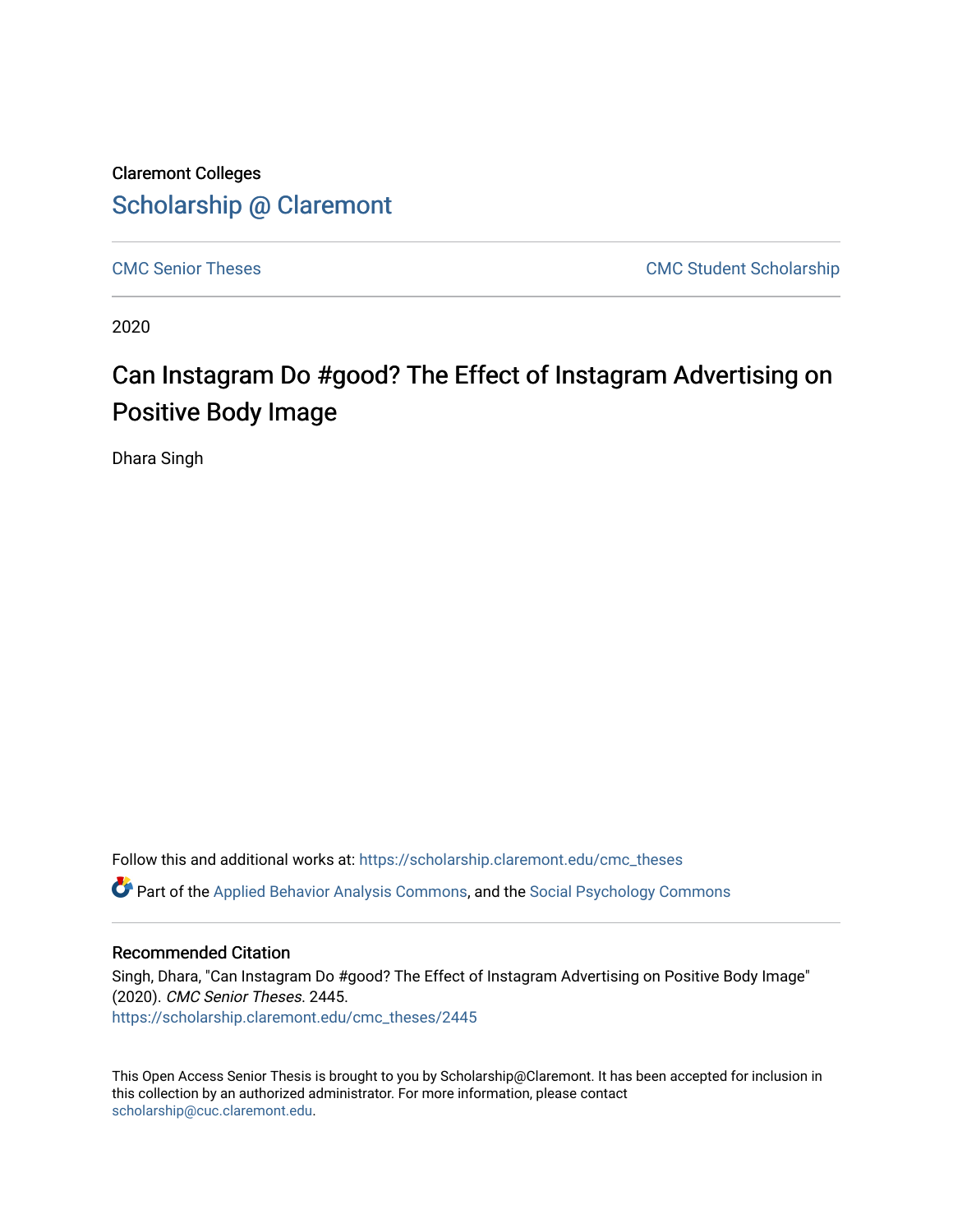Claremont McKenna College

Can Instagram Do #good?

## The Effect of Instagram Advertising on Positive Body Image

submitted to Professor Kathleen Brown

> by Dhara Singh

> > for

Senior Thesis in Psychology

2019-2020

11 May, 2020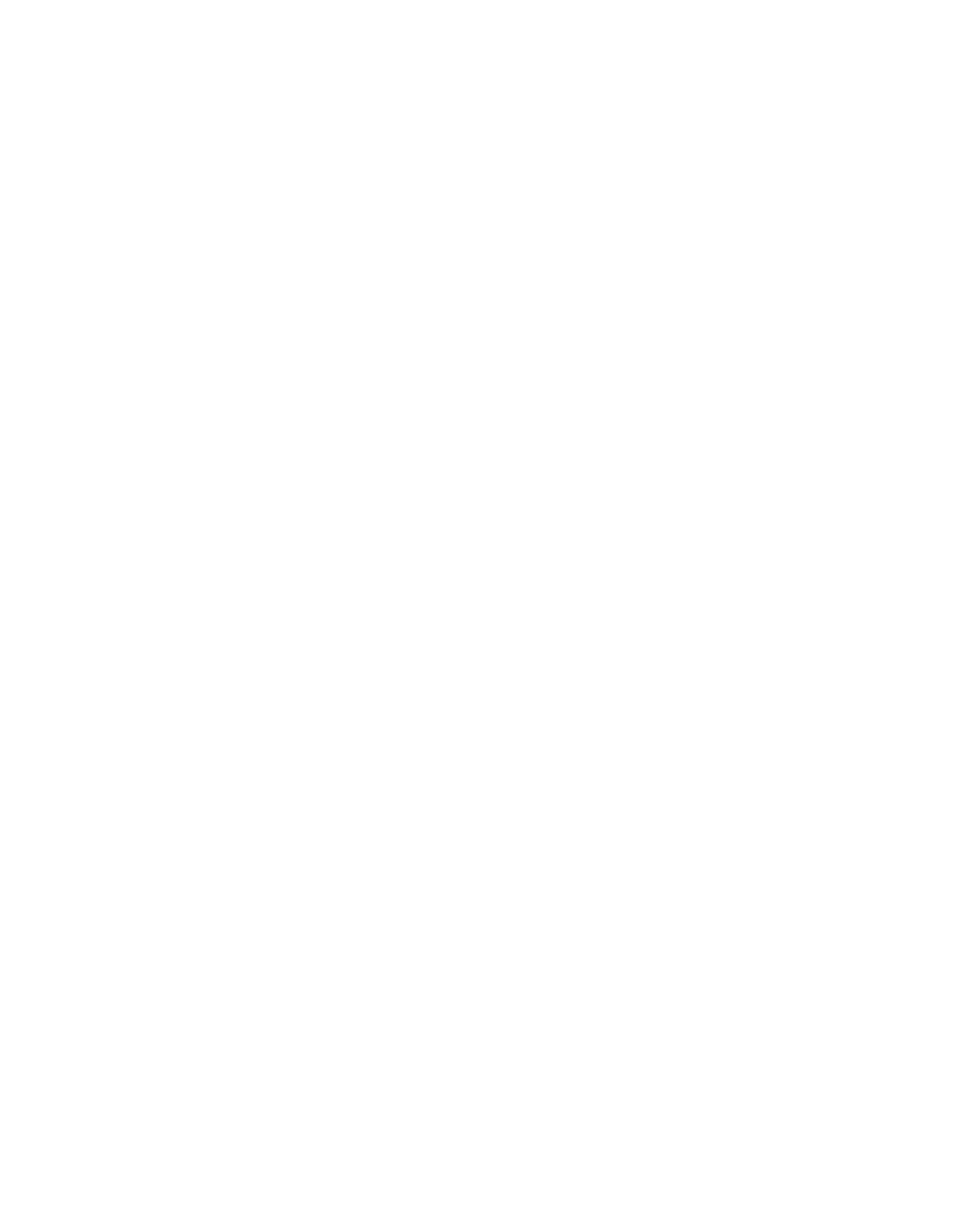## Table of Contents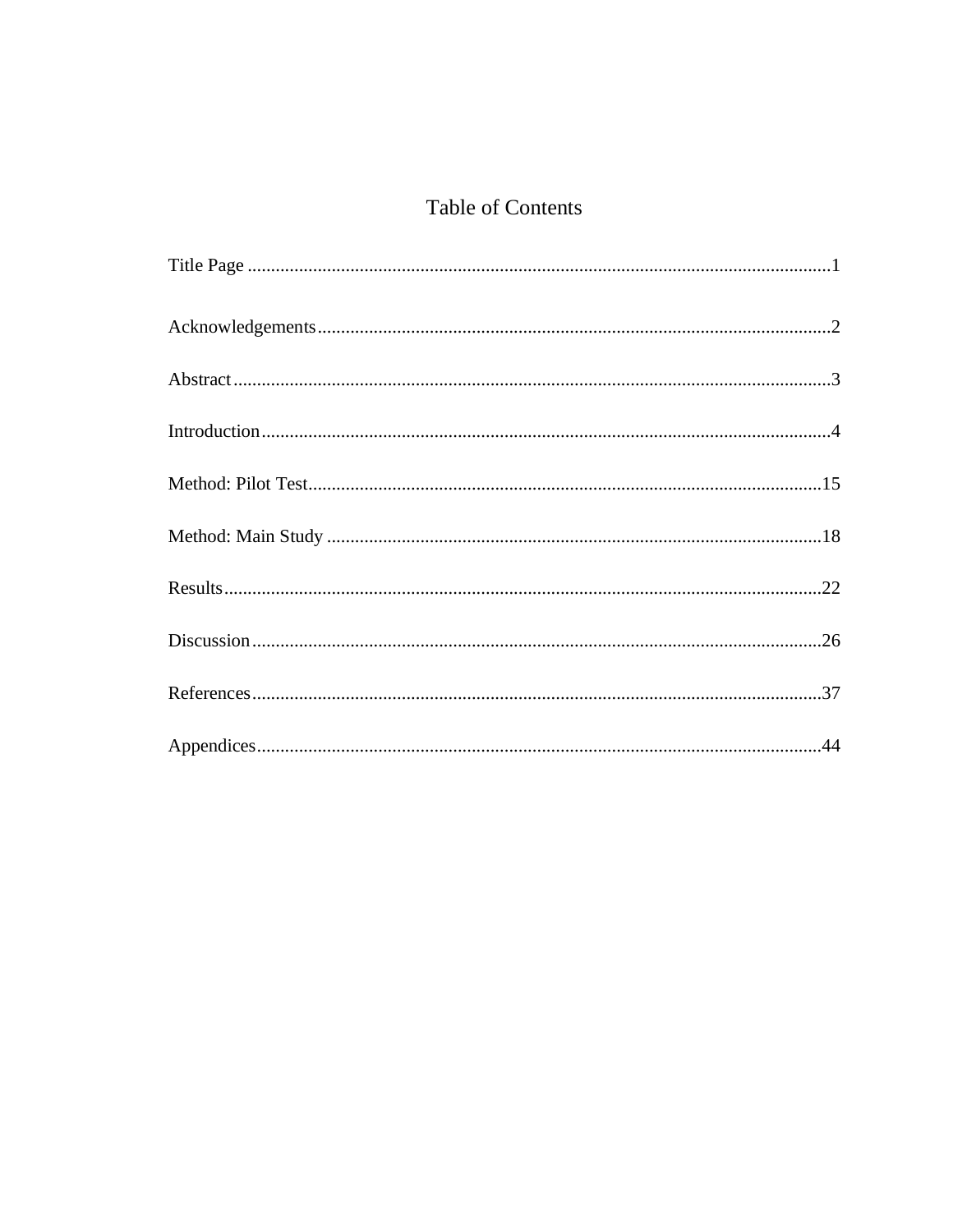Can Instagram Do #good?

The Effect of Instagram Advertising on Positive Body Image

Dhara Singh

Claremont McKenna College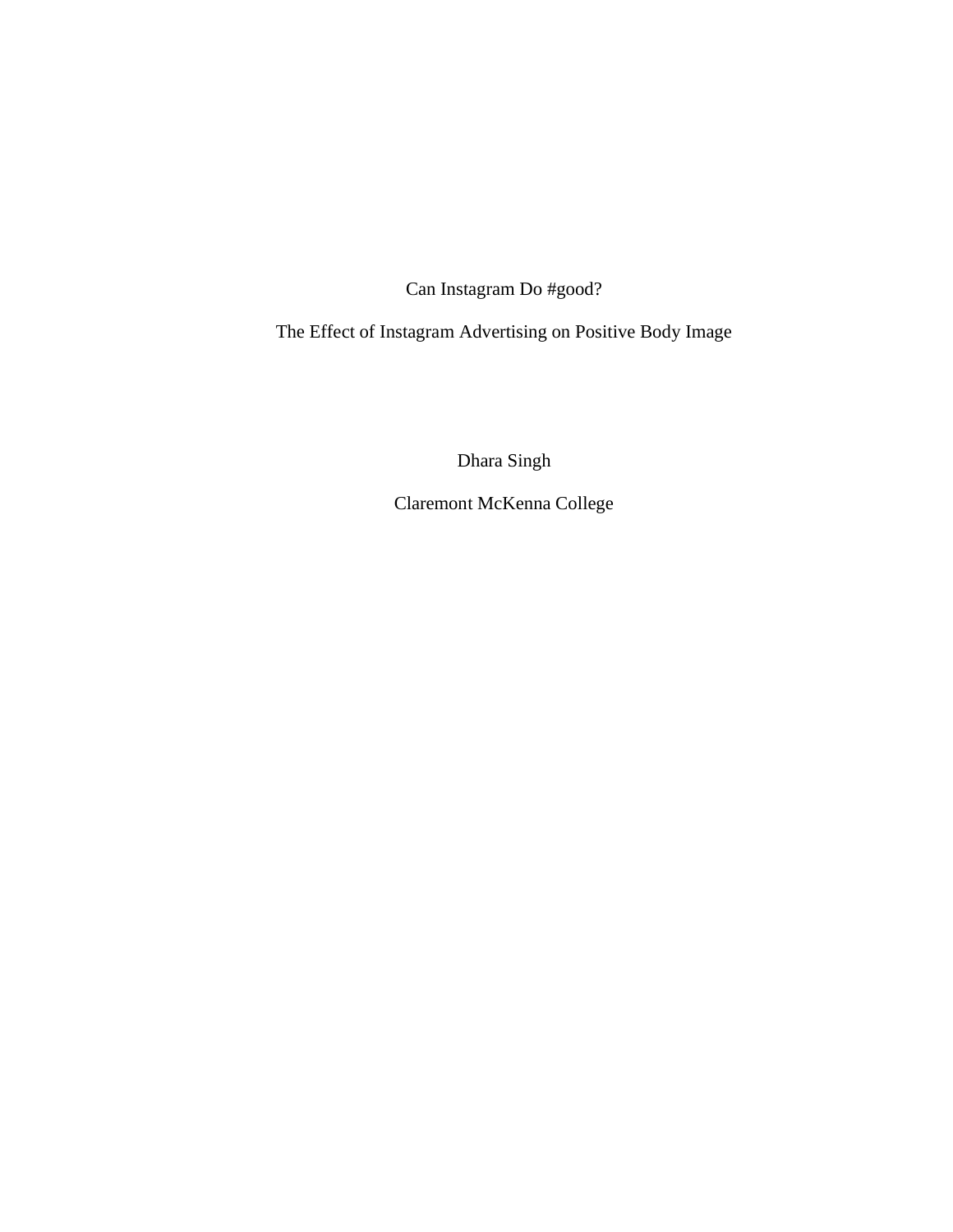#### Acknowledgements

First and foremost, I would like to thank my reader Dr. Kathleen Brown for her support and encouragement throughout every stage of this process. I am so grateful for all the time she spent brainstorming, editing, and talking with me, especially when communication was moved online. Thank you to Professor Krauss and the rest of the Psychology, Law, and Public Policy lab for your moral support and feedback. Thank you to Professor Shauna Levin for keeping me on track during the fall, and for helping to create a community for year-long psychology students. Thank you to all the psychology department faculty who have taught me and fostered my interest in psychology over the past four years.

I would also like to thank my family, who did not expect their moody senior to be writing her thesis at home, but have worked to cheer me up and motivate me over the past few months. Finally, I would like to thank my friends and peers who have given me support and advice throughout this process. I could not have done it without all of you.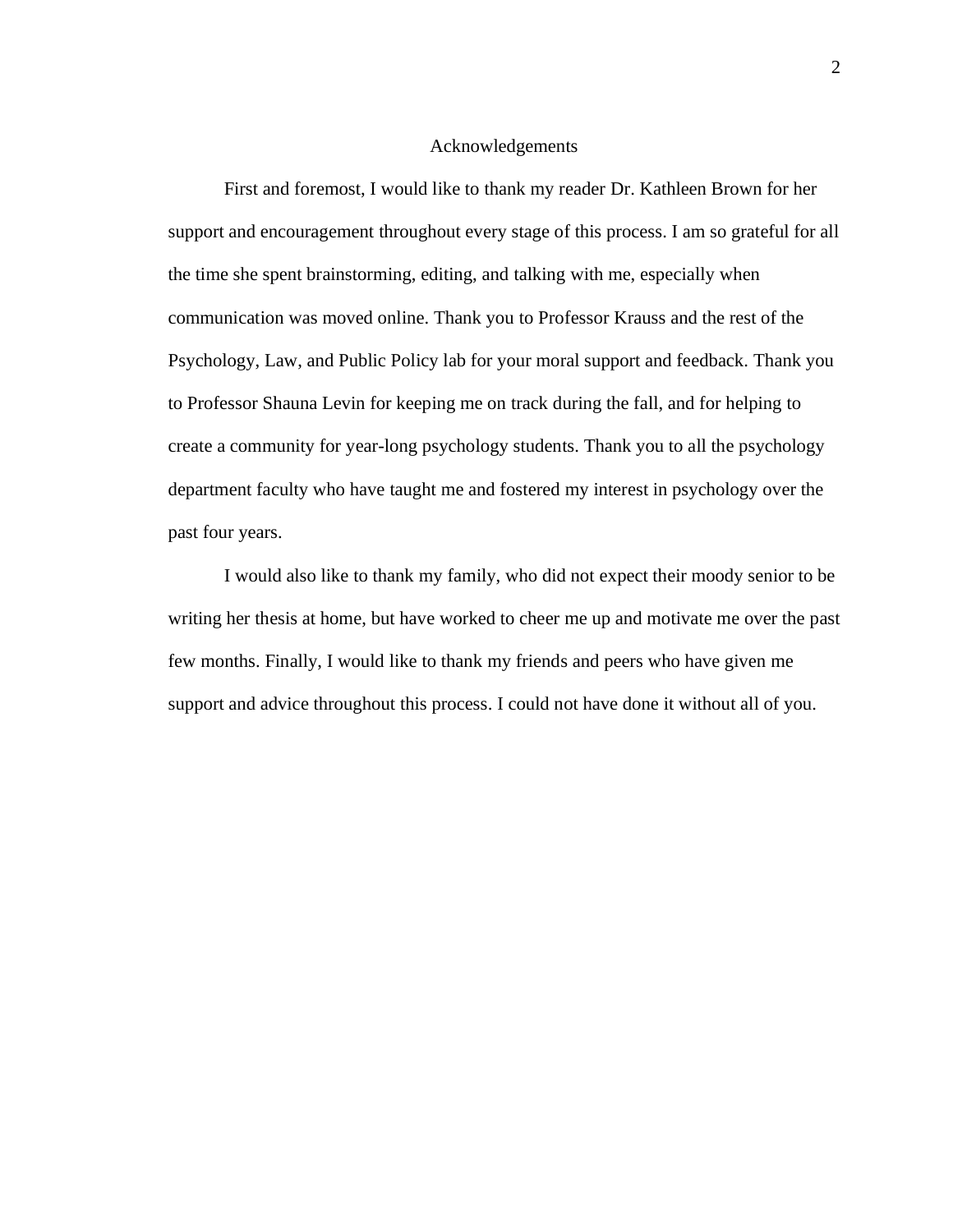Abstract

Research on the effects of social media and advertising on body image has predominantly focused on the negative impacts, with limited studies exploring the effects on positive body image. This study investigated whether body positive Instagram advertising images, which aim to promote body acceptance, increase positive body image compared to ideal or neutral (landscape) images. One hundred and thirty participants (66.2% female) were randomly assigned to an image condition and shown a series of neutral, ideal, or body positive Instagram images. Participants' positive body image was then measured using the Body Appreciation Scale-2 (BAS-2) and Functional Appreciation Scale (FAS). A ceiling effect on the FAS resulted in no significant differences in body functionality appreciation between genders or image conditions. Results showed that body appreciation was higher among males than females, and that body appreciation was significantly higher in the neutral (landscape) image condition than the body positive image condition. Therefore, any image featuring a body may be harmful to positive body image, even ones that are considered body positive. Implications and directions for future research are discussed.

*Keywords:* body appreciation, body functionality appreciation, body positive, positive body image, thin/fit-ideal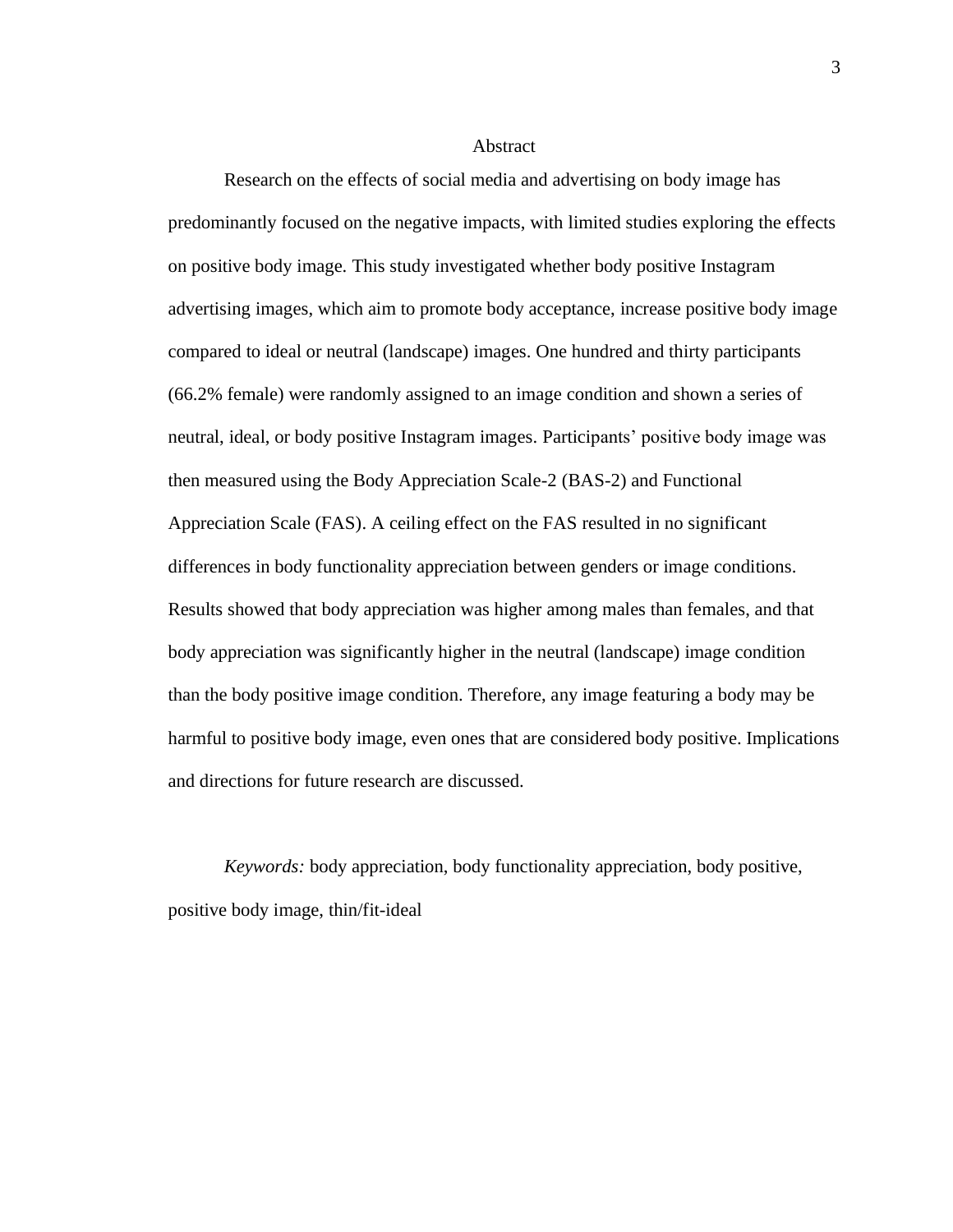#### The Effect of Instagram Advertising on Positive Body Image

Over the past two decades, social media usage has exponentially increased, providing individuals with constant access to visual stimuli and messaging. Much of the imagery presented online portrays societal beauty standards, which promote an airbrushed thin ideal for women, and a sculpted fit ideal for men. Social media did not create these beauty standards; advertisements and media have promoted unattainable ideals as long as they have existed, but the prevalence of these images in individuals' daily lives is unprecedented. The significant harm that these ideals can cause to body image in men and women has been well established (Blond, 2008; Grabe, Ward, & Hyde, 2008). Today, only 26% of women and 28% of men feel satisfied with their appearance (Frederick, Sandhu, Morse, & Swami, 2016), meaning that most Americans are dissatisfied with their appearance (Most Americans). Given that 94% of the leading models are underweight (Schlossberg, 2016), it is unsurprising that the majority of people feel this way when the idealized images they see do not represent their bodies.

The rise of social media platforms, such as Instagram, has created a need for research exploring the unique impact these platforms have on their users. Instagram, a photo and video-sharing social media service, was created in 2010. Just 10 years later it has over a billion users (Ortiz, 2019). The average Instagram user spends 53 minutes per day on the app, giving advertisers many opportunities to reach them (Molla & Wagner, 2018). Since the early 2000s, the internet has focused on custom advertising, where sites track individual's browsing history and then present them with products relevant to them (Pumphrey, 2012). Instagram and other social media platforms have taken this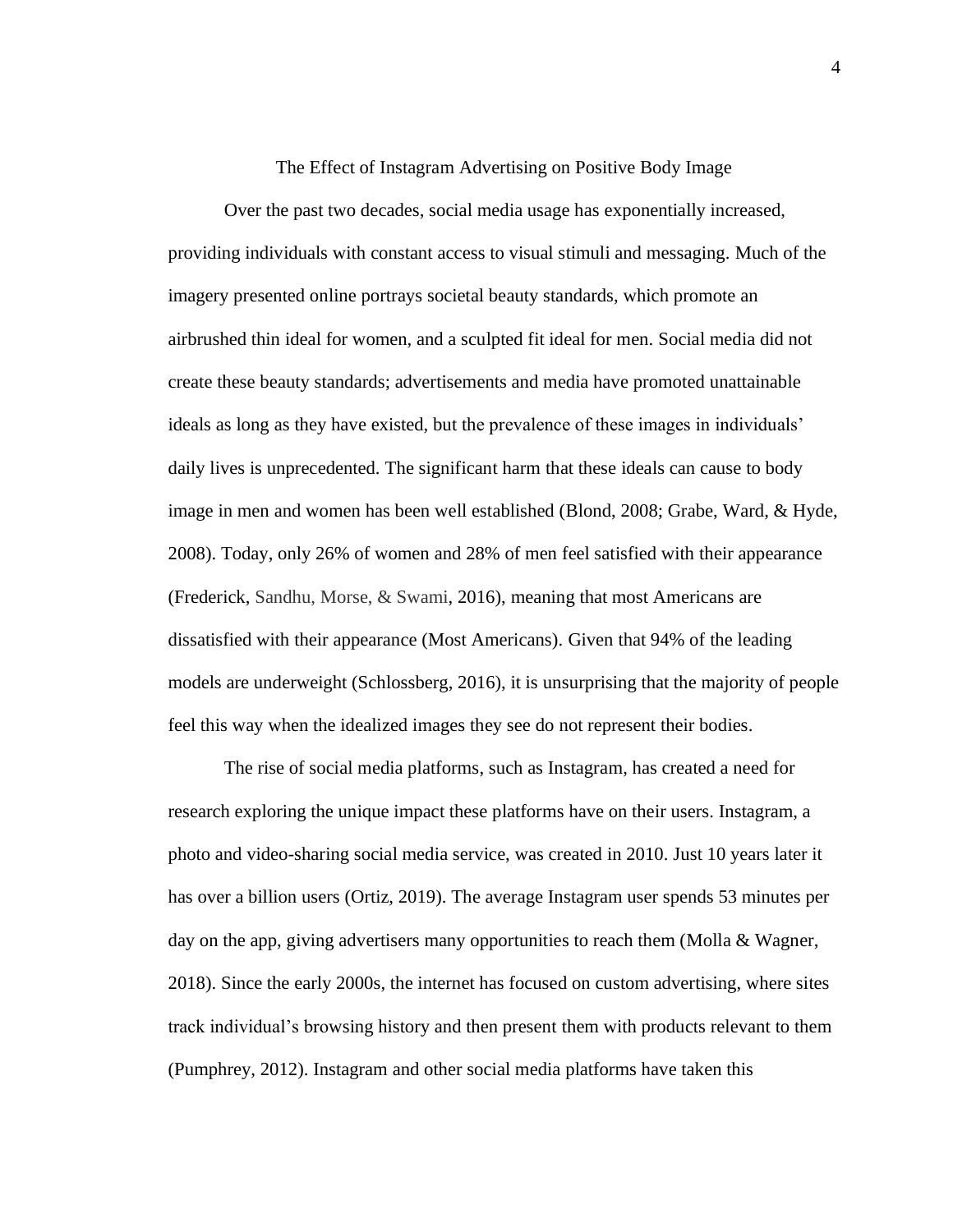individualized advertising further by presenting users with advertisement images that fit into their feed so seamlessly that it is not obvious they are selling a product (Chen, 2017). When people sign up for platforms like Instagram, they are unaware of the sheer number of advertising images they will be exposed to every day, and the impact that those images may have. It is estimated that the average American views somewhere between 4,000 and 10,000 ads each day (Simpson, 2017). Because the presence of social media in our society only seems to be increasing, it is important for researchers to investigate the range of impacts social media can have on individuals.

Instagram's visual medium can either promote the current unrealistic physical ideal, or work to change that ideal with the goal of promoting positive body image. In recent years, a body positivity movement has been taking place across social media. The goal of this movement is to encourage all people to love their body. Despite the movement's popularity, few studies have investigated its impact on body image and whether body positive messages can actually improve body image. So far, the majority of research remains focused on the negative impact that media (including social media) has on body image and the development of eating disorders in women.

Media has been shown to increase negative body image concerns in women and men. Print magazines, commercials, television, and social media have all been shown to increase body dissatisfaction (Harrison & Cantor, 1997; Holland & Tiggemann, 2016). An overview of the existing research through the lens of meta-analyses supports the pattern that media is correlated with decreased body image. A meta-analysis of 77 experimental and correlational studies on the relationship between media exposure and body dissatisfaction found that media presenting the thin-ideal was associated with body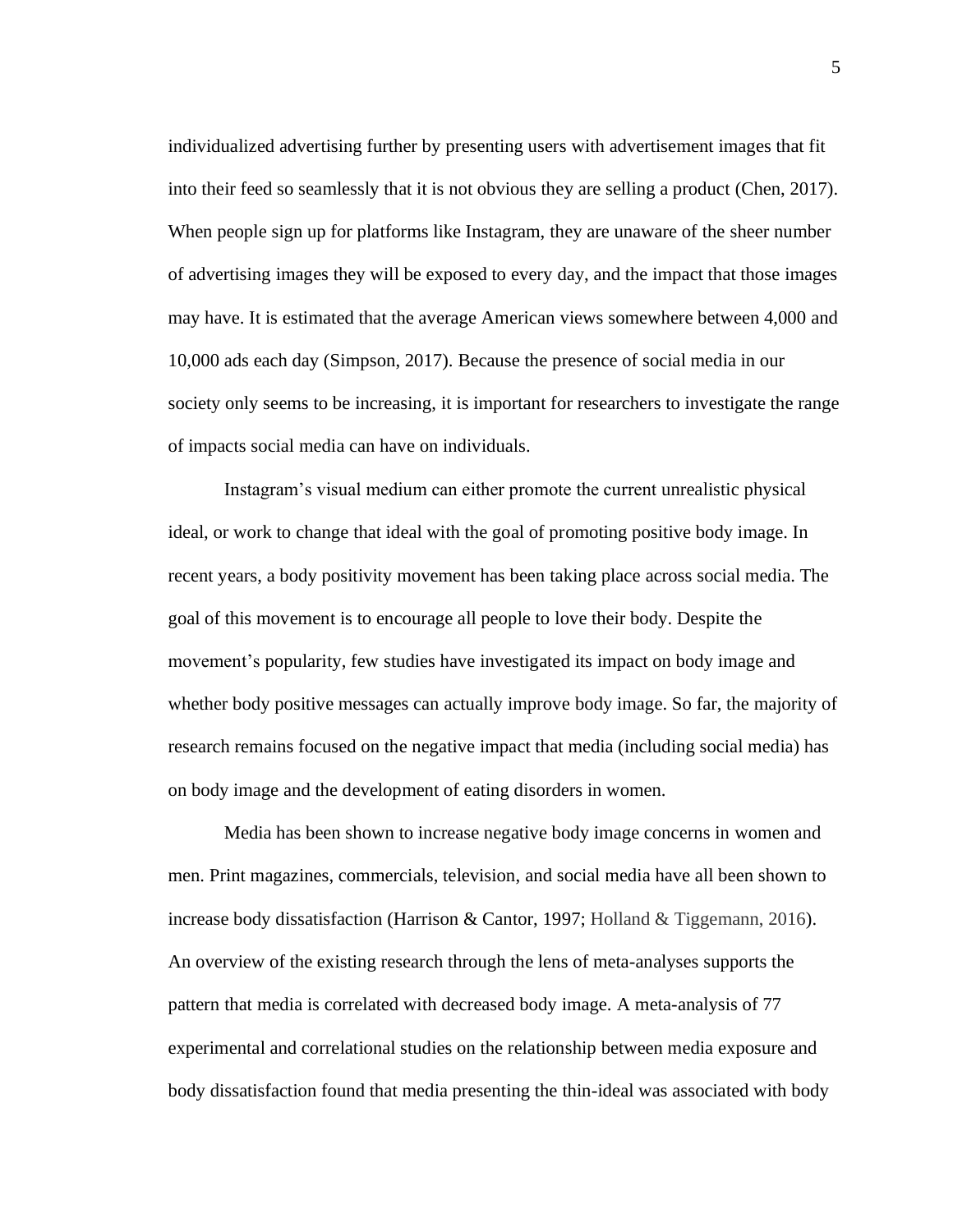dissatisfaction in women (Grabe et al., 2008). Although the prevailing images of men in media differ from women, their body image is affected in the same direction when exposed to media. An analysis of 15 experimental studies that exposed men to idealized bodies in advertisements found that exposure to these images led to a small, but significant, increase in body dissatisfaction (Blond, 2008).

#### **Self-Objectification Theory**

Self-objectification theory provides a potential explanation for the relationship between media and body image. According to self-objectification theory, individuals internalize the ideals presented by the media, causing them to adopt a third person perspective on their bodies instead of a first person perspective (Fredrickson & Roberts, 1997). This means that men and women value how they look to others over how their bodies feel internally or what they can do with their bodies. Social and cultural objectification (which happens most commonly through the media) leads to selfobjectification, which can lead to an increase in body shame, anxiety, and a decrease in internal awareness. Self-objectification can lead to disordered eating and depression when taken to the extreme (Fredrickson & Roberts, 1997).

Individuals experience social and cultural objectification in many aspects of their lives, particularly through their social media usage. Hanna et al. (2017) explored the role that self-objectification played in the relationship between Facebook usage and selfesteem, mental health, and body shame. Through surveying over 1,000 undergraduate students, they found that Facebook use was associated with greater self-objectification and social comparison. Greater self-objectification was related to lower self-esteem, poorer mental health, and higher body shame. Hanna et al. concluded that self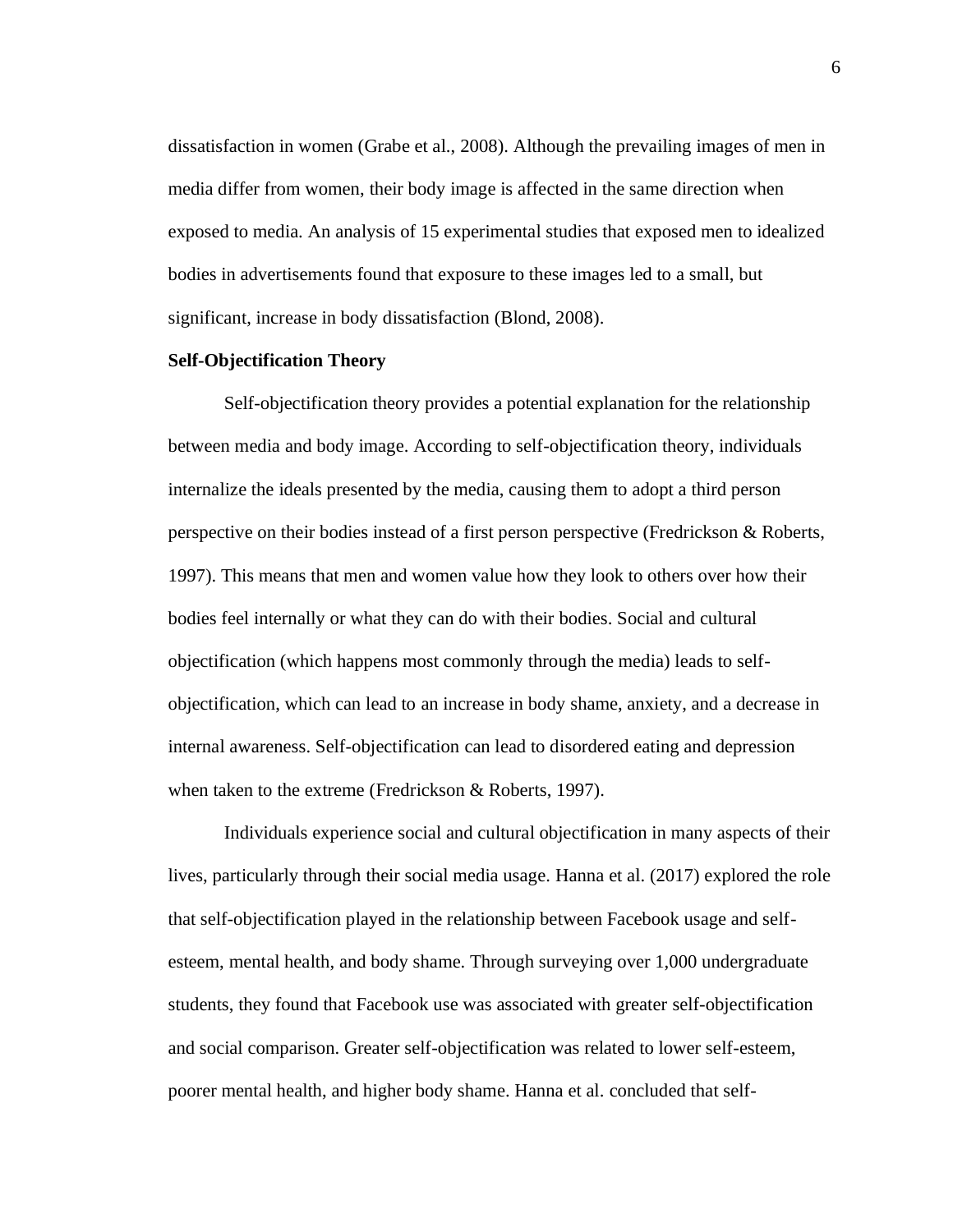objectification can act as the mediator between social media and body image. The role of self-objectification in response to social media has been found to expand across many different platforms, and works differently between men and women.

Because the media portrays men and women in different ways, they internalize different societal ideals (Murnen & Don, 2012). Traditionally, male bodies have been valued for their functional qualities, whereas females are valued for their aesthetic qualities (Fredrickson & Roberts, 1997). In the media, females are typically held to a thin-ideal, and men are portrayed with a muscular male body ideal (Peixotolabre, 2002). Although females were historically objectified more in the media, there has been an increase in male bodies portrayed in advertisements and larger emphasis on the muscularideal (Grogan, 1997). Women also tend to experience higher levels of self-objectification (Murnen & Don, 2012).

Using the Embodied Image Scale, Abbott and Barber (2010) found that male and female high school students report significantly different functional and aesthetic values. Females had significantly higher aesthetic values and lower aesthetic satisfaction, functional values, and functional satisfaction than male participants. Overall, they found that males' body dissatisfaction frequently results from their evaluations of their strength and muscle (functional qualities), whereas females' dissatisfaction is rooted in their appearance or weight (aesthetic qualities) (Abbott & Barber, 2010).

Some historians argue that the thin-ideal was the outcome of successful marketing by the fashion industry starting in the 1920s, and that these damaging images have prevailed over the last century (Grogan, 1997). These thin-ideal images have been found to causally influence eating disorders and body dissatisfaction. Using multiple different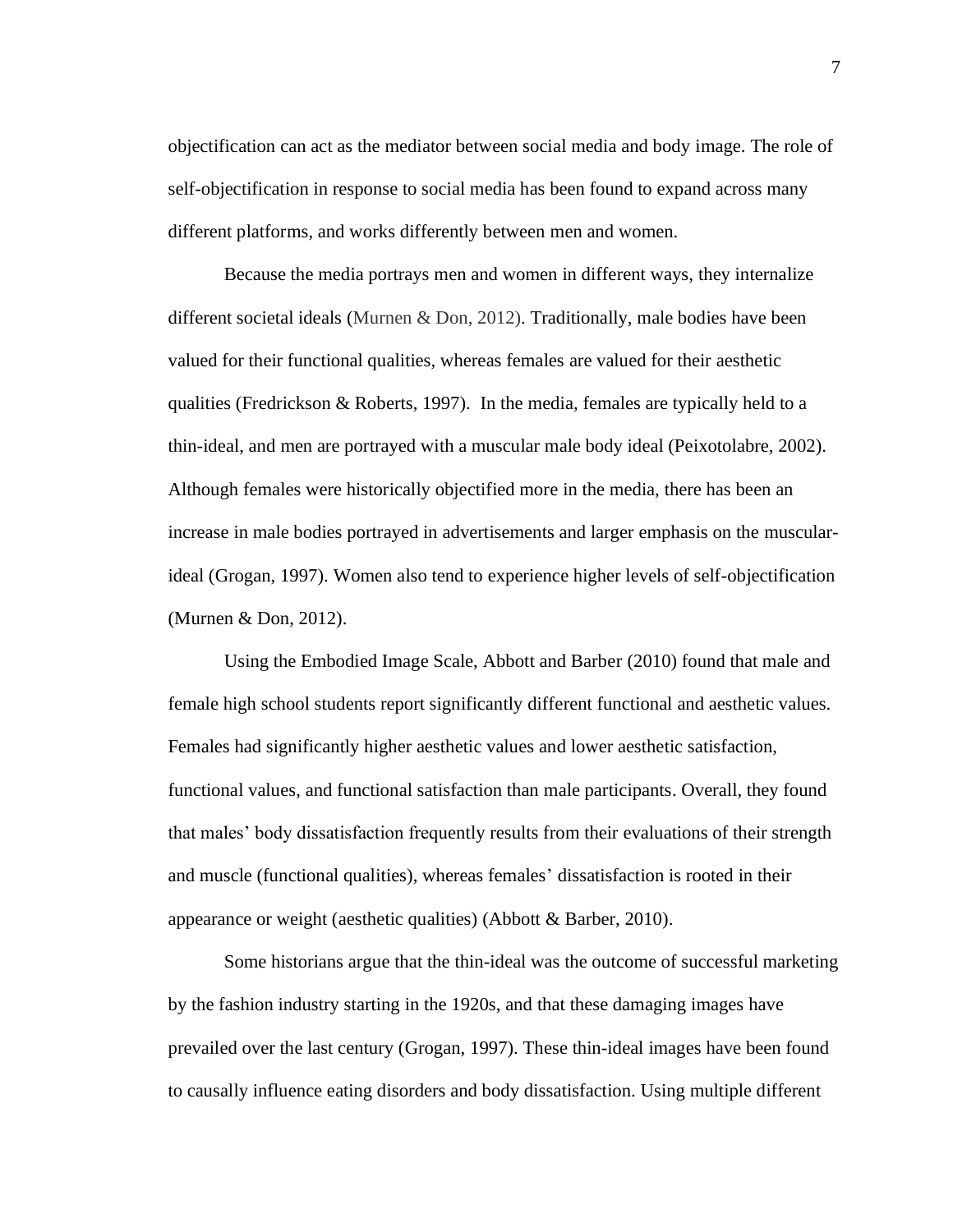experimental techniques, including randomized controlled experiments and the experimental manipulation of thin-ideal internalization, Thompson and Stice (2001) concluded that there is a causal relationship between females' internalization of attractiveness and eating disorders and body image disturbance. This relationship is termed "thin-ideal internalization," which is the extent that individuals are affected by socially defined ideals of attractiveness. This causal relationship has been upheld in subsequent research, and supports the theory that self-objectification explains the link between media ideals and body image concern. Time spent on the internet is significantly related to thin-ideal internalization for adolescent girls, and Facebook users have been found to report significantly higher scores on body image concerns (Tiggemann & Slater, 2013).

While the male muscular ideal has been present in art for most of history (e.g., Michelangelo's *David*), its presence in media was largely non-existent in the early 1900s (Grogan, 1997). Since the later 1900s, portrayal of the sculpted, athletic, male body in advertisements has gained popularity, leading to increased internalization of the ideal by men (Hargreaves & Tiggemann, 2009). Men who internalize media images more have been found to have higher levels of body dissatisfaction when exposed to both slender and muscular ideal conditions (Galioto & Growther, 2013). Additionally, media images of muscular men typically lead to greater dissatisfaction, because muscularity represents strength, which men are taught to value (Blond, 2008).

#### **Positive Body Image**

The relationship between negative body image and traditional media and advertising has been well studied, especially in the context of eating disorder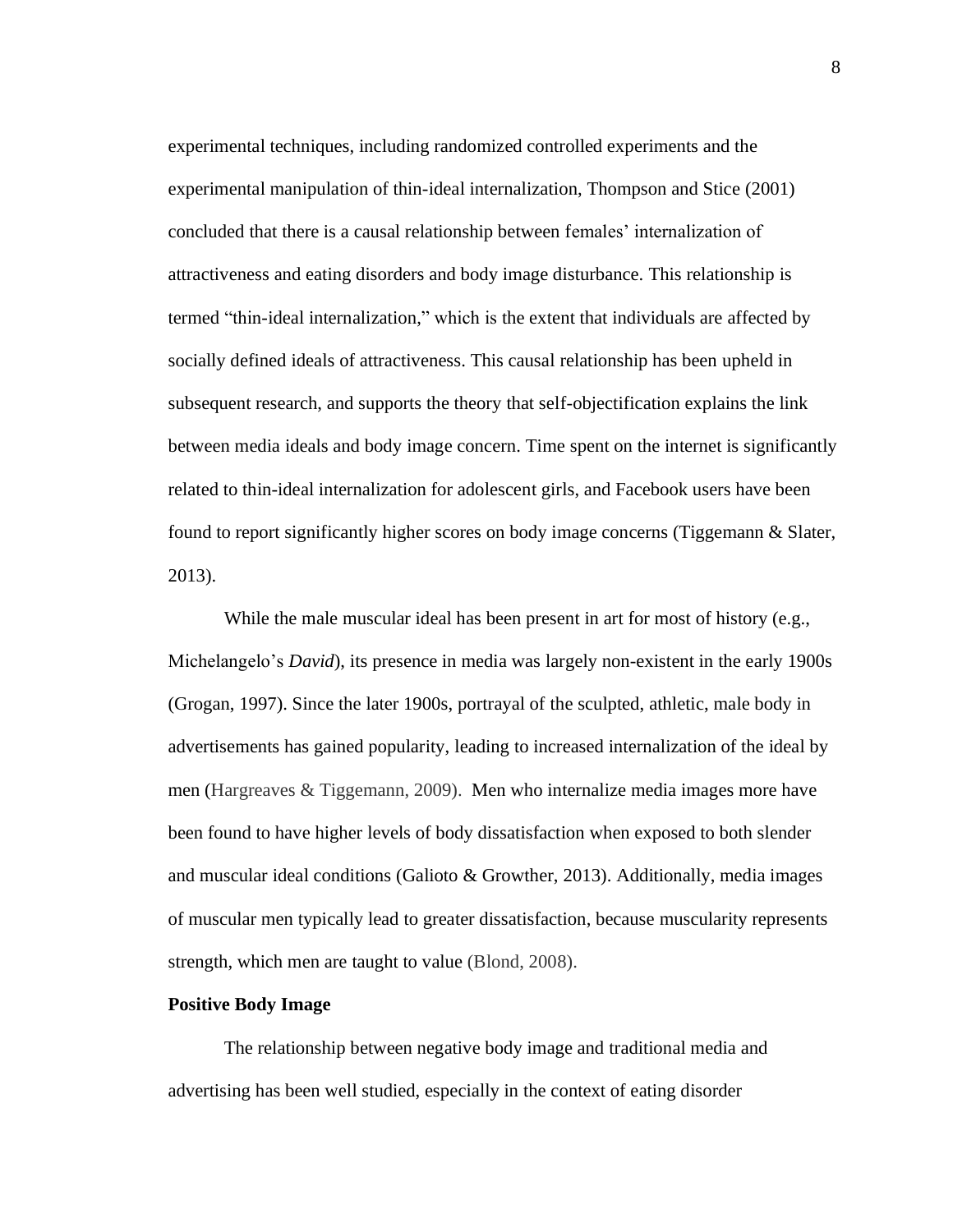development. However, over the last decade a new field of research has emerged: positive body image. This development was partially derived from the societal shift taking place which critiques dieting and the promotion of the thin-ideal, and attempts to improve body confidence (Grogan, 2017). Additionally, in 2004 *Body Image: The International Journal of Research* was established. This journal encourages submissions on positive body image and asks for research on factors influencing positive body image development, adaptive body image processes, and potential interventions to promote positive body image (Tylka & Wood-Barcalow, 2015).

Positive body image is rooted in positive psychology, a field which is not only about helping people not feel bad, but also about assisting people to use their strengths to foster flourishing lives (Tylka, 2012). Extending positive psychology ideals to body image means emphasizing that the absence of negative body image does not mean the presence of positive body image, as positive body image is distinct from negative (Tylka, 2012). The core characteristics of positive body image are body appreciation, body functionality appreciation, body acceptance and love, the broad conceptualization of beauty, adaptive investment in appearance, inner positivity, and filtering information in a protective manner (Tylka & Wood-Barcalow, 2015). Body appreciation is multi-faceted and includes appreciation for the body's function, health, and features. Positive body image is also both stable and malleable, meaning that while it remains relatively consistent over time, it can be changed. It is shaped by social identities and experiences, so it is strongly influenced by media and socialization. It can also protect individuals against negative stimuli in their environment (Tylka  $& Wood-Barcalow, 2015)$ . Body appreciation and body functionality appreciation encompass many of the aspects that are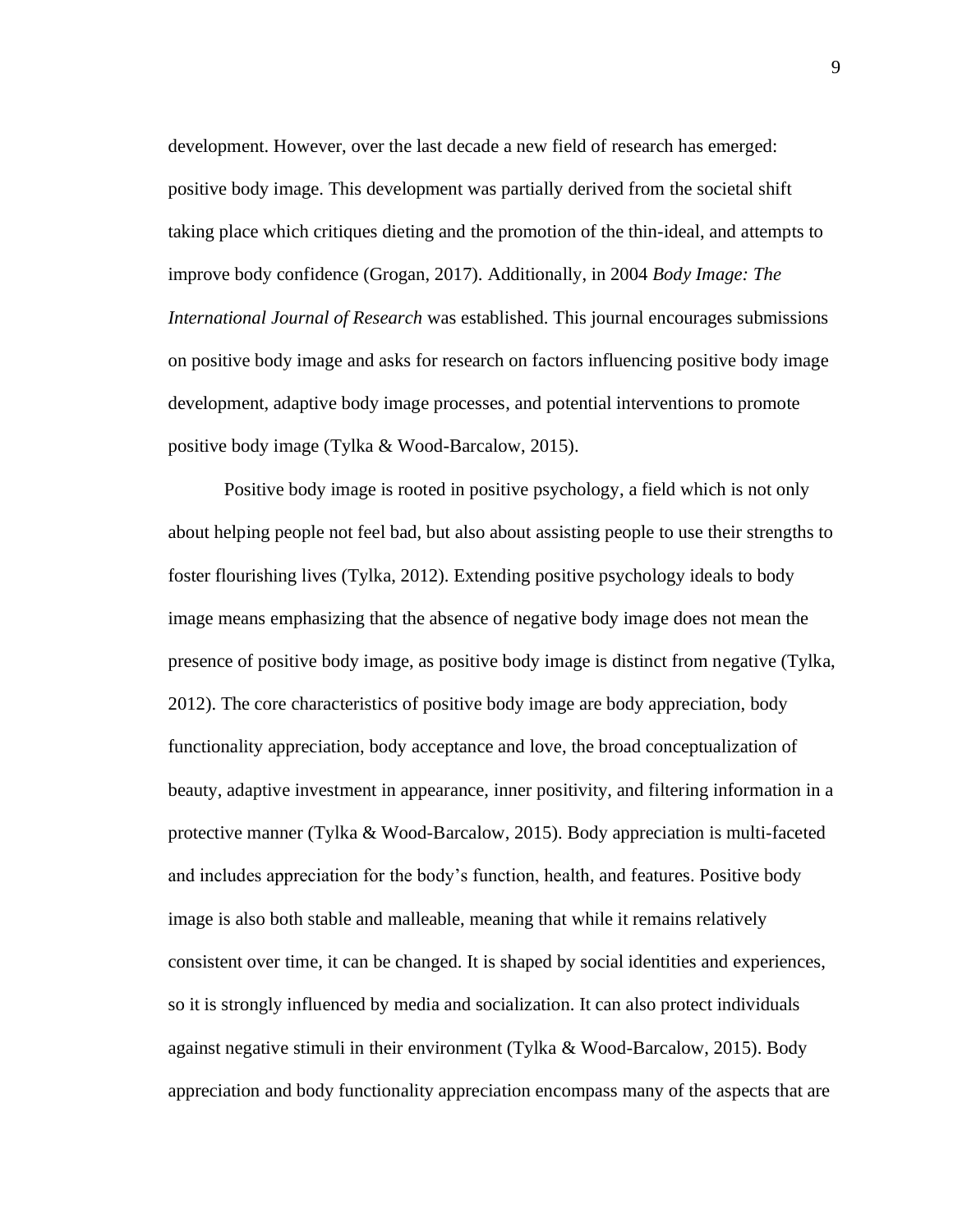affected by self-objectification, and were therefore investigated more in-depth in the present study.

It is important for individuals to have positive body image because it promotes many aspects of well-being, and protects against negative stimuli and mental illness. A study of over 1,000 British adults found that positive body image was associated with significantly higher levels of emotional, psychological, and social well-being (Swami, Weis, Barron & Furnham, 2017). Specifically, measures of body appreciation were found to be the strongest predictor in all domains of well-being. Body appreciation has also been linked to greater health-related behaviors for college-aged men and women (Tylka & Wood-Barcalow, 2015). Body Mass Index (BMI) is negatively associated with all body image measures, a relationship whose causal direction has not yet been identified (Swami et al., 2017). A qualitative study of adolescents with high levels of positive body image found that positive body image protected individuals against idealistic images, and allowed individuals to criticize media ideals instead of internalizing them (Holmqvist  $\&$ Frisen, 2012). Positive body image also led to a greater conceptualization of what beauty is, and allowed individuals to define beauty outside of the typical media representation. Body satisfaction has been found to protect against the negative impact of ideal images in men and women (Blond, 2008). The protective aspect of positive body image can stop the process of self-objectification even when individuals are exposed to idealistic stimuli.

Because of gender socialization and socio-cultural ideals, men and women have different trends in positive body image. Women tend to have significantly lower levels of body appreciation and body pride than men (Swami et al., 2017). However, past research has found no significant difference between men's and women's levels of body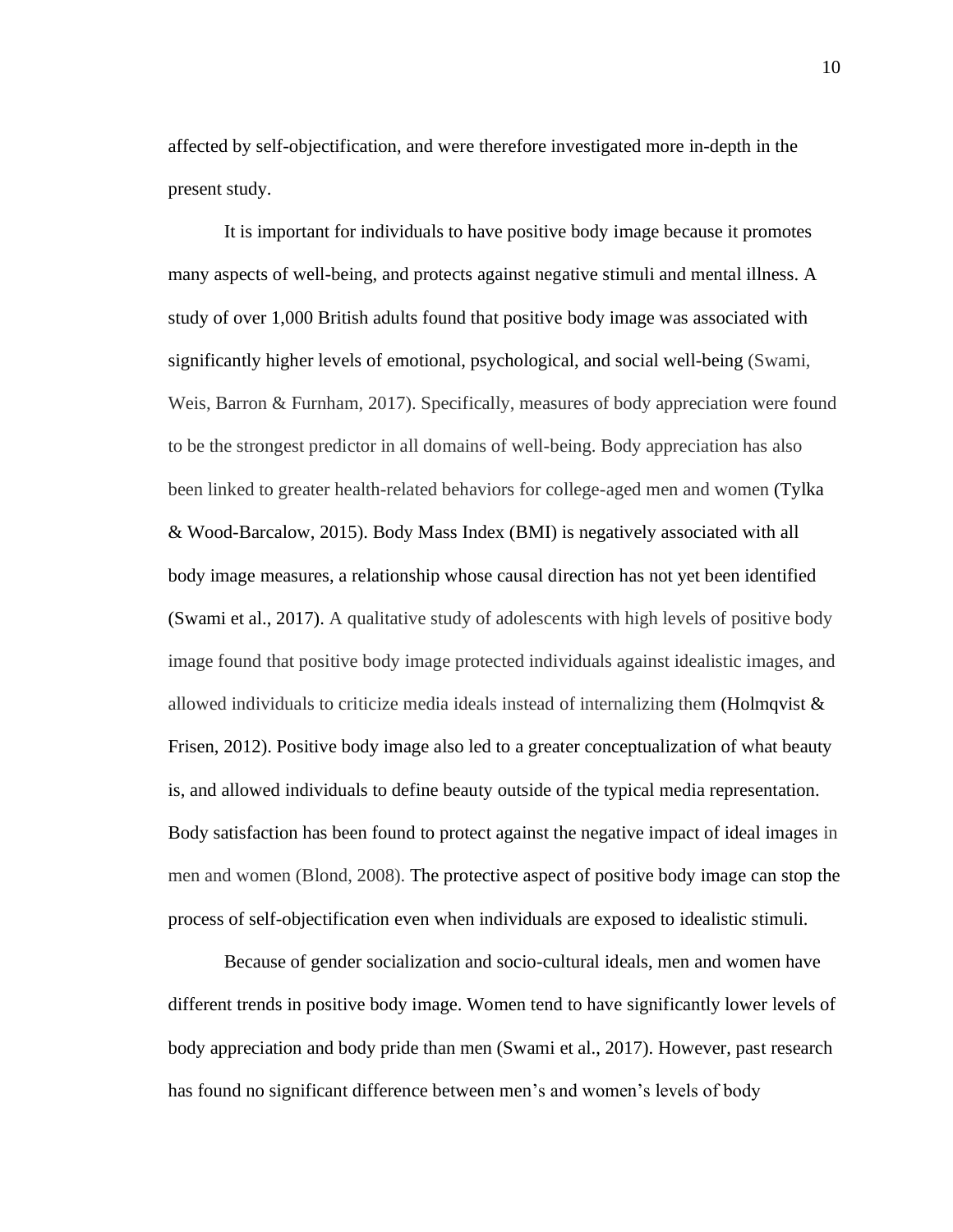functionality appreciation (Alleva, Tylka & Diest, 2017). These trends are likely caused by men placing higher value on their functional qualities, which are related to functional appreciation, and females placing higher value on their aesthetic qualities, which are more related to body appreciation (Abbott & Barber, 2010).

### **Body Positive Media and Body Image**

In conjunction with the development of the positive body image field, there has also been a cultural shift over the past few decades towards body positive media and messaging (Grogan, 2017). The goals of body positivity are to challenge the prevailing thin-ideal messages and images in the media, and foster the acceptance and appreciation of bodies of all sizes, shapes, and appearances (Cohen, Irwin, Newton-John & Slater, 2019). Movements such as Dove's Real Beauty campaign and Aeries #Real campaign, which feature diverse models and eliminate the use of Photoshop, have influenced more brands to feature images that are considered body positive (Convertino, Rodgers, Franko, & Jodoin, 2016). Aerie's inclusive marketing campaign sparked a great deal of conversations on diversifying models, especially as their market share has been steadily increasing. Victoria's Secret, on the other hand, whose advertisements embody the thinideal, has been consistently losing market share (Garcia, 2019). This body positive movement has become especially popular on the Instagram application, where there are 11.9 million results for the hashtag #bodypositive. While this movement is taking place in some capacities for both genders, the majority of body positive advertising campaigns only feature women. Thus, research on the impact of body positive images has only focused on women up until this point.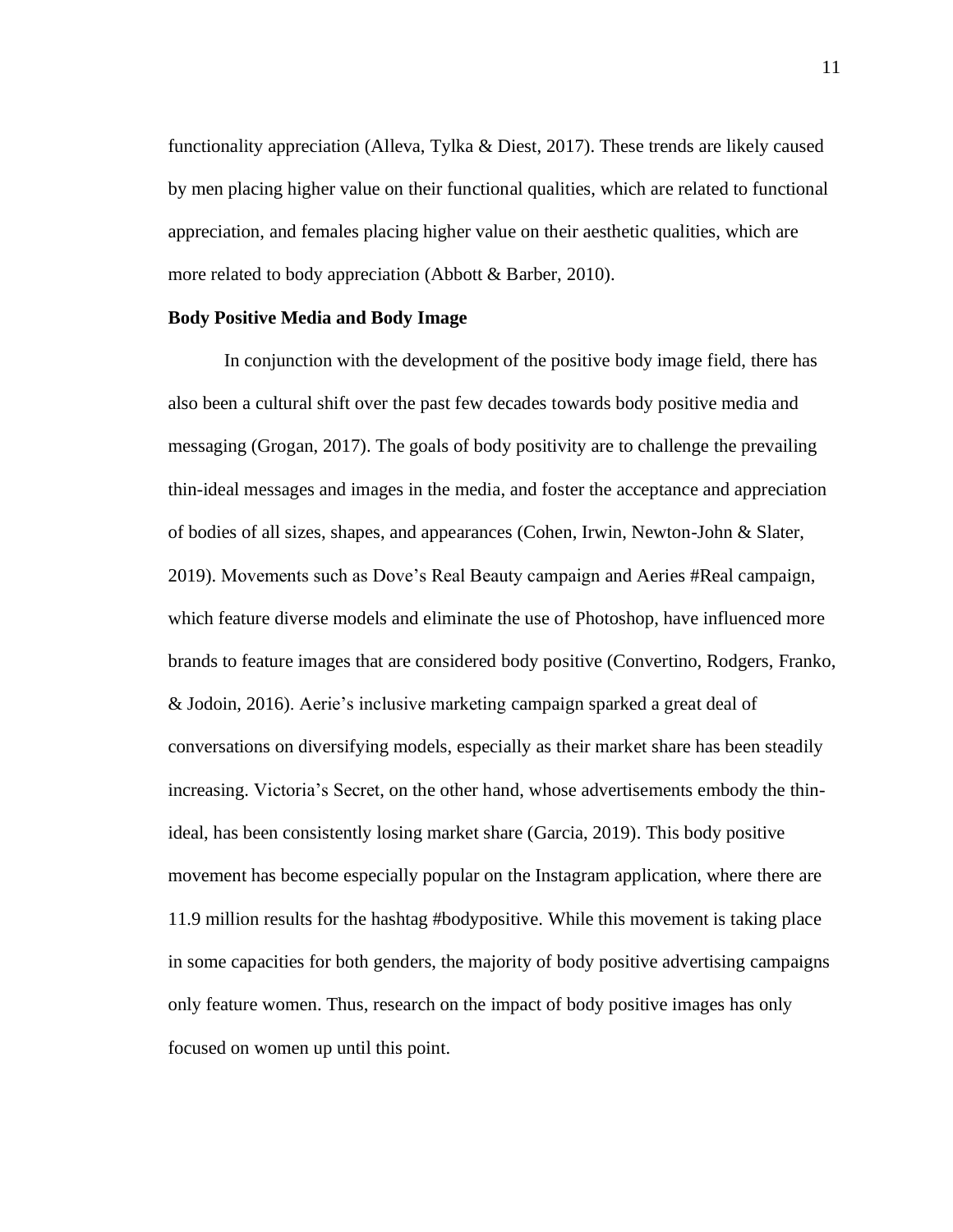Following the creation of the Aerie Real campaign, researchers examined the impact of viewing Aerie Real images, that were not retouched, versus Aerie's previous campaigns which featured digitally modified images. Through surveying college women, Convertino et al. (2016) found that while viewing any image decreased body satisfaction, Aerie Real images had less of a negative impact than the retouched images. Importantly, this study confirmed that viewing advertisements that featured traditionally attractive models lowered individual's body satisfaction, even when they were not retouched. A study conducted by Cohen, Fardouly, et al. (2019) examined the impact of Instagram images that were either categorized as body positive, neutral, or thin-ideal on collegeaged women's mood and body appreciation. Their stimuli featured images from public Instagram accounts and were not restricted to advertisements. The thin-ideal stimuli were comprised entirely of thin women in revealing clothes, whereas 25% of the body positive images were illustrated quotes encouraging individuals to love their bodies and accept it at all sizes (e.g., "Your body is not your masterpiece. Your body is the paintbrush you can use to create your masterpiece."). Cohen, Fardouly, et al. (2019) found that female exposure to body positive posts was associated with an increase in their mood and body appreciation relative to thin-ideal and neutral conditions. They also found that both the thin-ideal and body positive posts were associated with higher levels of selfobjectification compared to the neutral condition (Cohen, Fardouly, et al., 2019).

The impact of more diverse body messages and body images remains unclear. People may react most positively to the messages that align closest with the body types with which they identify (Betz & Ramsey, 2017). Consistent with previous research, Betz and Ramsey (2017) found that when a sample of American women were shown thin,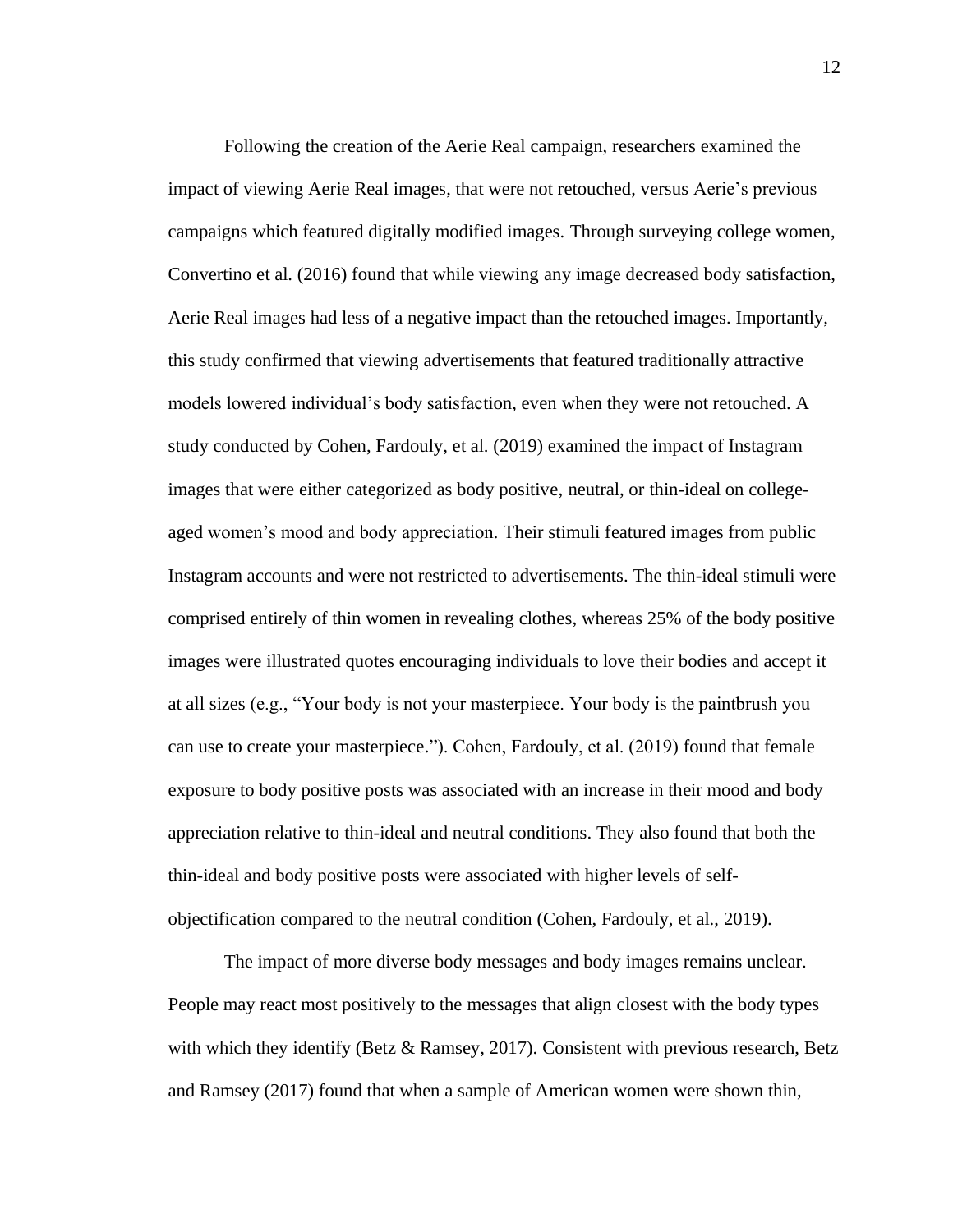athletic, curvy ideal, and body-acceptance messages and photos, they viewed bodyacceptance and athletic messages most favorably. They also found that body-acceptance messages led to less self-objectification than any ideal messaging, but that these messages did not improve women's body image.

#### **Hypotheses**

The present study's goal was to examine the effect of body positive Instagram advertising on positive body image in men and women. By varying three image conditions, this study manipulated the type of Instagram advertising that individuals were exposed to. Participants viewed either neutral (landscape) photos, idealized images of men and women, or body positive images. Participants' positive body image was then measured using the Body Appreciation Scale-2 (BAS-2) and Functional Appreciation Scale (FAS).

Previous research has yet to determine what, if any, role social media can play in improving positive body image for either gender. There has been some evidence that body positive images can improve body appreciation in women (Cohen, Fardouly, et al., 2019), however no research to date has examined the effect of these images on men. Research has found that men tend to have higher levels of body appreciation than women (Swami et al., 2017), but that there are no significant differences between genders on body functionality appreciation (Alleva et al., 2017). Women experience higher levels of self-objectification (Murnen & Don, 2012), and self-objectification is thought to be the most common way media influences body image. Therefore, this study predicted that women's levels of positive body image would be more influenced by both body positive images and ideal images than men's. In other words, women were expected to always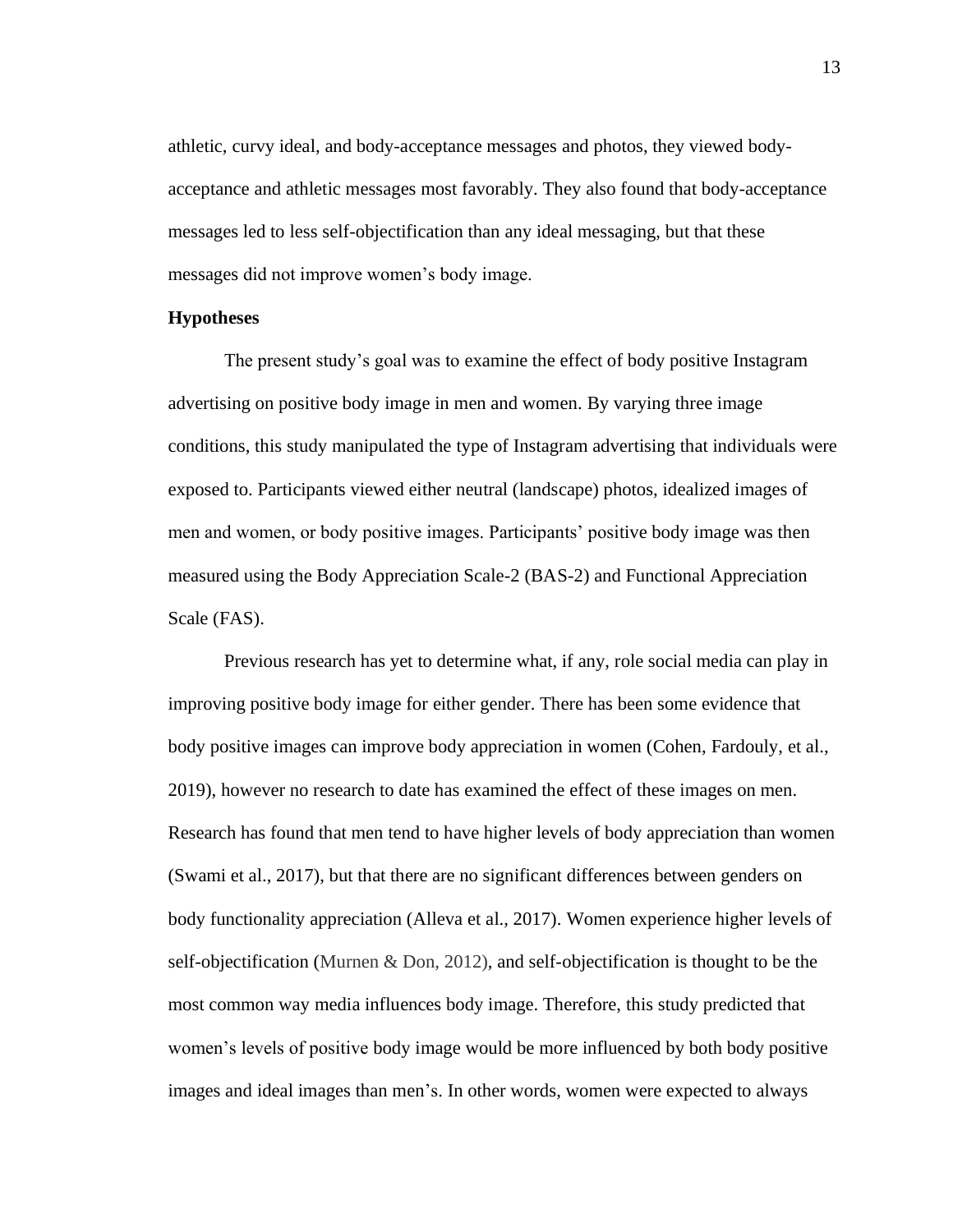have lower levels of body appreciation than men, but that gender difference would be greater in the ideal condition than the body positive condition.

**Hypothesis 1 & 2.** Body appreciation and functionality appreciation would be highest for participants in the body positive condition, then those in the neutral condition, and lowest for those in the ideal condition.

**Hypothesis 3.** Body appreciation would be higher among males than females in all image conditions.

**Hypothesis 4 & 5.** Females' levels of body appreciation and functionality appreciation would decrease more than males' when they were in the ideal condition, and increase more than males' when they were in the body positive condition compared to the neutral.

**Hypothesis 6.** There would be no main effect of gender for functionality appreciation, so females' functionality appreciation would be lower than males' in the ideal condition and higher than males in the body positive condition.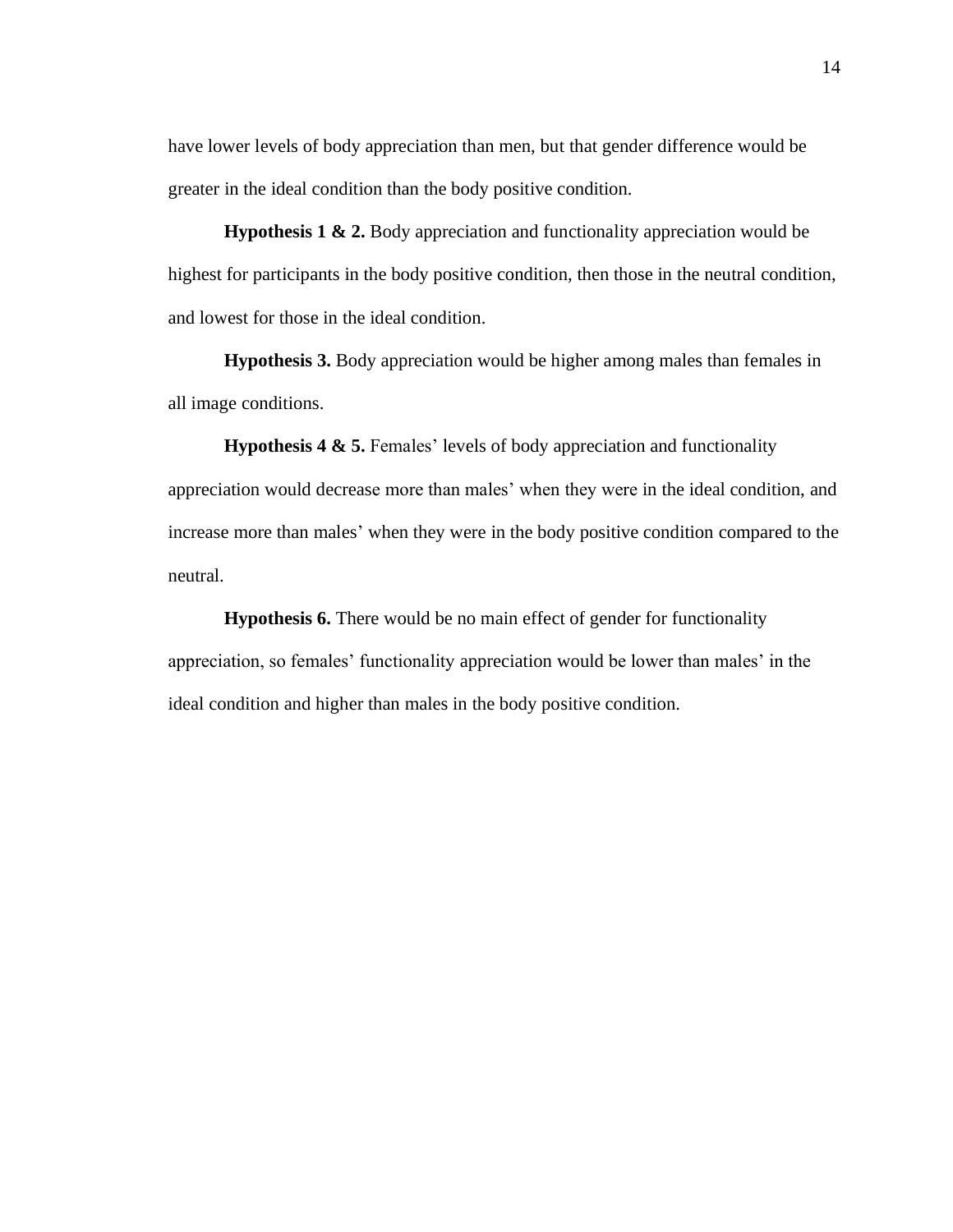## **Method: Pilot Test**

### **Overview**

The purpose of the pilot study was to select images that met the definitions of ideal and body positive. This pilot test was modeled off the procedure of a similar study, with slight changes made to the body positive and thin/fit-ideal definitions to be genderinclusive (Cohen, Fardouly, et al., 2019).

#### **Participants**

Participants for the pilot study were recruited from a small liberal arts college in Southern California in-person and through social media. A total of 22 participants were recruited, however two male participants were removed from the original sample because their average ratings were more than two standard deviations below the other participants. The final raters were 20 upperclassman college students (55% women). Of the raters, 90% had an Instagram, and the majority (83%) reported using it a few times a day.

#### **Materials**

**Instagram Images.** A total of 42 images were shown in the pilot test. All images were sourced from public Instagram accounts (e.g., Nike, Aerie, Calvin Klein) and each image was advertising a brand or product. The featured models were wearing either swimsuits, underwear or revealing athletic clothing. They were in a variety of positions including sitting, walking, and yoga poses. Figure 1 presents 4 of the images that were pilot tested. The images were either categorized as ideal (22 photos) or body positive (20 photos). Images were sorted into those categories based off definitions of ideal and body positive. For images in the ideal category, 10 of the images featured men, 10 featured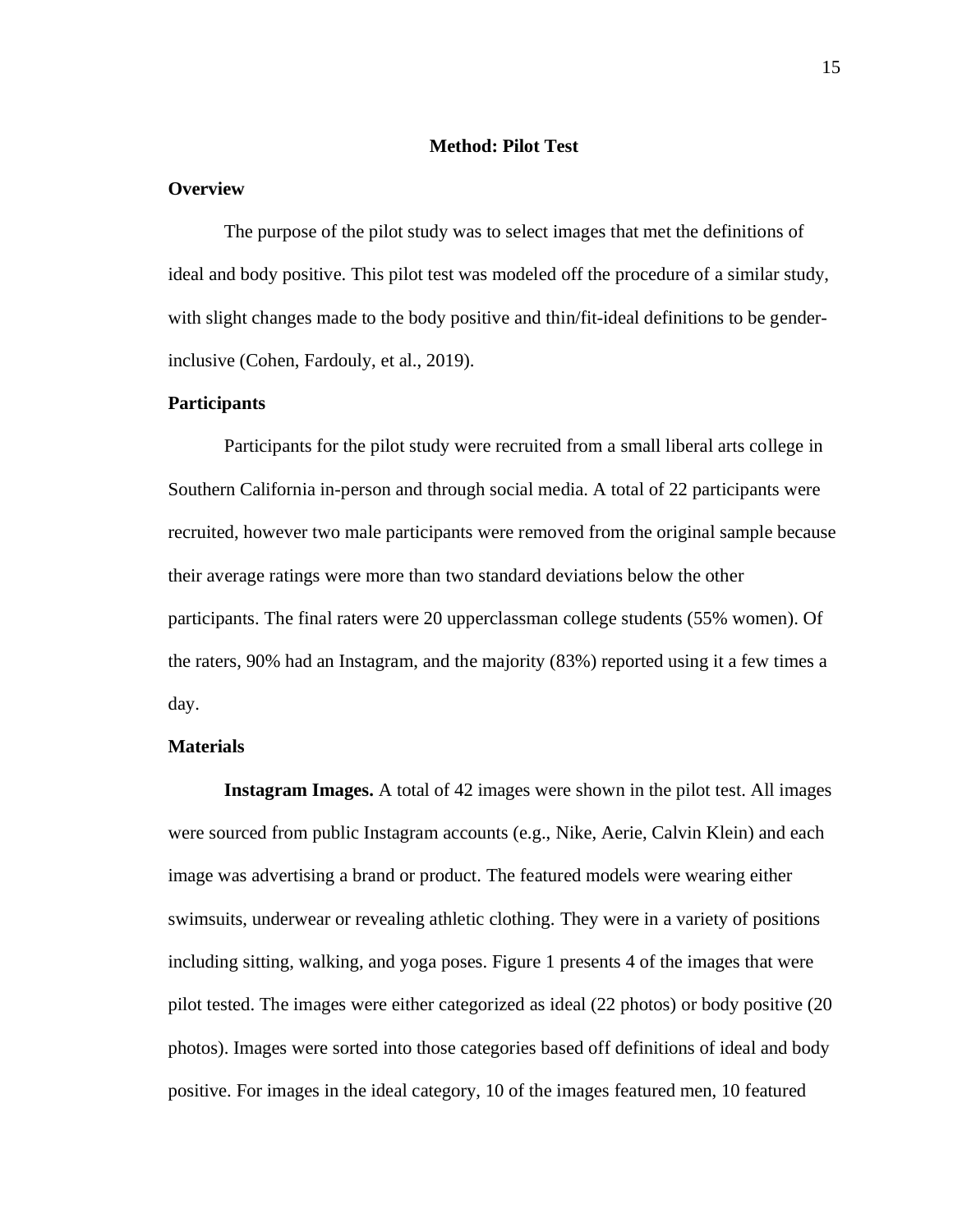women and 2 featured both a man and a woman. For images in the body positive category, 9 images featured men, 9 featured women, and 2 featured both a man and a woman.



 $DQQ$  $OQ$ 闪



*Figure 1.* Starting at the top left, the images above were categorized as: 1. male ideal, 2. female ideal, 3. male body positive, 4. female body positive.

### **Procedure**

The pilot test used an online Qualtrics survey. Raters were given the definition of 'body positivity' *("Body positivity promotes the acceptance of all bodies no matter the form, size or appearance, and is rooted in the belief that all people deserve to have a positive body image"*) which was based off of multiple definitions given by leaders in the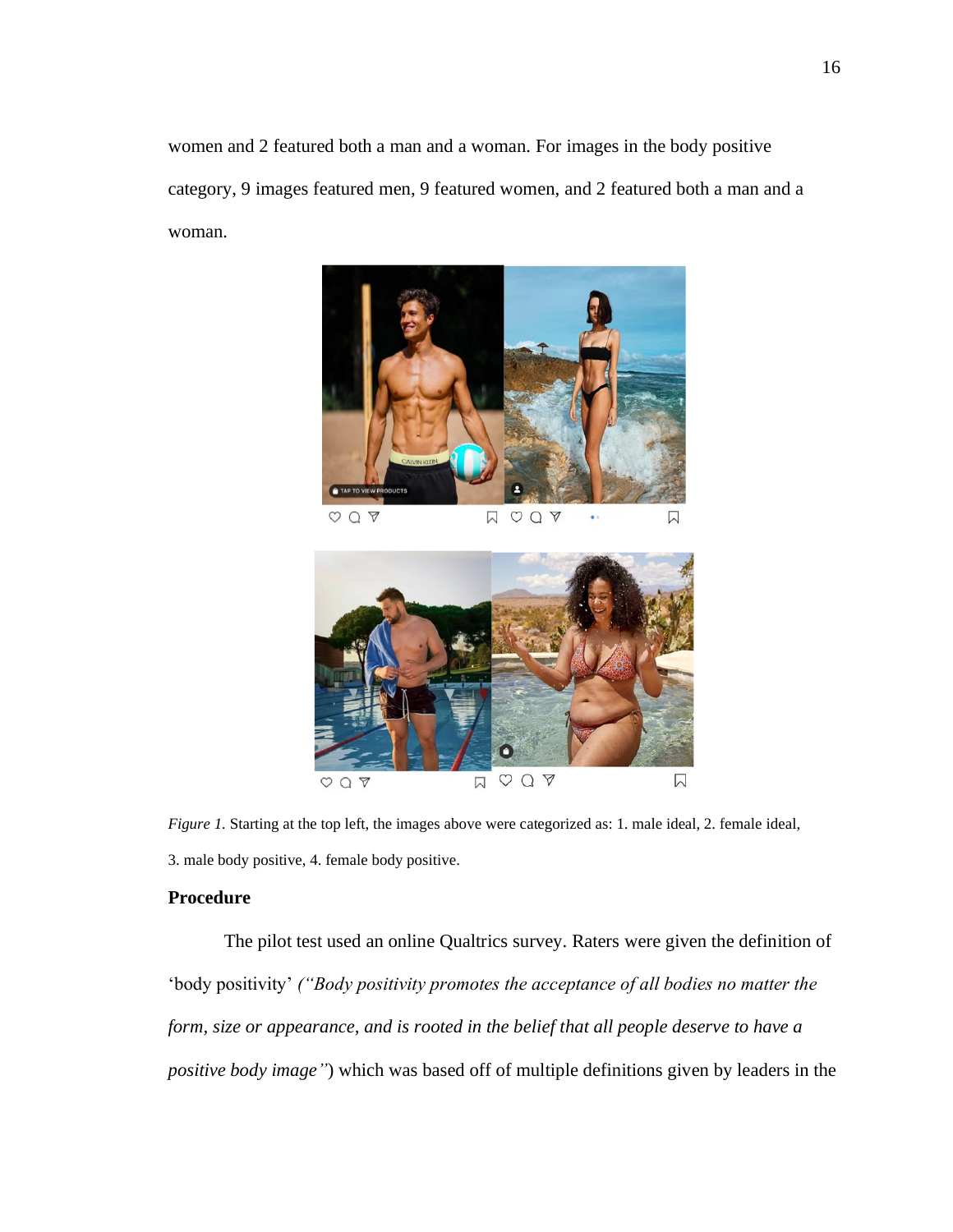body positivity movement (Schreiber, 2016). They were then shown the images categorized as body positive and asked to rate the extent to which each image met the definition of body positivity on a scale of 0 (*not at all)* to 100 (*extremely).* Raters were also given the thin/fit-ideal definition *("This ideal refers to images of traditionally attractive and thin or fit men and women. The thin ideal is the presentation of the unattainable, thin, female body that is typically underweight and overrepresented in the media. The fit ideal presents males as chiseled, strong and often shirtless"*) which was worded to encompass the accepted definitions of the male and female ideals (Grogan, 1997; Thompson & Stice, 2001). They were then shown the images categorized as ideal and asked to rate the extent to which each image met the definition of the thin/fit-ideal on a scale of 0 (*not at all)* to 100 (*extremely)*.

#### **Image Selection**

The 15 images rated most representative of each definition were selected (Body Positive: *M* = 76.8, *SD* = 21.3, Range = 71.6; Ideal: *M* = 88.9, *SD* = 14.9, Range = 55.2) for a total of 30 images. On average, it took participants a little over 9 minutes to complete the pilot study. For the ideal condition, the top seven rated male photos ( $M =$ 89.3,  $SD = 15.86$ ) and top seven rated female photos ( $M = 88.24$ ,  $SD = 14.4$ ) were selected. For the body positive condition, the seven highest rated male photos ( $M = 74.3$ ,  $SD = 22.3$ ) and female photos ( $M = 78.7$ ,  $SD = 20.4$ ) were also selected. Additionally, the highest rated mixed gender photo for each condition (Body Positive:  $M = 81.6$ ,  $SD =$ 20.7, Range = 65; Ideal:  $M = 90.9$ ,  $SD = 11.1$ , Range = 39) was selected. On average, the photos selected as stimuli for the ideal condition were rated significantly higher than the body positive condition,  $t(19) = 2.08$ ,  $p = .045$ .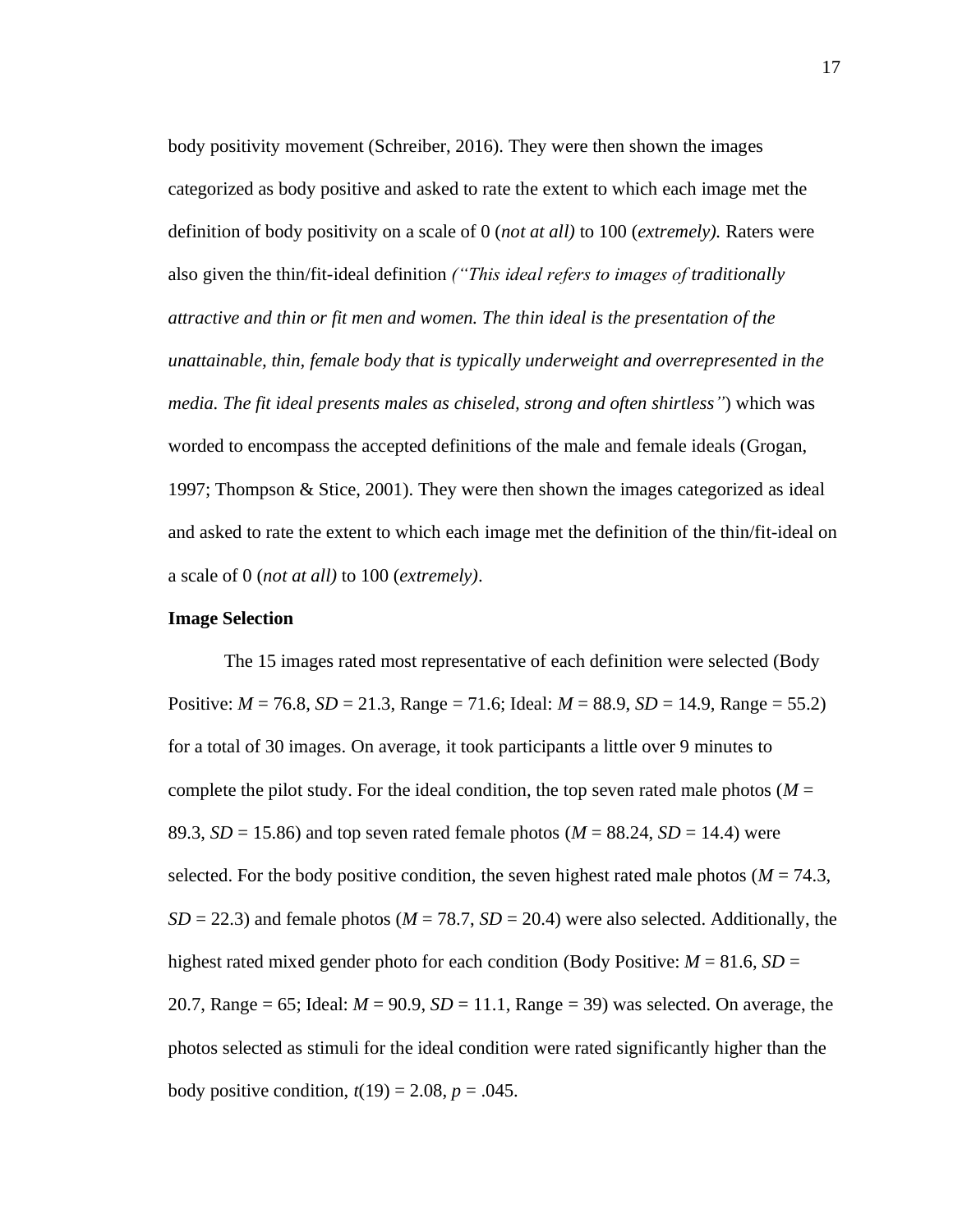#### **Method: Main Study**

#### **Participants**

The final sample consisted of 130 college students aged 18-24 (*M* = 19.7, *SD* = 1.3). Females comprised 66.2% of the sample. Participants were recruited from a small liberal arts college in Southern California through an online experiment management system (Sona Systems) in exchange for psychology course credit. In total, 133 participants were recruited, however 3 females failed the attention checks or did not complete the survey, and were removed from the analyses. Table 1 summarizes the demographic characteristics of the sample. The majority identified as Caucasian/White (43.1%), with 33.1% Asian, and 6.9% Black. International students comprised 20% of the sample. Mean self-reported body mass index (BMI) was  $23.2$  (*SD* = 4.24).

Participants were randomly assigned into one of the three experimental conditions, resulting in approximately 43 participants in each condition. When broken down by gender and condition, there were fewer men per condition  $(n = 15)$ , than women (*n* = 29). The intended sample size was 198 participants, which was based on a medium effect size with a power of  $\beta = 0.80$ , however resource constraints limited data collection.

#### **Design**

A 2 (gender: male, female) x 3 (condition: neutral, ideal, body positive) betweensubjects design was used. The dependent variables were body appreciation and body functionality appreciation.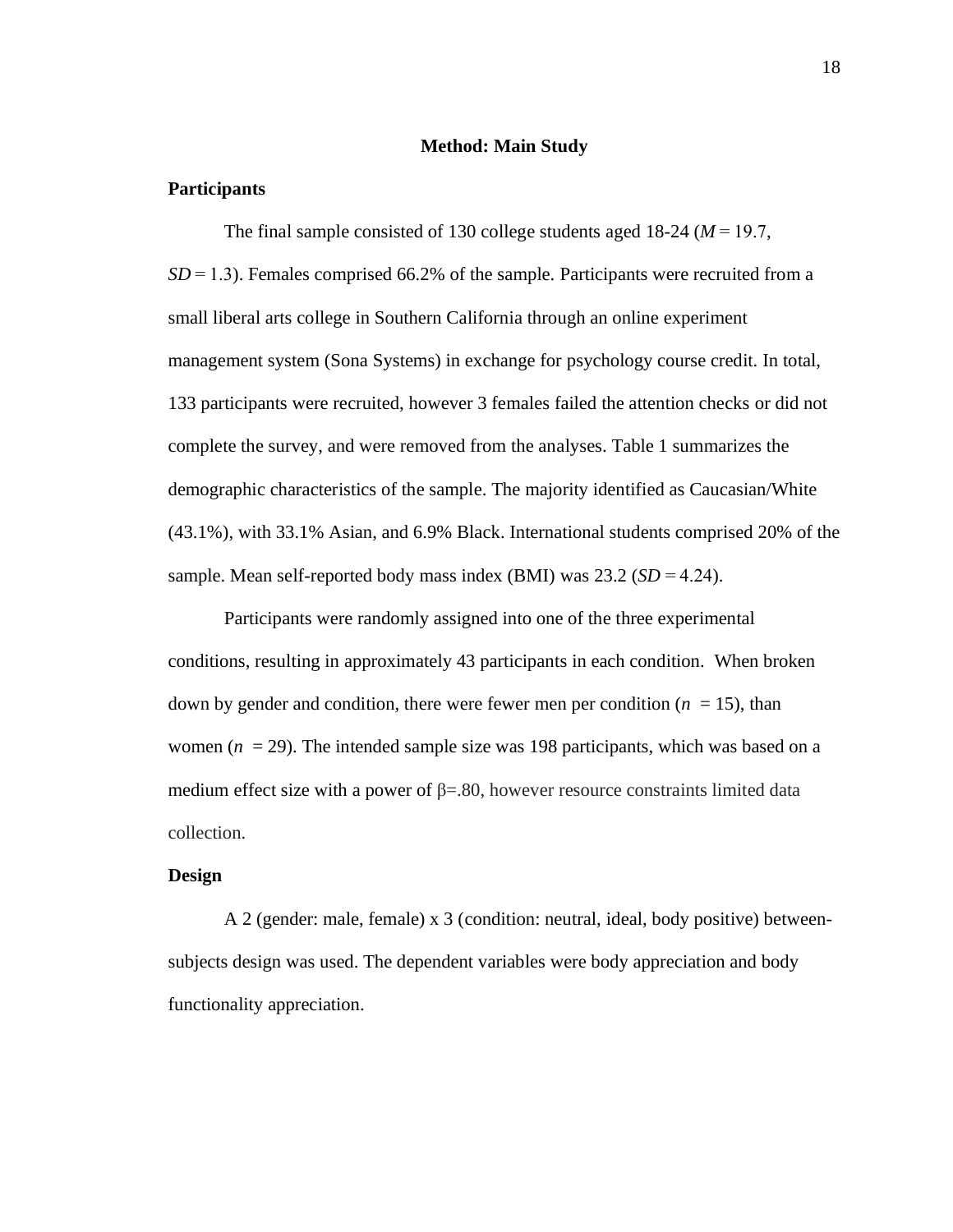| Table 1                 |  |
|-------------------------|--|
| Demographic Information |  |

| Demogrupnic Injormunon<br>Demographic Variable | Participants $(N=130)$  |
|------------------------------------------------|-------------------------|
| Gender                                         |                         |
| Male                                           | 33.8% (44)              |
| Female                                         | 66.2%(86)               |
| Race/Ethnicity                                 |                         |
| White                                          | 43.1% (56)              |
| African-American                               | $6.9\%$ (9)             |
| Asian                                          | 33.1% (43)              |
| 2 or More Races                                | $8.5\%$ (11)            |
| Other                                          | $8.5\%$ (11)            |
| Sexuality                                      |                         |
| Heterosexual                                   | 85.4% (111)             |
| Gay/Lesbian                                    | $3.1\%$ (4)             |
| <b>Bisexual</b>                                | $10.0\%$ (13)           |
| International                                  |                         |
| Yes                                            | 20.0% (26)              |
| N <sub>o</sub>                                 | 80.0% (104)             |
| In a relationship                              |                         |
| Yes                                            | 41.5% (54)              |
| N <sub>o</sub>                                 | 58.5% (76)              |
| Religious                                      |                         |
| Yes                                            | 29.2% (38)              |
| N <sub>0</sub>                                 | 70.8% (92)              |
| Athlete                                        |                         |
| Yes                                            | 25.4% (33)              |
| No                                             | 74.6% (97)              |
| <b>BMI</b>                                     | $(M = 23.2, SD = 4.24)$ |
| Age                                            | $(M = 19.7, SD = 1.3)$  |

### **Materials and Measures**

**Instagram Images.** Three different stimuli conditions were used (neutral, ideal, body positive), each consisting of 15 different Instagram images. The ideal and body positive images were determined by the pilot test. Both conditions' images featured an equal number of males and females, and the order of the images was randomized. The neutral condition featured 15 landscape Instagram images that were advertising locations and products. They were taken from public Instagram accounts such as Waldorf Astoria and Carnival Cruise Line. No people were featured in any of neutral condition's images.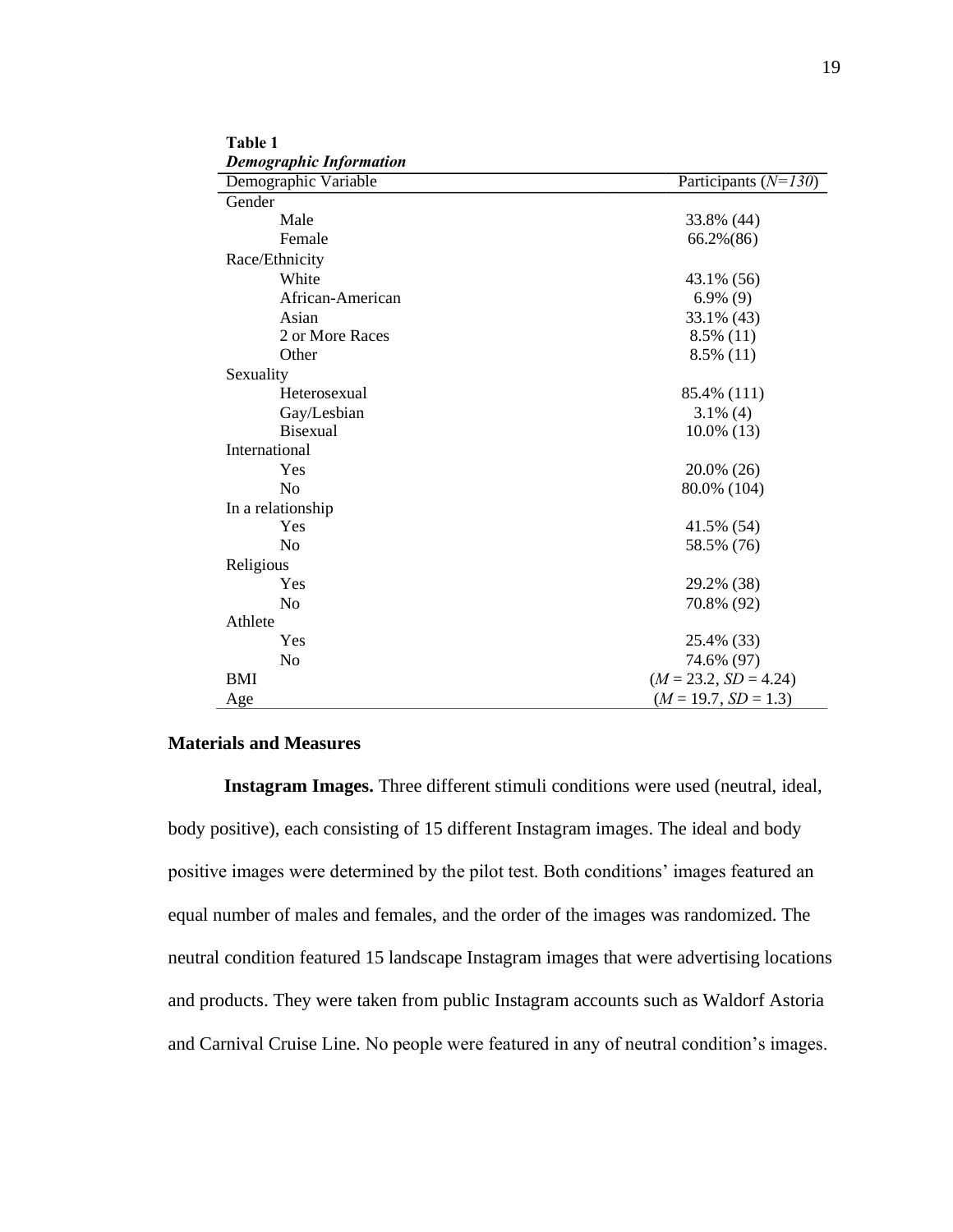**Body Appreciation.** Body appreciation was measured using the Body Appreciation Scale-2 (BAS-2). The BAS-2 has been well studied and has high internal consistency  $(a = .98)$  and stability for men and women, and high construct validity (Tylka) & Barcalow, 2015). The BAS-2 (see Appendix A) consists of 10 questions on body appreciation (e.g., "I feel love for my body") which participants rated on a scale from 1 (*never*) to 5 (*always*). The internal consistency of the responses in this experiment were also highly correlated, as is typical for this scale  $(a = .93)$ . Because of this, a composite score was calculated by averaging all 10 scores.

**Body Functionality Appreciation.** Body functionality appreciation was measured using the Functionality Appreciation Scale (FAS). Researchers have found that the FAS is internally consistent  $(a = .91)$ , reliable, and shown to have high construct validity (Tylka & Diest, 2017). The FAS (see Appendix B) consists of 7 questions measuring individuals' appreciation of the functional aspects of their bodies (e.g., "I am grateful that my body enables me to engage in activities that I enjoy or find important") which participants rated on a scale from 1 (*strongly disagree*) to 5 (*strongly agree*). The internal consistency of the responses in this experiment were also highly correlated, as is typical for this scale  $(a = .88)$ . Because of this, a composite score was calculated by averaging all 7 scores.

**Demographic Questionnaire.** Participants reported their gender, age, ethnicity, athlete status, religiosity, sexuality, and relationship status (see Appendix C). Additionally, participants' height and weight was recorded to compute their BMI. BMI was calculated by dividing participant's weight (lbs) by their height (in.) squared, and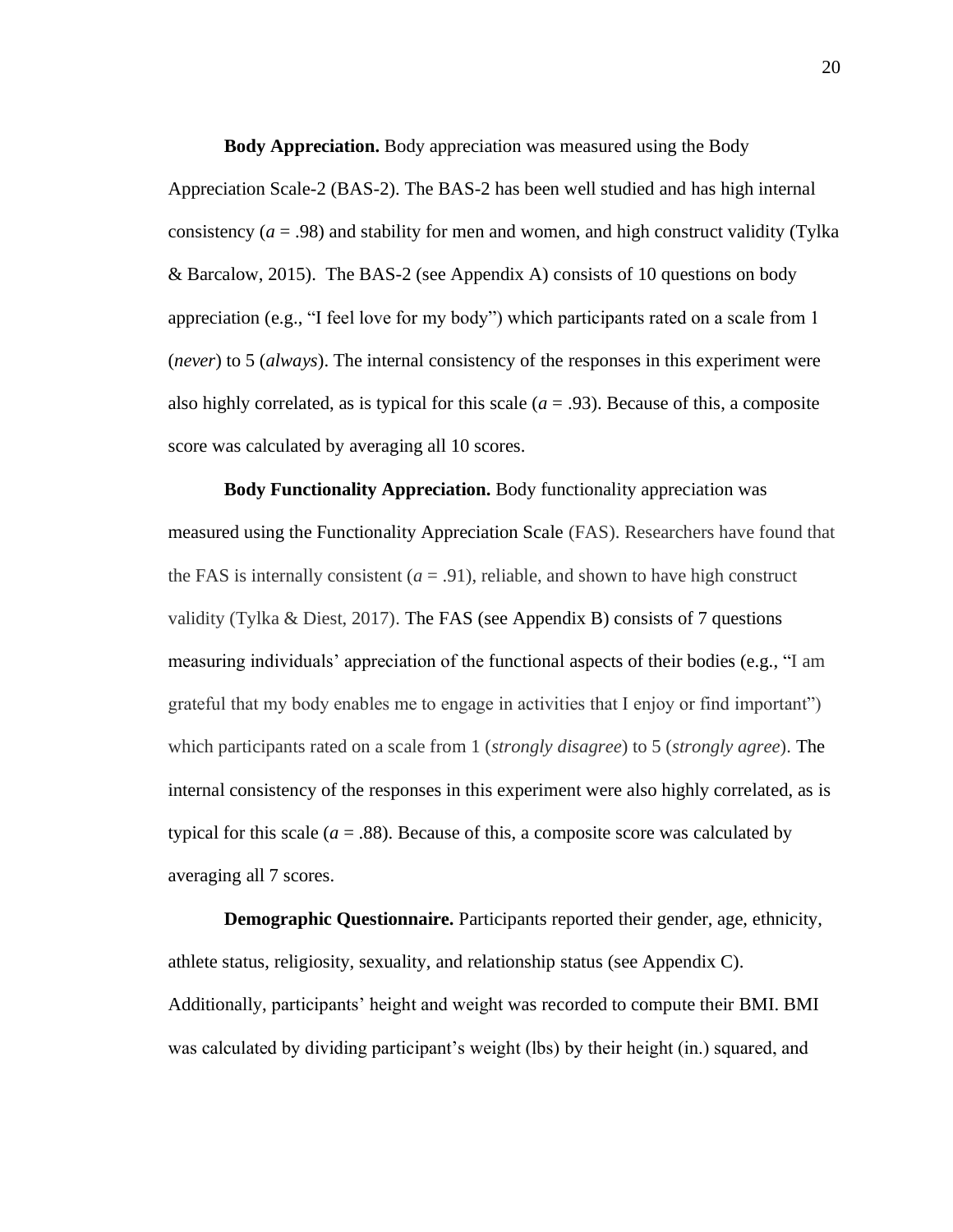multiplying by 703 (CDC). Participants were also asked whether they had an Instagram account and their time spent on Instagram if they had one.

## **Procedure**

The online survey platform Qualtrics randomly assigned participants into one of three image conditions: neutral (landscape), ideal, or body positive. Participants were first shown an informed consent form which stated they would be shown a series of Instagram images, and then asked to answer a few questions about their perception of the images and themselves.

Participants in each condition were then shown 15 different images, each projected individually for 10 seconds before switching to the next image. These images were representative of their image condition, and featured an equal number of male and female models in a randomized order. The total presentation time was 2.5 minutes. Following the image projection, participants were asked a series of general questions about the images (e.g., "How visually appealing did you find the images"). The goal of these questions was to encourage the participant to reflect on the images. Two attention check questions (See Appendix D) were included to verify that the participants were paying attention during the image projection (e.g., "What was featured in the images you just saw?"). Participants then completed the BAS-2 and FAS questionnaires, and their demographic information. Upon completion of the survey, participants read a debriefing statement.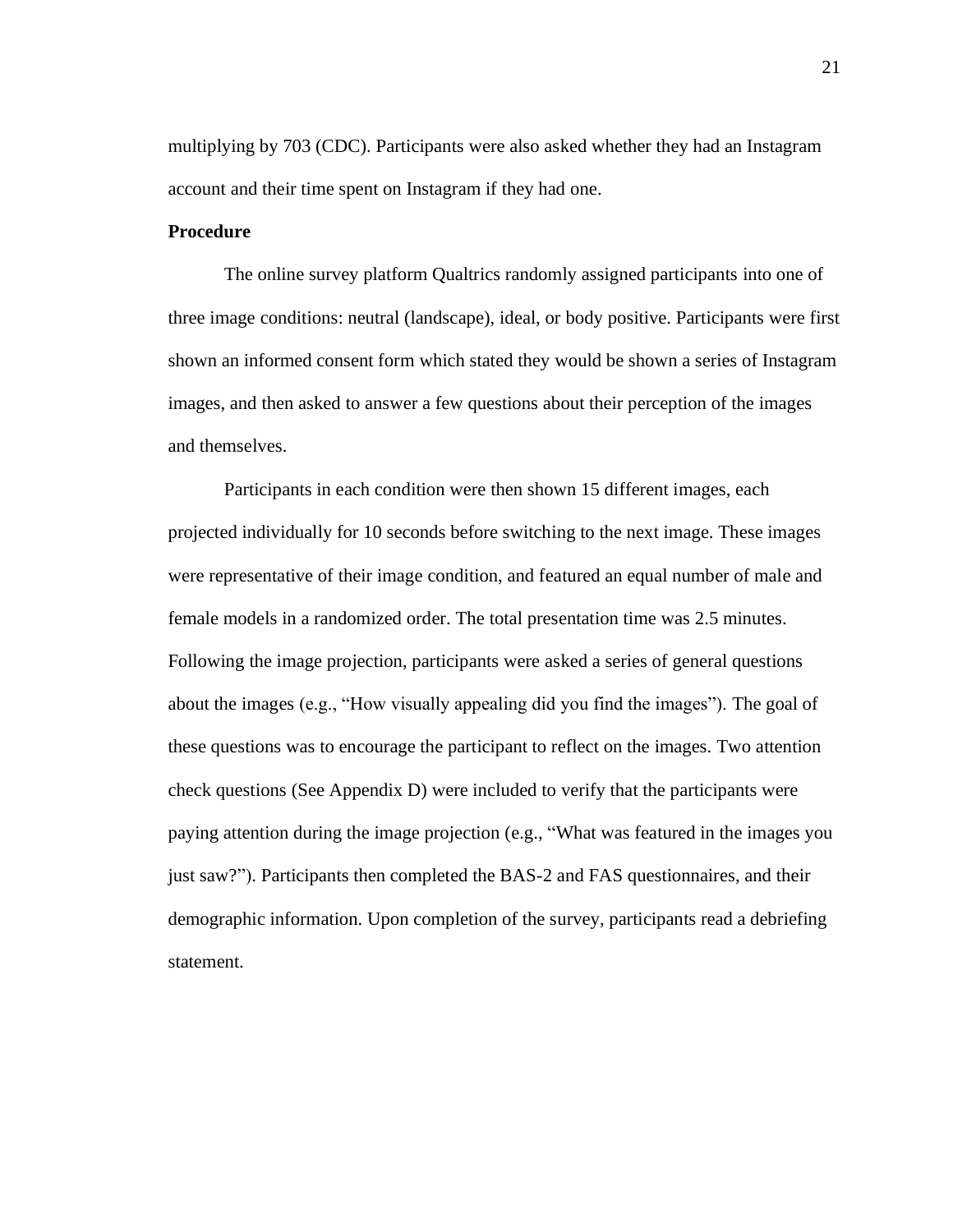#### **Results**

#### **Data Preparation**

Preliminary analyses were conducted to ensure that participants passed the attention checks and fully completed the survey. Out of the total sample of 133 participants, two female participants were excluded from the analyses because they failed the attention checks. One additional participant was excluded because they did not complete the entire survey. This led to a final sample of 130 participants.

To confirm that participant demographics did not differ between the three image conditions, participant characteristics (gender, ethnicity, athlete status, sexuality, religion, relationship status, international status, and BMI) were compared across conditions. A one-way ANOVA of BMI by condition revealed that BMI did not differ significantly between image conditions,  $F(2,121) = 1.77$ ,  $p = .175$ . Chi-Squared Tests for Independence found that for the remaining, categorical, demographic characteristics all *p* values were *>* .49. This confirmed that conditions were assigned independently of participants' demographics.

Assumptions of normality were checked for both dependent variables because analyses of variances and independent samples tests were conducted on the BAS-2 and FAS. Skewness and kurtosis values for the BAS-2 dependent variable indicated that there was no deviation from normality, thus no assumptions were violated. Scores on the FAS were slightly negatively skewed and the kurtosis value indicated that there was a high concentration of scores at the top end of the scale. Because the normality assumption was violated for the FAS, a stricter threshold for significance  $(p < .01)$  was implemented and results were analyzed with caution.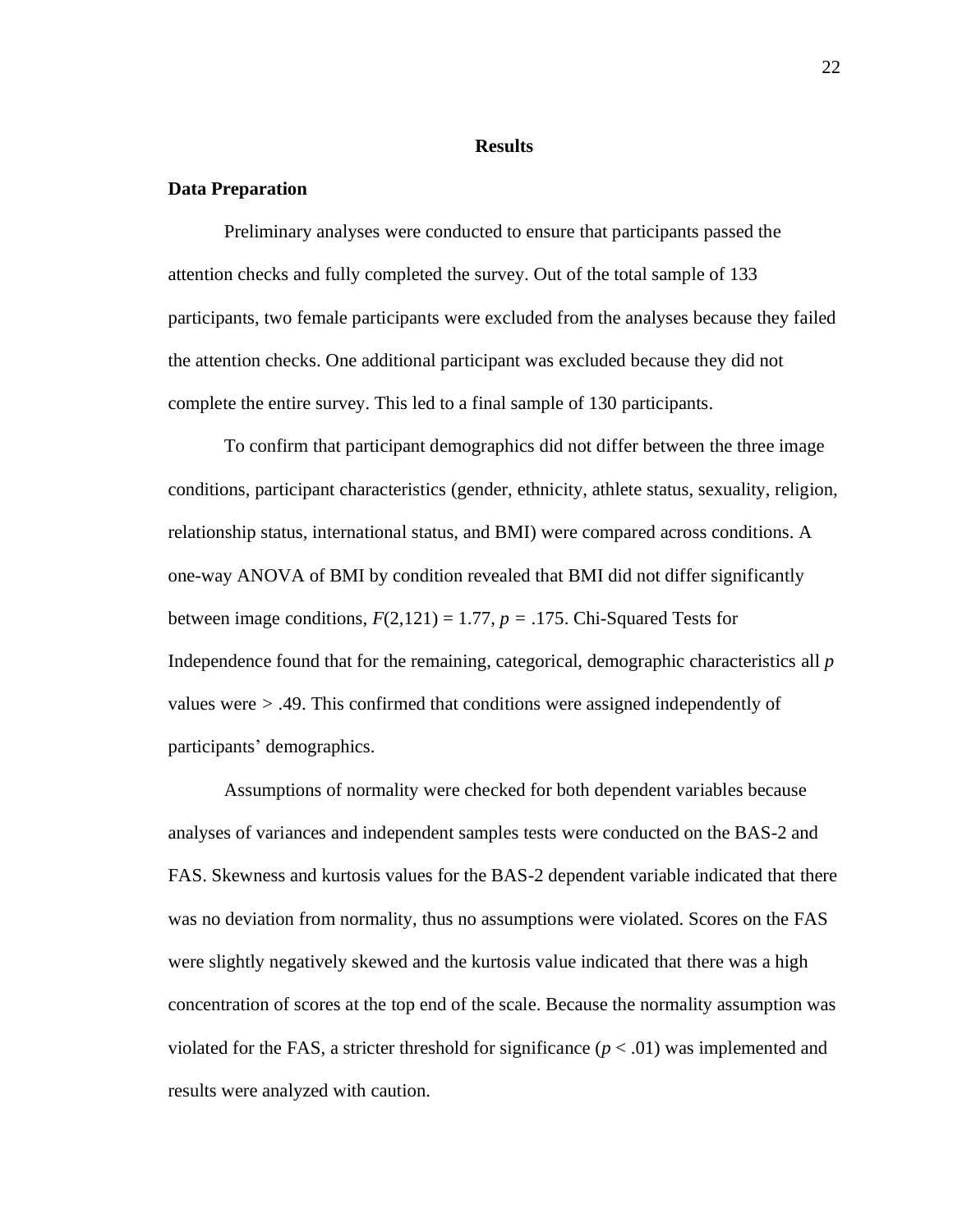#### **Demographic Variables**

Body appreciation and functional appreciation scores were compared across participant demographic characteristics to assess their impact on positive body image. Given the kurtotic nature of the FAS scores, non-parametric independent samples tests were used to analyze demographic differences in functionality appreciation. Table 2 presents the results of the independent samples tests of demographics on the BAS-2 and FAS. An independent samples t-test on sexuality found that individuals who identified as heterosexual ( $M = 3.57$ ,  $SD = .76$ ) reported significantly higher body appreciation compared to individuals who identified as bisexual ( $M = 2.88$ ,  $SD = .73$ ),  $t(122) = 3.13$ , *p*  $= .002$ . Because the sample size of individuals who identified as gay/lesbian ( $n = 4$ ) was small, they were excluded from the sexuality analysis. There was no significant difference between heterosexual and bisexual identifying individuals on functional appreciation,  $t(122) = .50$ ,  $p = .618$ . Athletes also reported significantly higher body appreciation ( $M = 3.85$ ,  $SD = .82$ ) than non-athletes ( $M = 3.36$ ,  $SD = .72$ ),  $t(128) = 3.28$ ,  $p = .001$ , but there was no significant difference between the two groups in their functionality rating  $(t(128) = 1.59, p = .237)$ . A one-way ANOVA revealed that there was no significant effect of ethnicity on body appreciation  $(F(4, 125) = 0.76, p = .555)$  or on functionality appreciation  $(F(4, 125) = 0.43, p = .785)$ .

A median split was conducted on BMI (*Mdn* = 22.4) to create a categorical variable for BMI (high, low). An independent samples t-test revealed that whether a participant's BMI was above average or below average did not have a significant effect on their body appreciation  $(t(128) = 0.07, p = .945)$  or functionality appreciation  $(t(128) =$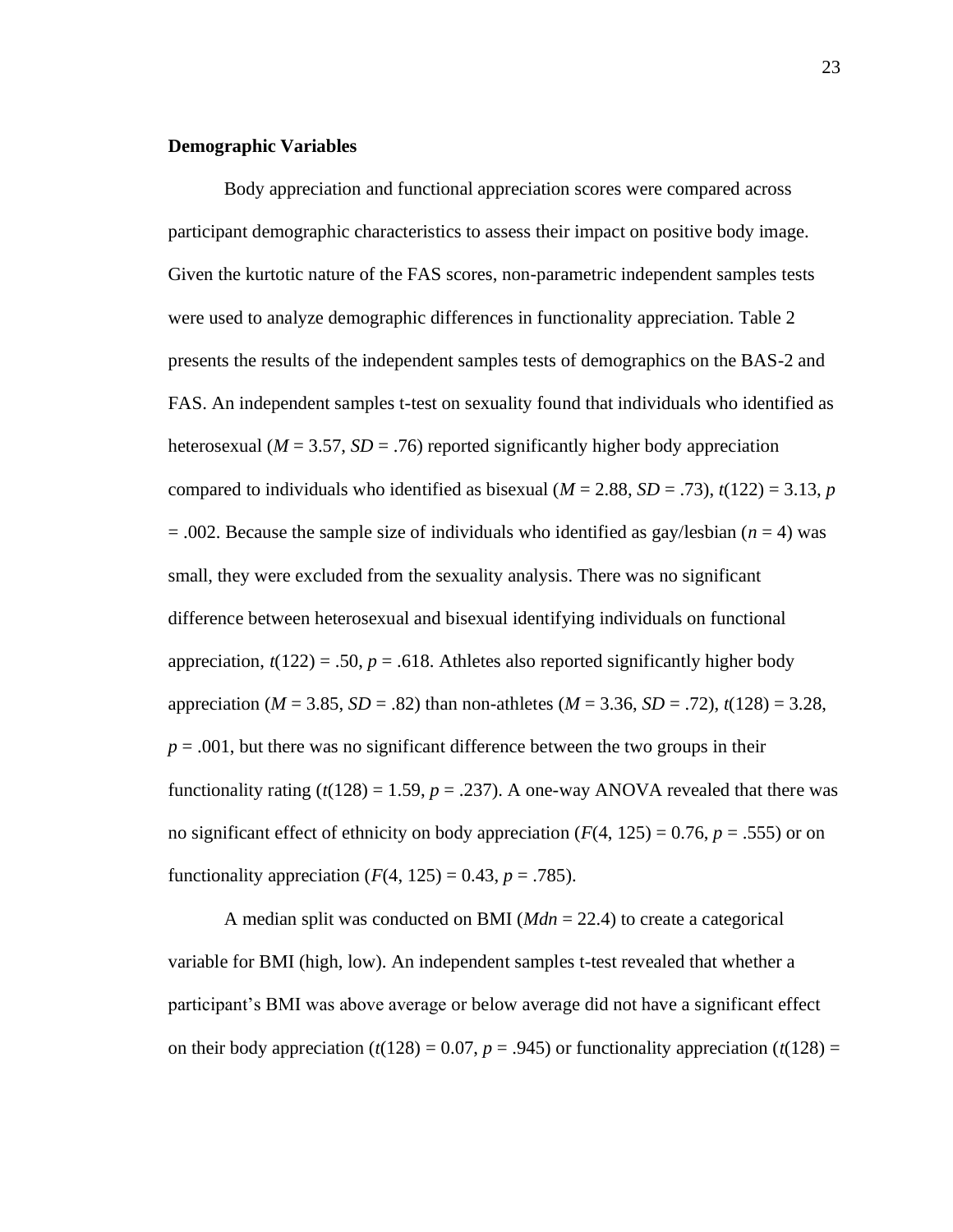0.15,  $p = .882$ ). A regression of BMI on BAS-2 scores also found no significant effect, *b* 

 $= -.118$ ,  $t(123) = -1.31$ ,  $p = .191$ .

#### **Table 2**

*Results of Independent Samples Tests of Demographics on Body Appreciation and Functionality Appreciation* 

|                                                                              | <b>BAS-2</b> |     | <b>FAS</b> |      |     |         |
|------------------------------------------------------------------------------|--------------|-----|------------|------|-----|---------|
| Demographic Variable                                                         | Mean         | SD. | t          | Mean | SD  | t       |
| Sexuality                                                                    |              |     | $3.13***$  |      |     | 0.50    |
| Heterosexual ( $n = 13$ )                                                    | 3.57         | .76 |            | 4.51 | .58 |         |
| Bisexual ( $n = 111$ )                                                       | 2.88         | .73 |            | 4.42 | .46 |         |
| International                                                                |              |     | $-0.58$    |      |     | $-0.24$ |
| Yes $(n = 26)$                                                               | 3.41         | .61 |            | 4.51 | .46 |         |
| No $(n = 104)$                                                               | 3.51         | .81 |            | 4.50 | .58 |         |
| In a relationship                                                            |              |     | 0.45       |      |     | $-0.43$ |
| Yes $(n = 54)$                                                               | 3.52         | .75 |            | 4.49 | .52 |         |
| No $(n = 76)$                                                                | 3.45         | .79 |            | 4.5  | .59 |         |
| Religious                                                                    |              |     | $-0.63$    |      |     | $-0.97$ |
| Yes $(n = 38)$                                                               | 3.42         | .73 |            | 4.57 | .47 |         |
| No $(n = 92)$                                                                | 3.51         | .79 |            | 4.47 | .59 |         |
| Athlete                                                                      |              |     | $3.28***$  |      |     | 1.59    |
| Yes $(n = 33)$                                                               | 3.85         | .82 |            | 4.60 | .53 |         |
| No $(n = 97)$<br>$\mathbf{u} \cdot \mathbf{v}$ $\mathbf{v} \cdot \mathbf{v}$ | 3.36         | .72 |            | 4.46 | .57 |         |

*\*\*\* p* < .005

### **Body Appreciation**

A two-way 2 (gender: male, female) x 3 (condition: neutral, ideal, body positive) ANOVA was conducted to determine the effects of participant gender and image condition on body appreciation. Consistent with the hypothesis, there was a significant main effect of gender on the BAS-2 composite score,  $F(1,124) = 5.66$ ,  $p = .019$ ,  $\eta_{p^2} =$ .044, such that males reported significantly higher scores on the BAS-2 ( $M = 3.72$ ,  $SD =$ .82) than females ( $M = 3.37$ ,  $SD = .72$ ). The ANOVA also revealed a significant main effect of the image condition on the BAS-2,  $F(2,124) = 3.44$ ,  $p = .035$ ,  $\eta_{p^2} = .053$ . Post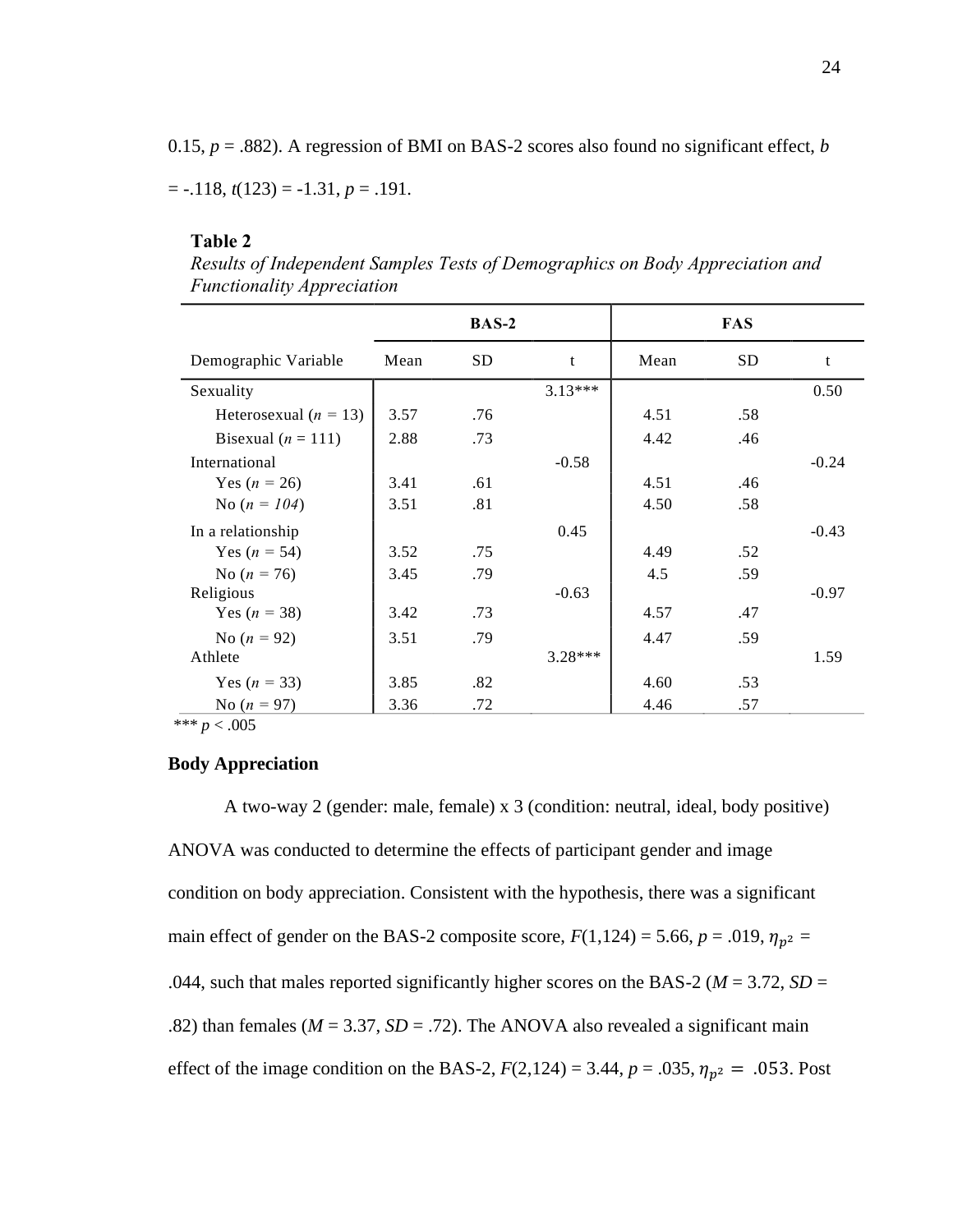hoc comparisons using the Tukey HSD test indicated that the significant difference was between the neutral condition and the body positive condition, *Mean Difference* = 0.44, *p*  = .017. Contrary to the hypothesis, participants in the neutral condition scored significantly higher on the BAS-2 ( $M = 3.71$ ,  $SD = .70$ ) than participants in the body positive condition ( $M = 3.26$ ,  $SD = .90$ ). Participants' BAS-2 scores in the ideal image condition ( $M = 3.50$ ,  $SD = .65$ ) were not significantly different from those in the neutral or body positive image condition. While not statistically significant, females' levels of body appreciation were higher in the ideal condition ( $M = 3.46$ ,  $SD = .58$ ) than in the body positive condition ( $M = 3.15$ ,  $SD = .85$ ),  $t(4, 59) = 1.65$ ,  $p = .105$ . Although it was hypothesized that there would be an interaction between condition and gender, the interaction was not significant(*F*(2, 124) = 0.81,  $p = .45$ ,  $\eta_{p^2} = .013$ ).

#### **Body Functionality Appreciation**

To test the effect of gender and image condition on functional body appreciation, a two-way 2 (gender: male, female) x 3 (image condition: neutral, ideal, body positive) ANOVA was conducted on the FAS. The analysis of variance indicated that, contrary to the hypothesis, there was no main effect of condition,  $F(2,124) = 0.51$ ,  $p = .604$ ,  $\eta_{p^2} =$ .008. However, as expected, there was also no main effect of gender on functional appreciation,  $F(1,124) = 0.01$ ,  $p = .918$ ,  $\eta_{p^2} = .000$ . Although it was also hypothesized that there would be an interaction between condition and gender on FAS, the interaction effect was not significant ( $F(2,124) = 0.42$ ,  $p = .655$ ,  $\eta_{p^2} = .007$ ). Overall, on a rating scale of 1-5, functionality appreciation scores were very high across all participants ( $M =$ 4.5, *SD* = .56). Participants' scores were not normally distributed, with the majority of scores clustered at the top end of the scale.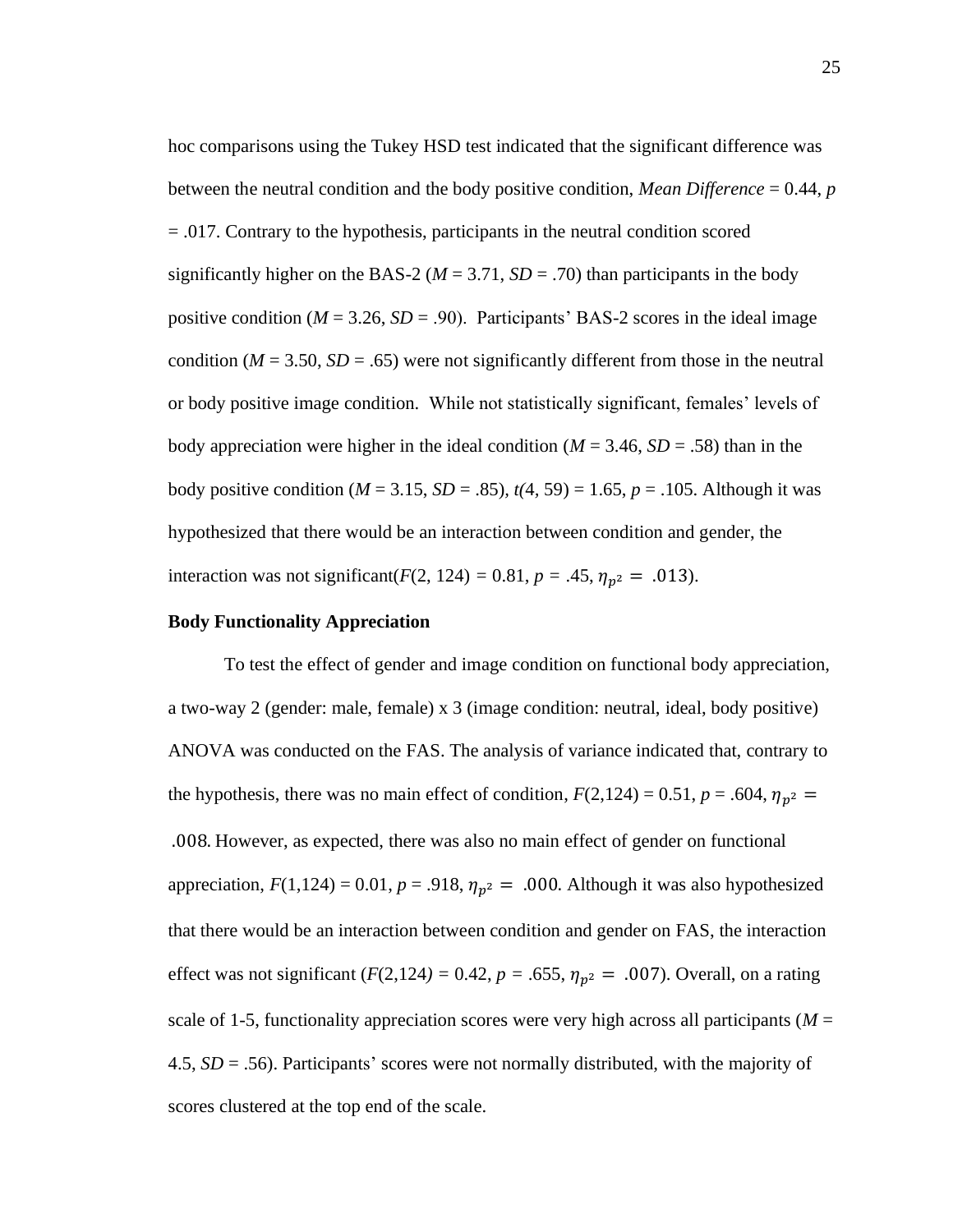#### **Discussion**

The present study investigated the impact of exposure to different Instagram advertising styles on positive body image in men and women. Participants either viewed neutral, ideal, or body positive Instagram images and then rated their levels of body appreciation and functionality appreciation. Consistent with the hypotheses, men reported higher levels of body appreciation than women, and there was no gender difference on functionality appreciation. Contrary to the hypothesis, participants who were shown neutral images reported significantly higher levels of body appreciation compared to those who viewed body positive images. Participants in the ideal image conditions' levels of body appreciation were not statistically different than either other image condition. Unexpectedly, there was no effect of image condition on functionality appreciation, however, the functionality appreciation scale experienced a ceiling effect. Finally, there were no interaction effects between gender and image condition on body appreciation and functionality appreciation. Overall, this study contributes unique findings to the growing body of literature on social media's effect on positive body image.

Across all image conditions, men had significantly higher levels of body appreciation than females, and there was no gender difference in functionality appreciation. These findings are consistent with past research, and support the literature that men have higher body image in some, but not all, dimensions of positive body image (Alleva et al., 2017). Because body appreciation focuses on general love for the body and its appearance, and women are more likely to objectify their bodies based on society's ideals, they are more likely to have lower levels of body appreciation (Murnen et al., 2012). On average, women reported feeling body appreciation a little over half the time,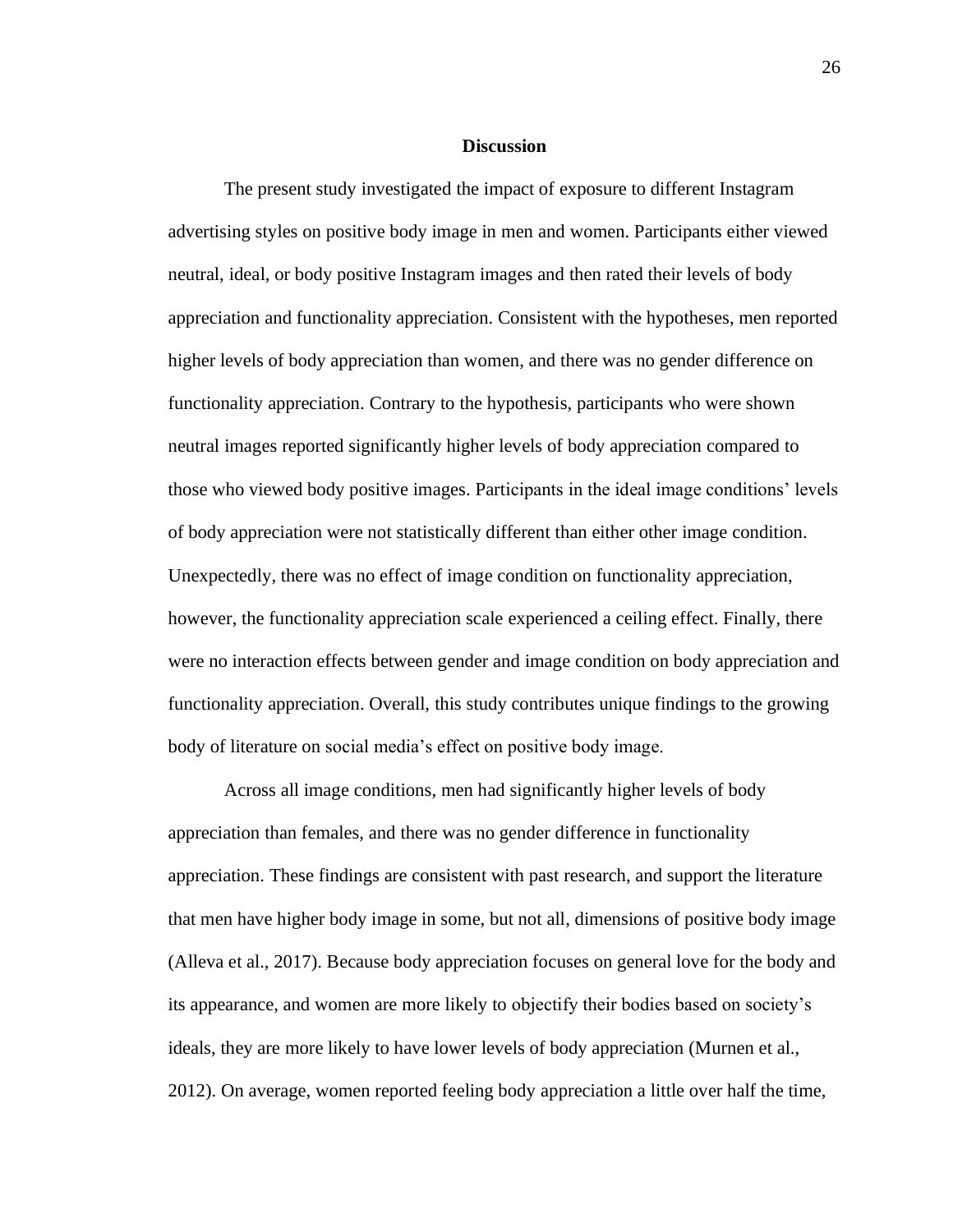whereas men reported feeling body appreciation most of the time. For both genders, but more so for females, there remains room for improvements in overall levels of body appreciation.

The present study found that men and women rated themselves very high on functionality appreciation, and that participants tended to agree or strongly agree with questions on their functionality appreciation. There is likely no gender difference in functionality appreciation because compared to men, women are less likely to judge themselves on their functional capabilities (Abbott & Barber, 2010). Women's high levels of functionality appreciation could potentially protect them against exposure to thin-ideal images, and should continue to be promoted. A study of 70 undergraduate females found that when participants were randomly assigned to focus on their functional qualities, they experienced higher levels of functionality satisfaction and body appreciation than the control group following exposure to thin-ideal images (Alleva, Vlduis & Martijn, 2016). Increased emphasis on women's body functionality, an area they appear to be fairly confident in, could help to increase overall positive body image. Advertisements and messaging that focus on women's functional capabilities could be more beneficial to overall body image than body positive images, because they focus less on physical appearance and more on what women can do with their bodies.

Demographic analyses revealed that athletes had significantly higher levels of body appreciation than non-athletes. These findings show that confidence in functional and athletic capabilities can translate to higher body appreciation. Past research has found that athletes tend to have higher body image than non-athletes (Hausenblas & Downs, 2001). When analyzing positive body image between athletes and non-athletes, Soulliard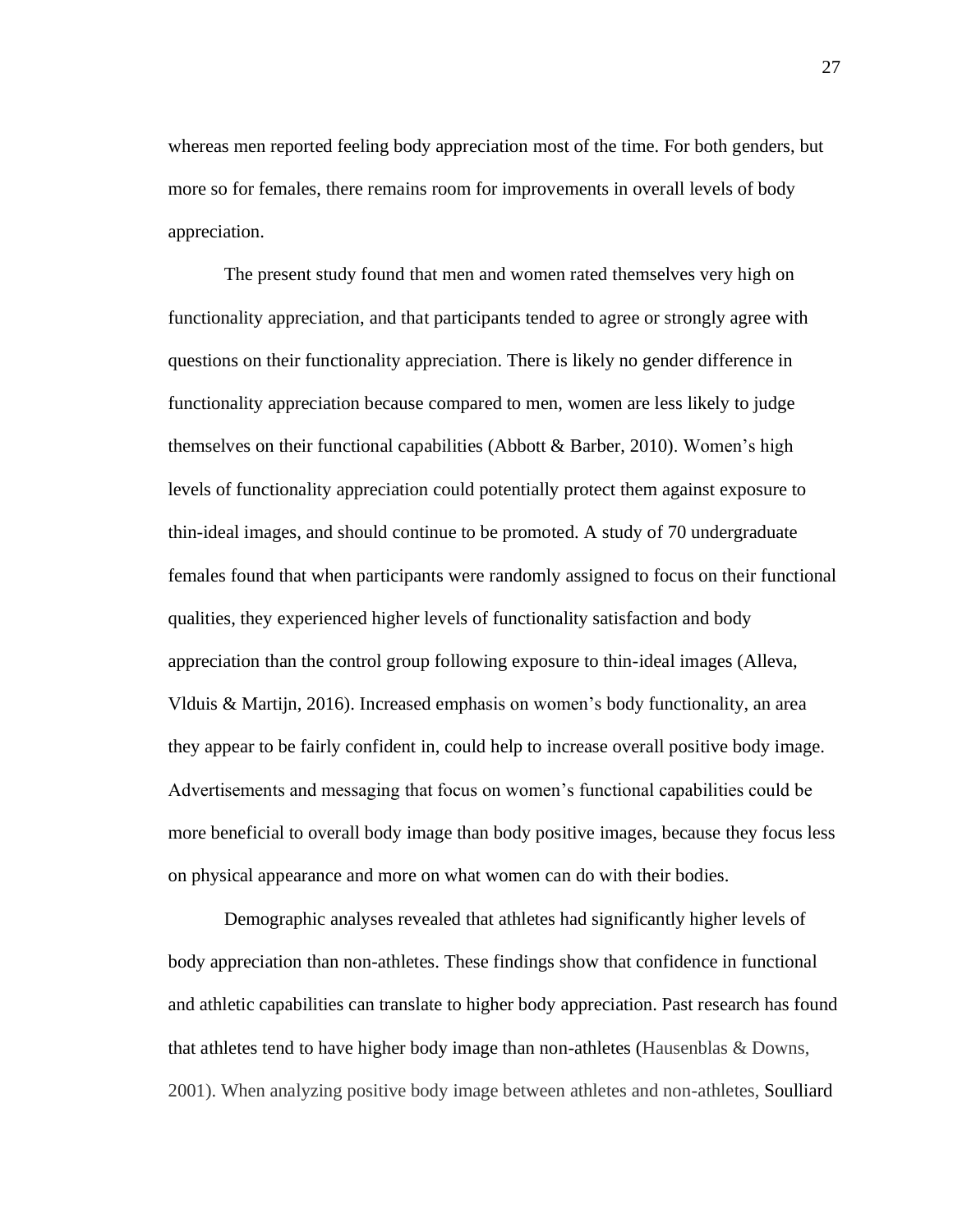et al. (2019) found that Division I athletes had significantly higher levels of body appreciation and functionality appreciation. The present study expands the positive impact of athletic status to individuals competing at the Division III level. While no significant difference in functionality appreciation between athletes and non-athletes was found in this study, both groups reported higher functionality appreciation on average than the previous study. These findings also support the theory that a focus on functional abilities can protect individuals against self-objectification and increase body appreciation (Alleva et al., 2016). Because athletes of both genders are valued for what their bodies can do, they may be less likely to scrutinize their body's physical appearance based off societal ideals, and more likely to value its' abilities.

It was hypothesized that participants who viewed body positive images would report higher levels of positive body image (on the BAS-2 and FAS) than those who viewed the neutral and ideal photos respectively. However, analyses revealed that body appreciation scores were significantly higher in the neutral condition than the body positive. No significant difference between image conditions was found on functionality appreciation. One potential explanation for the participants' lower body appreciation scores in the body positive condition (compared to the neutral) is that viewing any image featuring bodies may decrease positive body image. While some research has found that viewing body positive images leads to higher positive body image than viewing neutral images (Cohen, Fardouly, et al., 2019), other research has found that social media and advertisements featuring any type of body can lead to increased social comparison. Converntino et al. (2016) found that viewing swimwear/underwear advertisements, even when the images were not retouched, decreased body satisfaction. Additionally, a study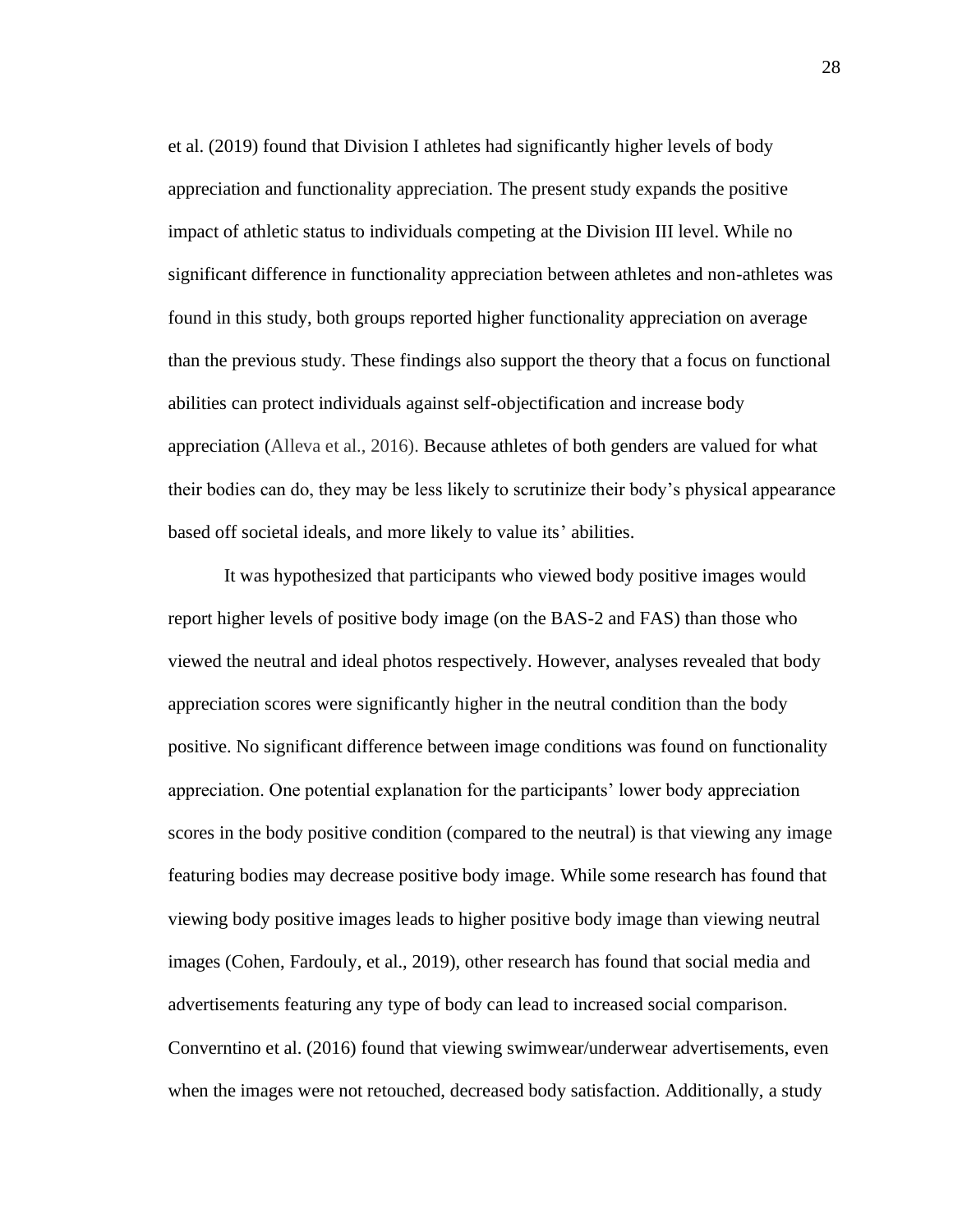on Australian women aged 18-29 found that following appearance-focused Instagram accounts (i.e., celebrity or health/fitness accounts) was associated with increased thinideal internalization and body surveillance among young women. However, following appearance-neutral accounts (travel accounts) was not associated with body image outcomes (Cohen, Newton-John & Slater, 2017). These studies are relevant to the present findings, as both the body positive and ideal image condition featured Instagram photos that were appearance-focused, whereas the neutral image condition's landscape photos were appearance-neutral. Although it was hypothesized that social comparison would be limited to the ideal condition, participants may have engaged in increased social comparison, body surveillance, and thin-ideal internalization in both image conditions, causing their body appreciation to decrease. These findings indicate that any Instagram advertisement featuring people can be harmful to individuals' body image, and that the body positive movement on social media may not be accomplishing its' goal of promoting positive body image.

Another potential mechanism behind participants' increased body appreciation in the neutral (landscape) image condition is that the neutral condition was not viewed by the participants as neutral, and may have actually caused their body image to increase. The landscape images were intended to act as a control condition compared to the ideal and body positive images, and to evoke neutral feelings in the participant in relation to their body image. To make the control condition as similar to the two treatment conditions as possible, landscape images were selected using similar criteria to the ideal and body positive images. All landscape images were taken off of public Instagram accounts, and were advertising something (mainly hotels or travel destinations). Unlike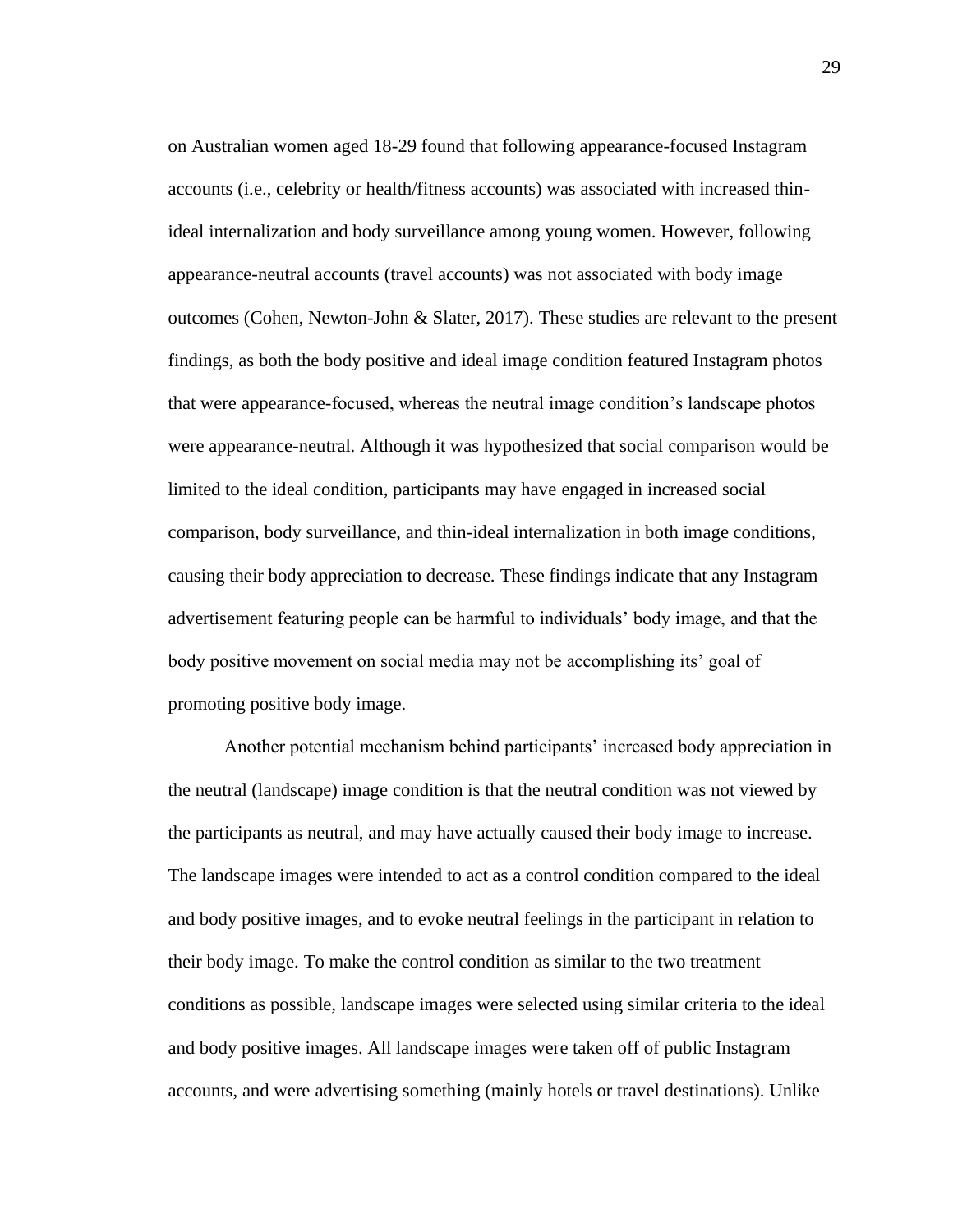the other two image conditions, the landscape images were not pilot tested, so it is possible that they were not viewed as neutral and therefore did not accurately measure participants baseline BAS-2 and FAS scores. Following the image projection, participants in all conditions answered a series of questions about the images to encourage them to reflect on the images, with the intention of increasing internalization of the ideal and body positive images. One of the questions participants were asked was how visually appealing they found the image stimuli, and given that the neutral condition's results contradicted expectations, additional analyses were conducted on this question to gain more insight into participants' perception. A one-way ANOVA of image condition on visual appeal analyzed how participants viewed the landscape images (compared to the images featuring bodies). Participants in the neutral condition rated their images as significantly more appealing than either body condition,  $p < .001$ . The visual appeal of these landscape images may have increased participants' mood overall, and a more positive mood could have led to more positive feelings about the body. Research has found a positive relationship between nature and mood. A study on around 350 adults across 4 European cities found that just 10 minutes of natural environment exposure significantly improved their participants' mood (Konda et al., 2020). They found that the relationship between nature exposure and mood was stronger when their exposure lasted a shorter period of time (10 minutes) than a longer amount of time (30 minutes). This positive effect on mood was also found when undergraduate students were exposed to virtual images of nature for 10 minutes (Valtchanov, Barton & Ellard, 2010). Thus, the 2.5 minutes of nature image exposure in the present study could have improved participants' mood. While limited research has been done on the effect of nature images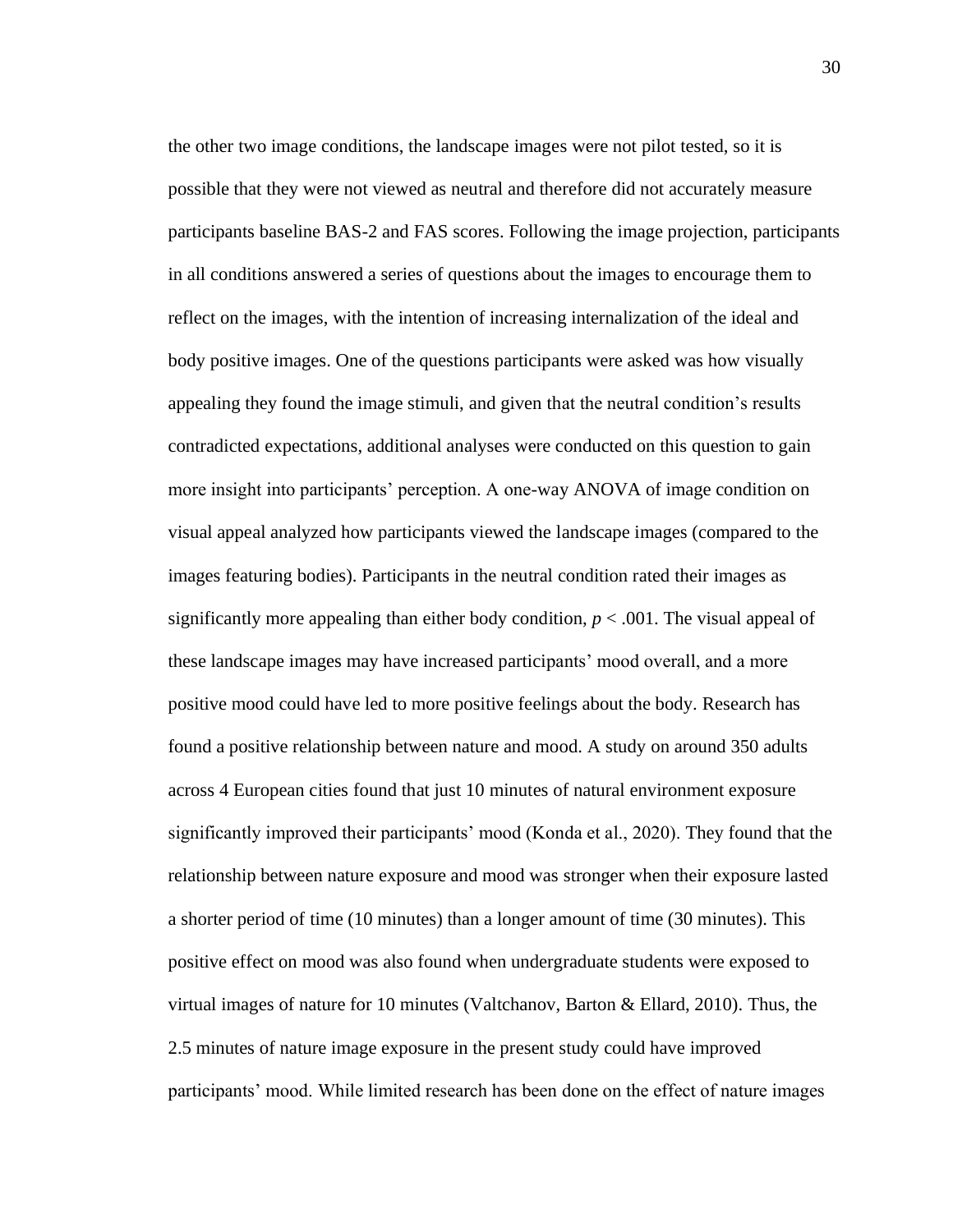on body image, it is possible that these positive effects to mood translate to body image. Given the higher levels of body appreciation that participants reported following nature image exposure, researchers should study the potential benefit of nature on positive body image. Because many individuals experience low levels of body image, finding accessible mechanisms to improve body image remains very important for future research.

Analyses revealed no interaction effect between condition and gender on the BAS-2 or FAS, meaning individuals' reactions to the image stimuli were not dependent on their gender. Women's BAS-2 scores did react slightly differently to the image conditions than men. Men's scores on the BAS-2 were statistically similar between the ideal condition and the body positive condition. While not statistically significant, females' body appreciation in the ideal condition was slightly higher on average than those in the body positive condition. The finding that, on average, participants in the ideal condition scored identically or higher than those in the body positive condition contradicts previous research, as thin ideal images have been found to increase selfobjectification and decrease positive body image (Cohen, Fardouly, et al., 2019). There are a few potential reasons for why the ideal images did not have the negative effect on body image that was expected. As previously discussed, the participants in this sample reported high levels of functionality appreciation, which may have protected them against the internalization of ideal images (Alleva et al., 2016).

Another potential explanation for why participants in the ideal image conditions' scores were not lower than the body positive condition is that individuals may react most positively to images that represent their own body types. Researchers found that adult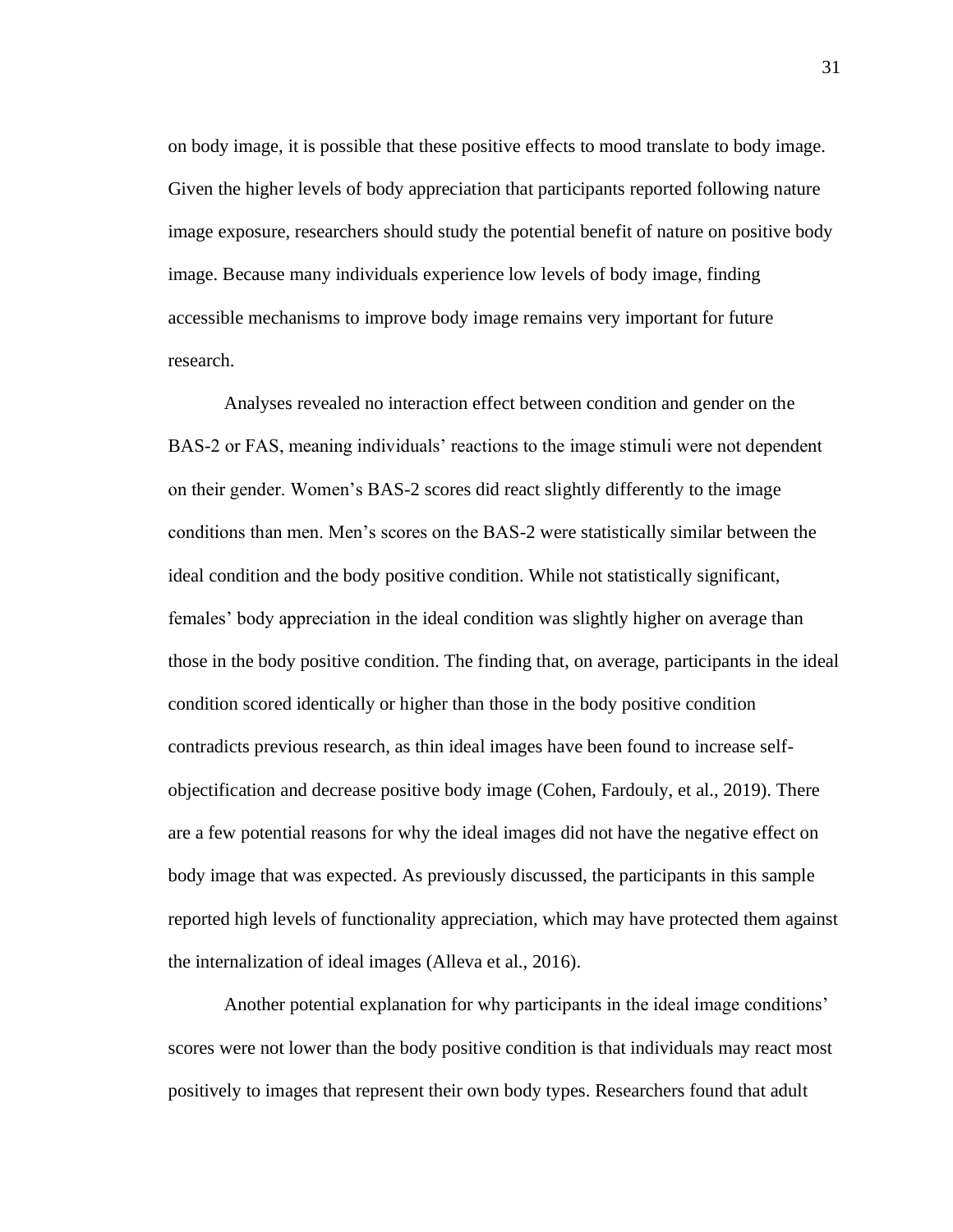women had the most positive response to body image messages that aligned closest to the body types they identified with (Betz et al., 2017). The mean BMI of the present sample was 23.2, which was higher than the individuals featured in the ideal condition, but on average, lower than the individuals in the body positive condition. Participants could have identified more with individuals in the ideal condition, or the body positive, or neither. Overall, the body positive images may not have had their intended impact of promoting body acceptance because the individuals featured in the photos did not align with the participants' body type. To further understand why participants in the ideal condition reacted more positively than hypothesized, additional exploratory analyses were conducted on the questionnaire that followed the image projection. In the questionnaire, participants were asked how much exposure they had to images like the ones that were projected. A one-way ANOVA of image condition on image exposure found that individuals had less exposure to body positive images than ideal,  $p = .004$ . Participants may have engaged in more social comparison and body surveillance in the body positive condition than the ideal because the body positive images were less familiar, and therefore prompted individuals to reflect more. Further research should be done to investigate whether familiarity with a certain type of advertising style affects the impact that viewing those images has on body image. Specifically, researchers should look at whether participants are less reactive to advertisements featuring ideal models because they are constantly exposed to those kind of images on Instagram and other social media platforms.

As with the neutral (landscape) condition, the appeal of the image condition may have impacted the results. To understand how image appeal varied across body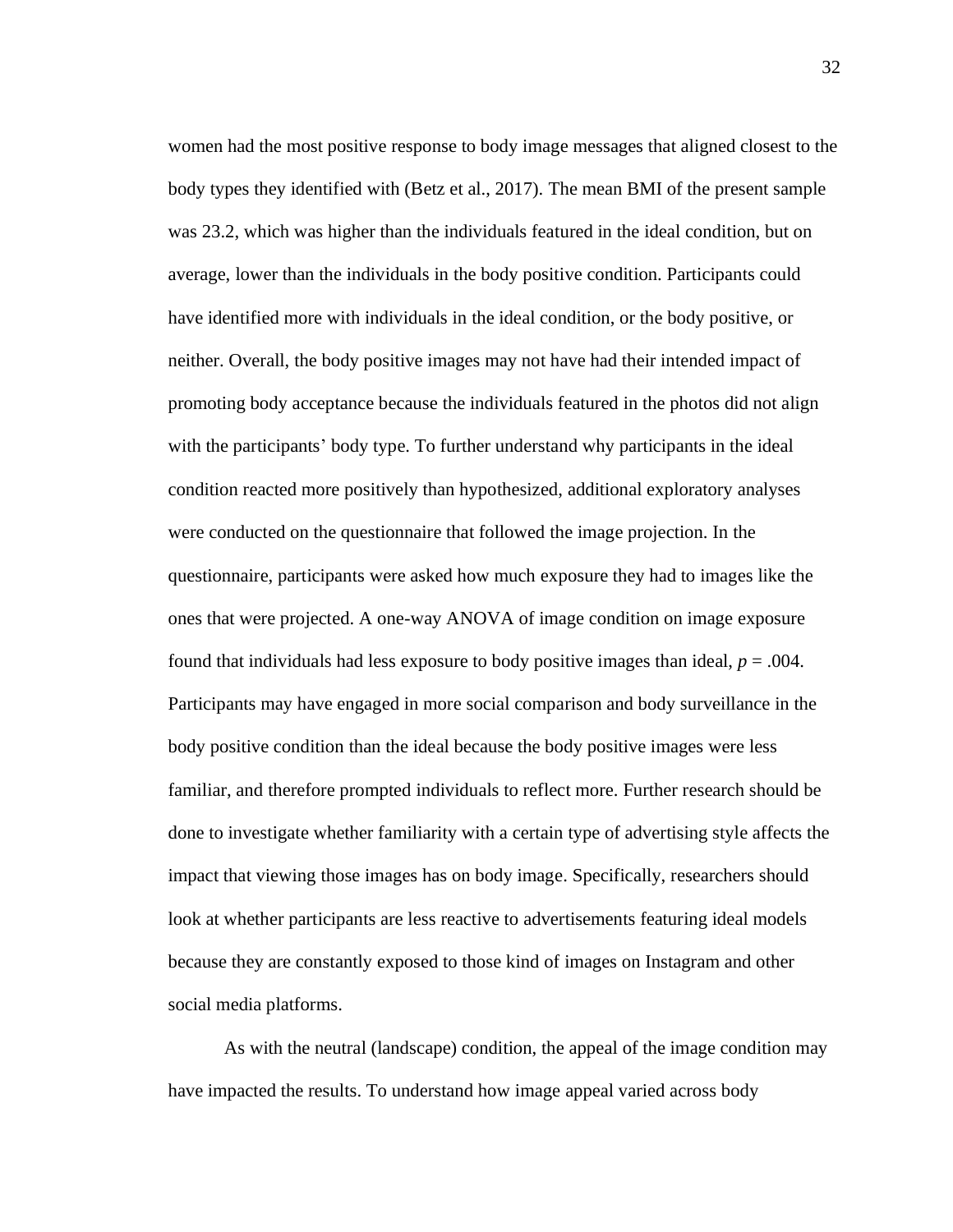conditions, another one-way ANOVA was conducted which revealed that participants rated the ideal images significantly more appealing than the body positive images,  $p =$ .001. The image appeal may have affected participants' body appreciation, especially if viewing images they liked more affected their mood. The difference in perceived image appeal between the ideal and body positive conditions is a limitation in the present study, as participants may be reacting to the appeal of the image and not the content of the image itself. Future research should pilot test the appeal of the images, along with how well they meet their given definition, to ensure that appeal does not differ between stimuli conditions.

#### **Limitations**

A limitation of this study was the ceiling effect on the functional appreciation scale. Overall, analyses revealed no effect of gender, image condition, or demographics on the FAS scores. No definitive conclusions can be made on the effect of these variables on functional appreciation, because of the ceiling for the FAS. The distribution of the scores was negatively skewed and kurtotic, making it difficult to detect significant differences in the scores. A potential explanation for this ceiling effect, which previous experimenters did not experience, is that the present sample has higher functionality appreciation overall. This sample was, on average, young, healthy, and athletic. Questions of the FAS asked how participants felt about their own functional capabilities, and the majority of participants may have felt very confident in their bodies' abilities. Additionally, the scale was only scored on a 5-point Likert scale, which may have been too limited to capture individual differences. Future research may want to implement a scale with a wider range of values when using this questionnaire on more athletic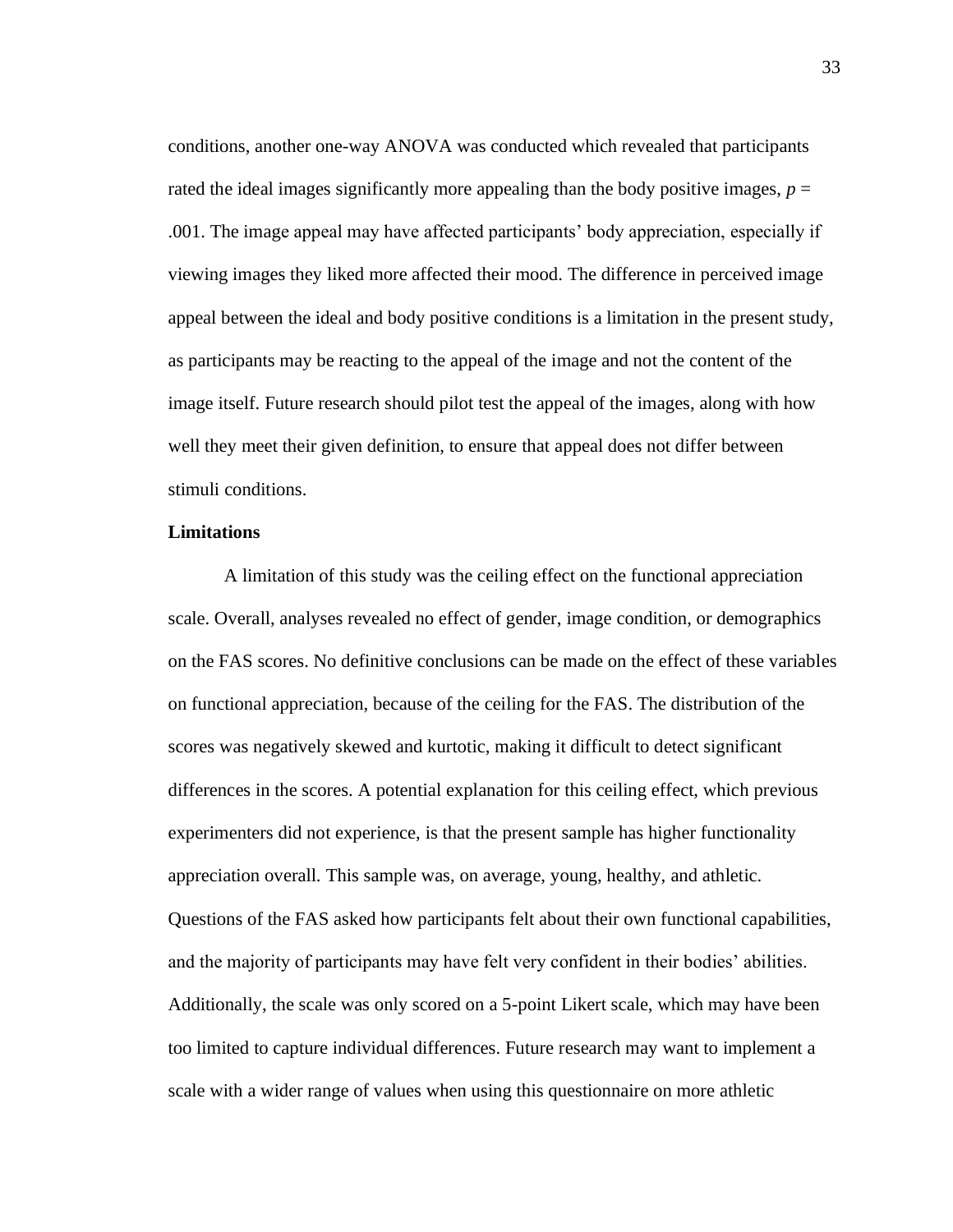populations, so that there are more options for participants to rate themselves on. Inclusion of multiple different measures of functional appreciation could also help provide more information on different aspects of functional body image.

Another limitation of the present study was that the majority of the participants were women, leaving fewer men in each of the image conditions  $(N = 14)$ . The small number of male participants led to a low statistical power for the male image condition cells, making it more difficult to find significant differences and increasing the likelihood of a false negative. The sample's demographics were also not representative of the population as a whole, and so findings may not be generalizable. This study's participants were undergraduate students at a liberal arts college, so as is common with research conducted on college students, the sample was not diverse. The utilization of WEIRD (white, educated, industrialized, rich, and democratic) samples, such as the one in the present experiment, can lead to findings that cannot be applied cross-culturally (Jones, 2010). A more diverse sample may experience different reactions to the stimuli than 20 year-old, highly educated, white, college students. For example, Caucasian individuals tend to experience higher levels of body dissatisfaction and different body image trends than African Americans, and the present study had a very small sample of African Americans (Dye, 2015).

Additionally, the body type of this sample was not representative of the national population; the mean BMI was 23.2, however the average American's BMI is 29.3 (Fryar, Kruszon-Moran, Gu & Ogden, 2018). The sample generally fell into a healthy weight range, and had a higher percentage of athletes than the general population. BMI is negatively correlated with all positive body image measures, so this sample is more likely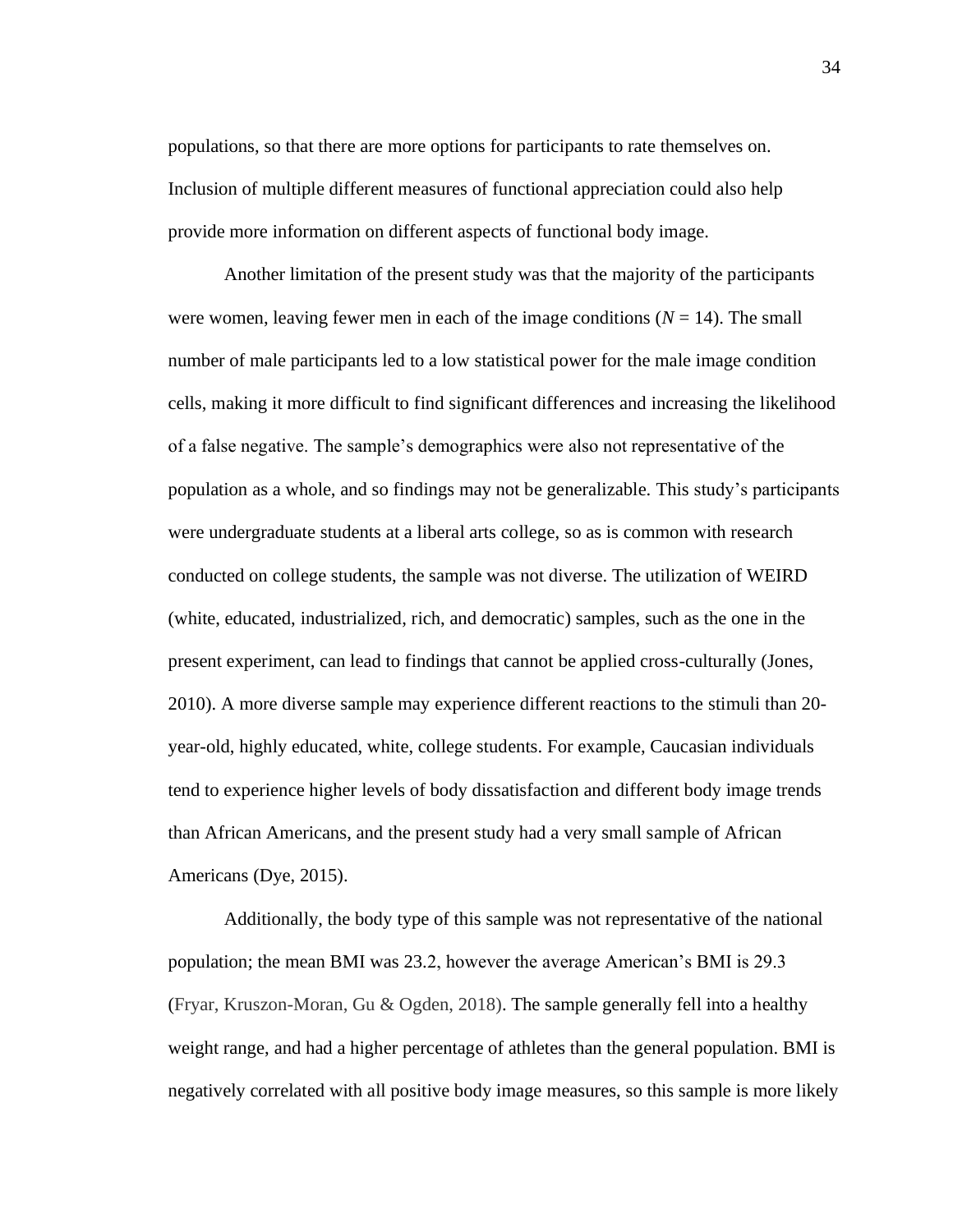to experience higher levels of positive body image overall (Swami et al., 2017). Future research should expand this experiment to different populations, and study whether diverse populations react differently to body positive styles of Instagram advertising.

The ecological validity of this study provides another limitation, as the images were presented in a survey format. On Instagram, users are constantly exposed to these types of advertisements without even realizing it because these photos are intended to blend into their feeds (Chen, 2017). In the present experiment, these photos were shown one after another and participants may have had certain expectancies about what the experiment was attempting to measure. Because the images were presented on a Qualtrics survey instead of an Instagram feed, individuals were likely more cognizant of their exposure to the images, leading them to filter their reactions to them. If the participants created their own ideas of what the study was investigating, then they may have responded to the questionnaires the way they thought researchers expected them to. The body and functionality appreciation scores would have higher ecological validity if they were administered following individuals' natural exposure to different advertisements on Instagram. Future research should attempt to increase ecological validity by measuring how individuals' body image reacts to different Instagram image types in their daily life. **Implications** 

In conclusion, these results present a complex answer to the titular question of whether or not Instagram can do any good. In line with previous research, men continue to experience higher levels of body appreciation than women regardless of the stimuli they are exposed to. The present study also expands previous research by investigating the impact of different styles of Instagram advertising across men and women. Viewing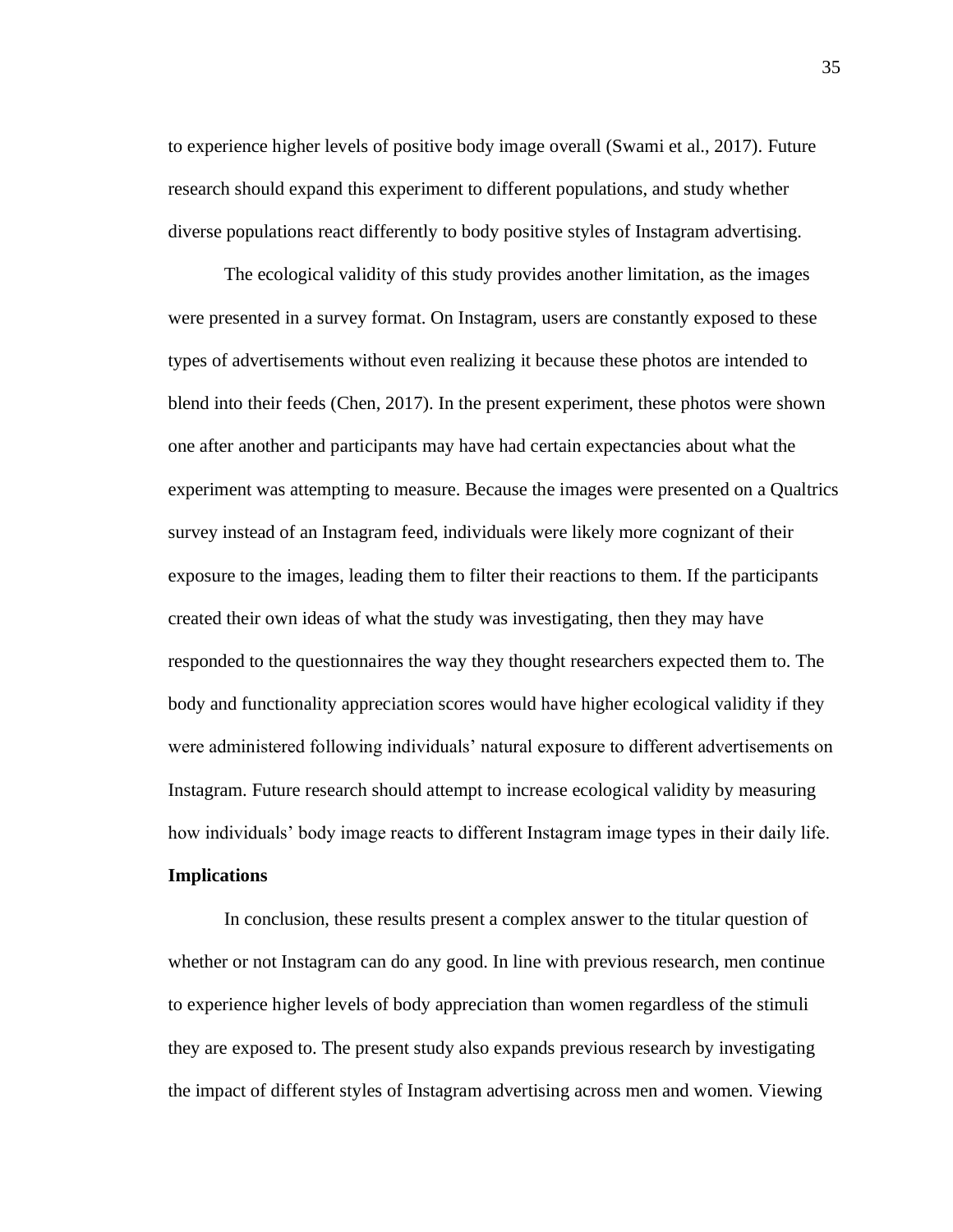nature images (featuring no people) led to the highest levels of body appreciation compared to either ideal or body positive advertisement images. Additionally, this study found no support for the idea that body positive advertisements can help increase positive body image. There were also no significant differences between men and women's reactions to these advertisements, which provides insight into the understudied area of male body image and advertisements. The implications of this study are important to the relatively new field of positive body image.

This study finds evidence that any advertisement featuring a body may lead to lower body appreciation. The solution to the harms of thin-ideal media may not be body positive advertising, but rather body neutrality. The body neutrality movement focuses on the acknowledgement of the bodies' capabilities, not its appearance (Wingus, 2018), and its' popularity has increased over the past few years. Any focus on the body can decrease positive body image, so minimizing the emphasis on a body's aesthetic, and focusing instead on the body's strength and functionality capabilities may provide the most benefit to body image. Future studies should continue to research ways, on an individual and societal level, to increase positive body image.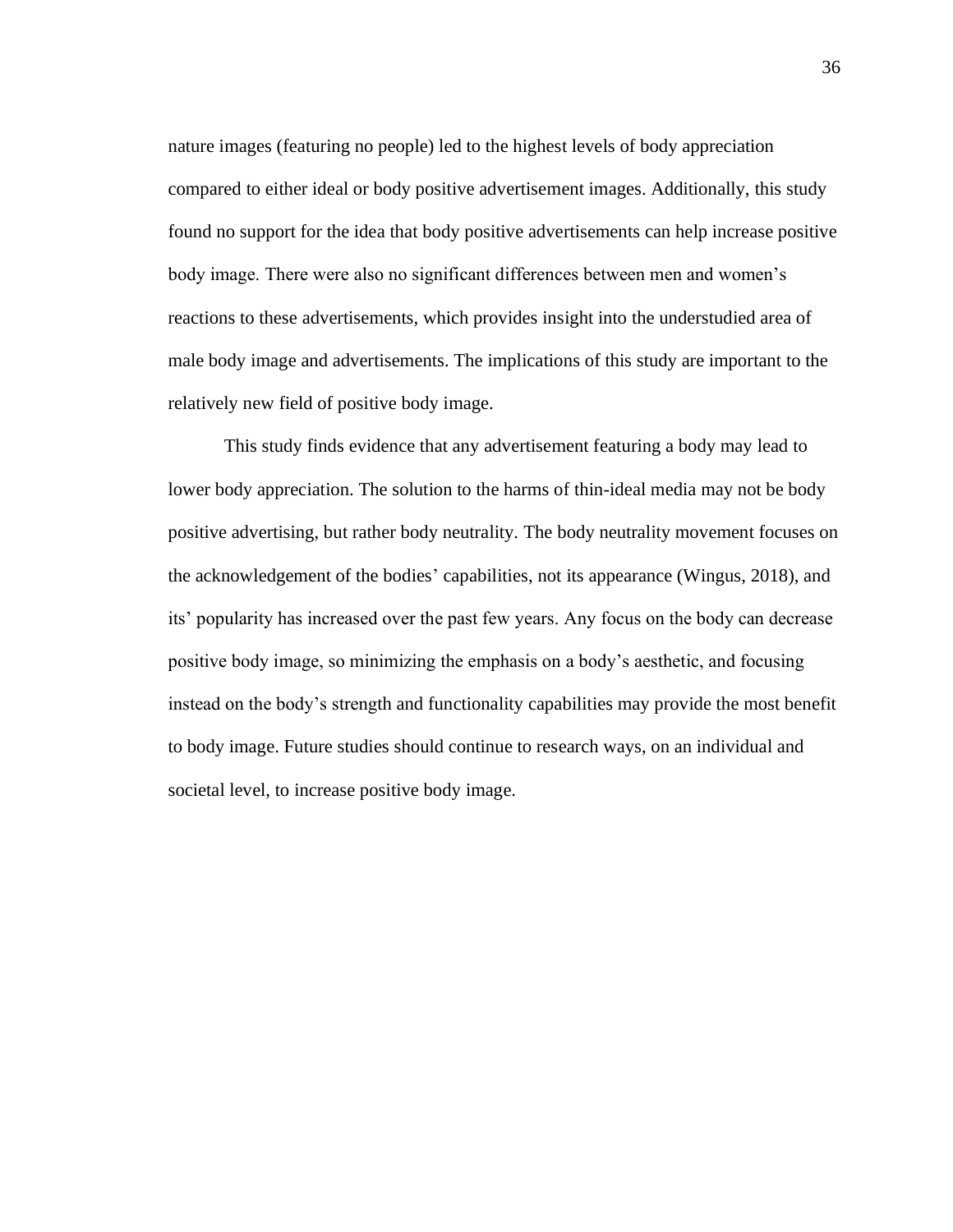#### References

- Abbott, B. D., & Barber, B. L. (2010). Embodied image: Gender differences in functional and aesthetic body image among Australian adolescents. *Body Image*, *7*(1), 22– 31. doi: 10.1016/j.bodyim.2009.10.004
- Alleva, J. M., Tylka, T. L., & Diest, A. M. K. V. (2017). The Functionality Appreciation Scale (FAS): Development and psychometric evaluation in U.S. community women and men. *Body Image*, *23*, 28–44. doi: 10.1016/j.bodyim.2017.07.008
- Alleva, J. M., Veldhuis, J., & Martijn, C. (2016). A pilot study investigating whether focusing on body functionality can protect women from the potential negative effects of viewing thin-ideal media images. *Body Image*, *17*, 10–13. doi: 10.1016/j.bodyim.2016.01.007
- Betz, D. E., & Ramsey, L. R. (2017). Should women be "All About That Bass?": Diverse body-ideal messages and women's body image. *Body Image*, *22*, 18–31. doi: 10.1016/j.bodyim.2017.04.004
- Blond, A. (2008). Impacts of exposure to images of ideal bodies on male body dissatisfaction: A review. *Body Image*, *5*(3), 244–250. doi: 10.1016/j.bodyim.2008.02.003
- CDC Calculating BMI using the English System BMI for Age Training Course DNPAO. (2014, May 9). CDC.
- Chen, H. (2017). College-aged young consumers' perceptions of social media marketing:

https://www.cdc.gov/nccdphp/dnpao/growthcharts/training/bmiage/page5\_2.html

The story of Instagram. *Journal of Current Issues & Research in Advertising*, *39*(1), 22–36. doi: 10.1080/10641734.2017.1372321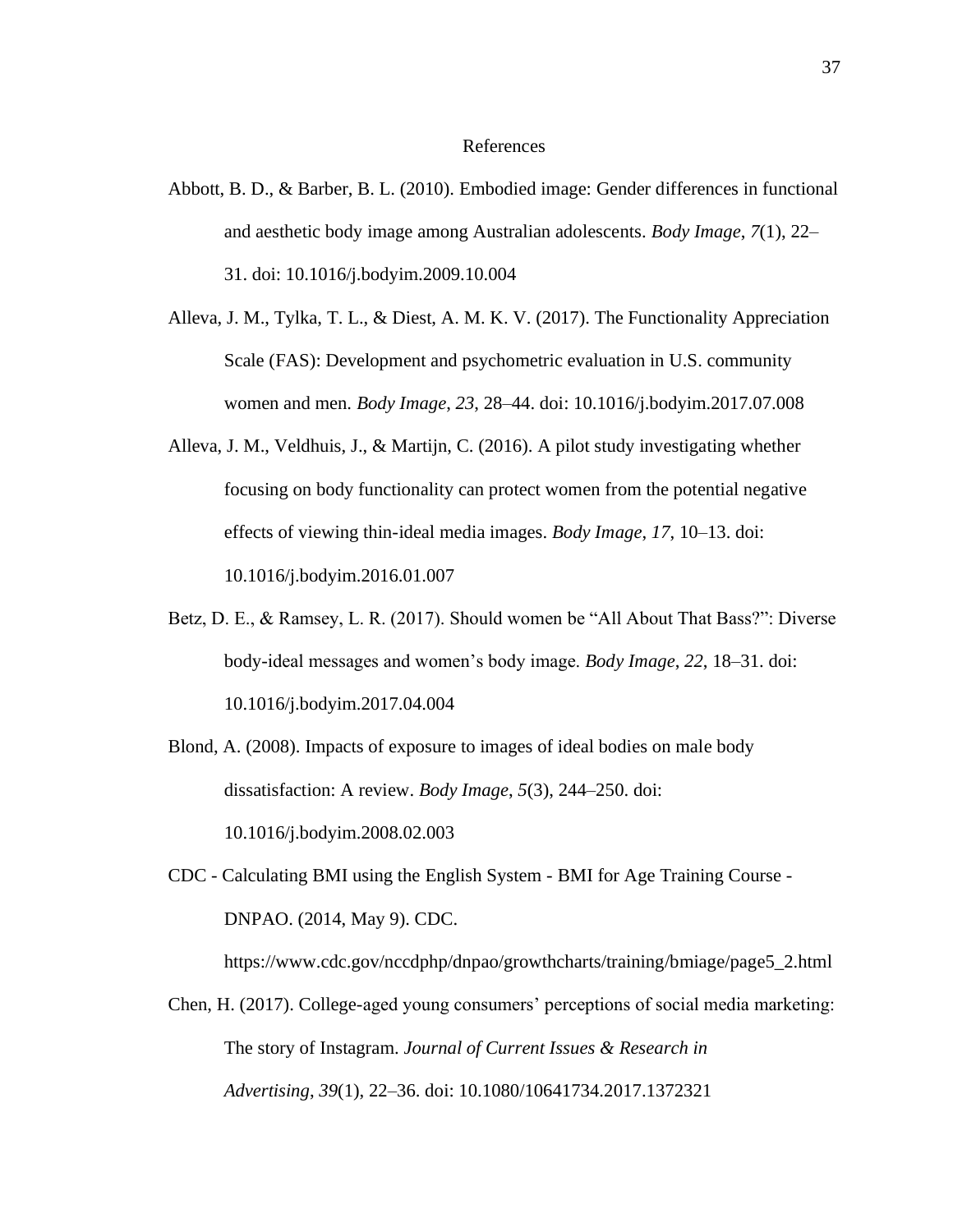- Cohen, R., Irwin, L., Newton-John, T., & Slater, A. (2019). #bodypositivity: A content analysis of body positive accounts on Instagram. *Body Image*, *29*, 47–57. doi: 10.1016/j.bodyim.2019.02.007
- Cohen, R., Newton-John, T., & Slater, A. (2017). The relationship between Facebook and Instagram appearance-focused activities and body image concerns in young women. *Body Image*, *23*, 183–187. doi: 10.1016/j.bodyim.2017.10.002
- Cohen, R., Fardouly, J., Newton-John, T., & Slater, A. (2019). #BoPo on Instagram: An experimental investigation of the effects of viewing body positive content on young women's mood and body image. *New Media & Society*, *21*(7), 1546–1564. doi: 10.1177/1461444819826530
- Convertino, A. D., Rodgers, R. F., Franko, D. L., & Jodoin, A. (2019). An evaluation of the Aerie Real campaign: Potential for promoting positive body image? *Journal of Health Psychology*, 24(6), 726–737[.https://doi.org/10.1177/1359105316680022](https://doi.org/10.1177/1359105316680022)
- Dye, H. (2015). Are there differences in gender, race, and age regarding body dissatisfaction? *Journal of Human Behavior in the Social Environment*, *26*(6), 499–508. doi: 10.1080/10911359.2015.1091240
- Frederick, D. A., Sandhu, G., Morse, P. J., & Swami, V. (2016). Correlates of appearance and weight satisfaction in a U.S. national sample: Personality, attachment style, television viewing, self-esteem, and life satisfaction. *Body Image*, *17*, 191–203. doi: 10.1016/j.bodyim.2016.04.001
- Fredrickson, B. L., & Roberts, T.-A. (1997). Objectification theory: Toward understanding women's lived experiences and mental health risks. *Psychology of Women Quarterly*, *21*(2), 173–206. doi: 10.1111/j.1471-6402.1997.tb00108.x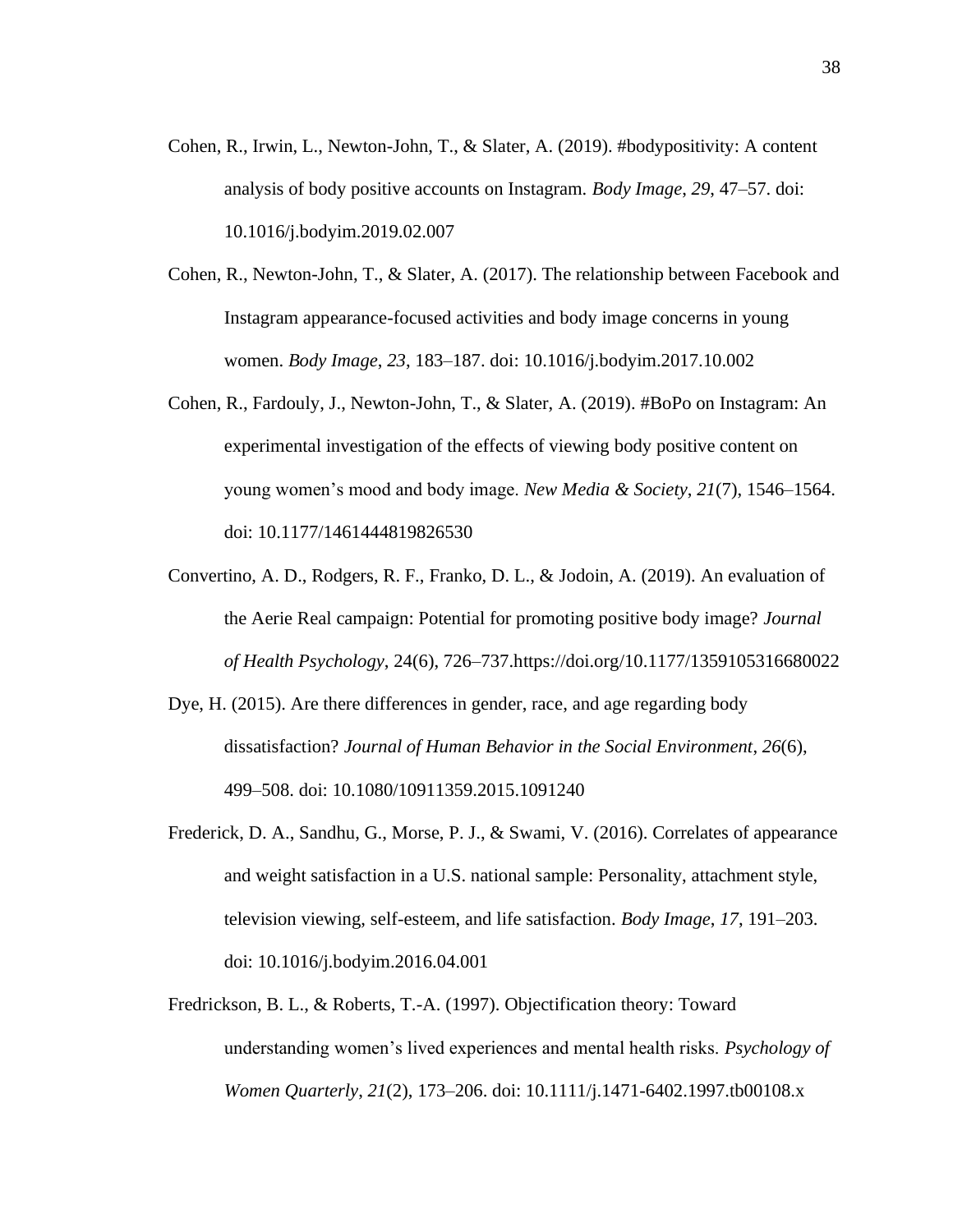Fryar, C. D., Kruszon-Moran, D., Gu, Q., & Ogden, C. (2018, December 20). Mean Body Weight, Height, Waist Circumference, and Body Mass Index Among Adults: United States, 1999–2000 Through 2015–2016 . CDC. https://www.cdc.gov/nchs/data/nhsr/nhsr122-508.pdf

Galioto, R., & Crowther, J. H. (2013). The effects of exposure to slender and muscular images on male body dissatisfaction. *Body Image*, *10*(4), 566–573. doi: 10.1016/j.bodyim.2013.07.009

- Garcia, T. (2019, May 21). Victoria's Secret market share sinks as online brands grow. Market Watch. https://www.marketwatch.com/story/victorias-secret-marketshare-sinks-as-online-brands-grow-2019-05-20
- Grabe, S., Ward, L. M., & Hyde, J. S. (2008). The role of the media in body image concerns among women: A meta-analysis of experimental and correlational studies. *Psychological Bulletin, 134*(3), 460–476. https://doi.org/10.1037/0033- 2909.134.3.460
- Grogan, S. (1997). *Body image: Understanding body dissatisfaction in men, women, and children*. London: Routledge.
- Grogan, S. (2017). *Body image: Understanding body dissatisfaction in men, women and children*. London: Routledge.
- Hanna, E., Ward, L. M., Seabrook, R. C., Jerald, M., Reed, L., Giaccardi, S., & Lippman, J. R. (2017). Contributions of social comparison and self-objectification in mediating associations between Facebook use and emergent adults' psychological well-being. *Cyberpsychology, Behavior, and Social Networking*, *20*(3), 172–179. doi: 10.1089/cyber.2016.0247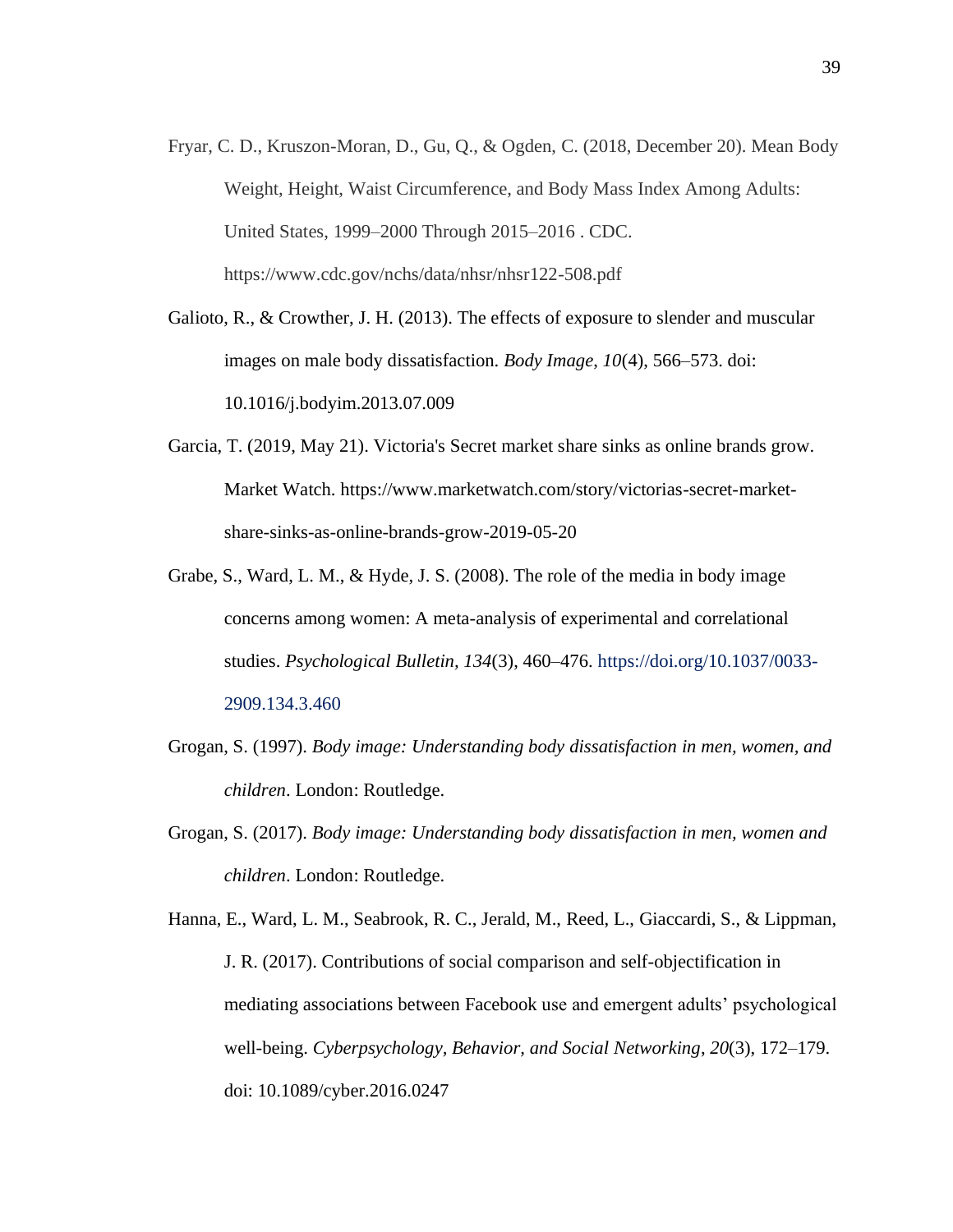- Hargreaves, D. A., & Tiggemann, M. (2009). Muscular ideal media images and men's body image: Social comparison processing and individual vulnerability. *Psychology of Men & Masculinity*, *10*(2), 109–119. doi: 10.1037/a0014691
- Harrison, K., & Cantor, J. (1997). The relationship between media consumption and eating disorders. *Journal of Communication*, *47*(1), 40–67. doi: 10.1111/j.1460- 2466.1997.tb02692.x
- Hausenblas, H. A., & Downs, D. S. (2001). Comparison of body image between athletes and nonathletes: A meta-analytic review. *Journal of Applied Sport Psychology*, *13*(3), 323–339. doi: 10.1080/104132001753144437
- Holland, G., & Tiggemann, M. (2016). A systematic review of the impact of the use of social networking sites on body image and disordered eating outcomes. *Body Image*, *17*, 100–110. doi: 10.1016/j.bodyim.2016.02.008
- Holmqvist, K., & Frisén, A. (2012). "I bet they aren't that perfect in reality:" Appearance ideals viewed from the perspective of adolescents with a positive body image. *Body Image*, *9*(3), 388–395. doi: 10.1016/j.bodyim.2012.03.007
- Jones, D. (2010, June 25). A WEIRD View of Human Nature Skews Psychologists' Studies. Science Magazine.

https://science.sciencemag.org/content/328/5986/1627.full

Kondo, M. C., Triguero-Mas, M., Donaire-Gonzalez, D., Seto, E., Valentín, A., Hurst, G., … Nieuwenhuijsen, M. J. (2020). Momentary mood response to natural outdoor environments in four European cities. *Environment International*, *134*, 105237. doi: 10.1016/j.envint.2019.105237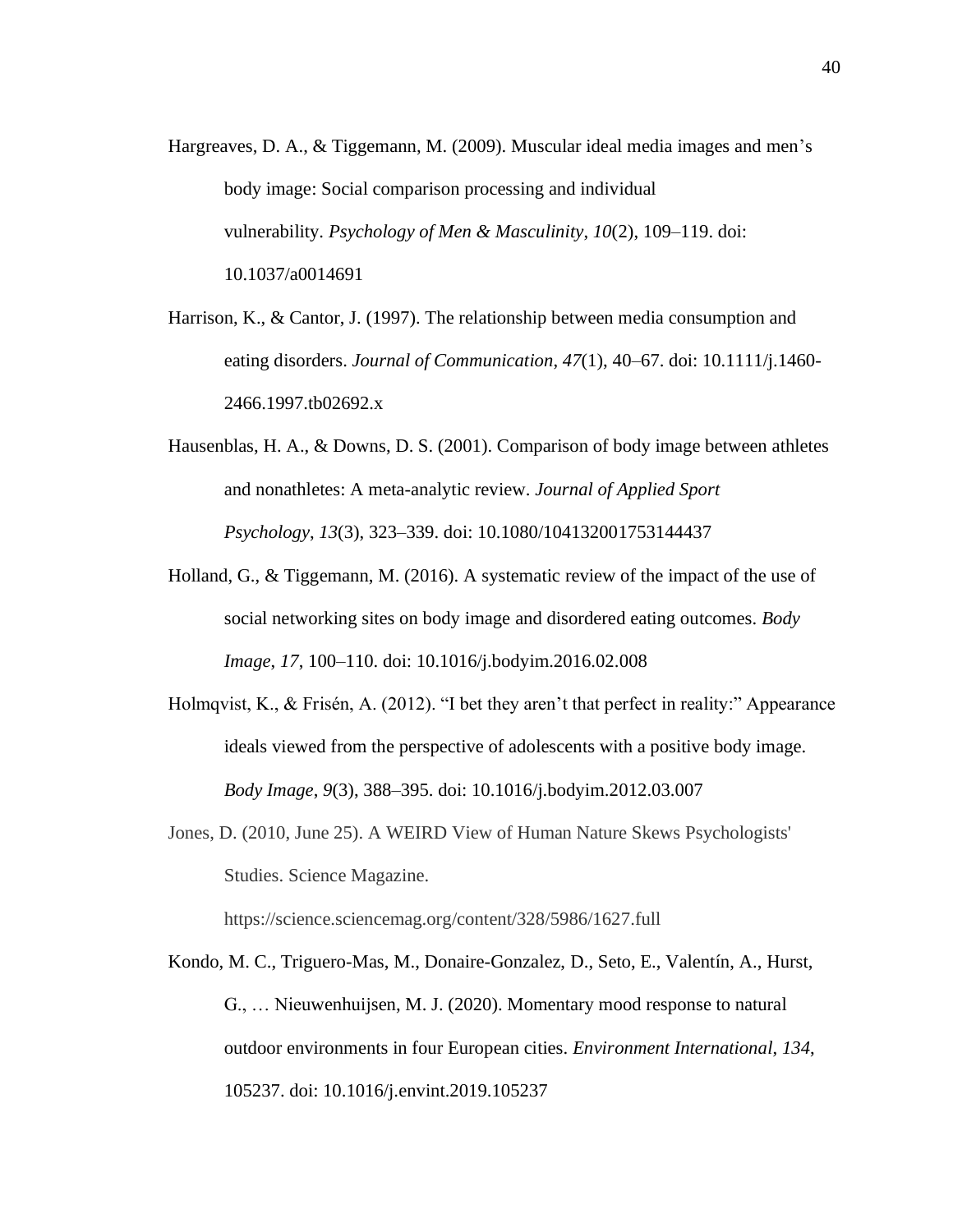- Molla, R., & Wagner, K. (2018, June 25). People spend almost as much time on Instagram as they do on Facebook. Vox. https://www.vox.com/2018/6/25/17501224/instagram-facebook-snapchat-timespent-growth-data
- Most Americans Experience Feeling Dissatisfied with How Their Body Looks from Time to Time, Including Nearly Two in Five Who Feel This Way Whenever They Look in the Mirror. (2018, February 13). IPSOS. [https://www.ipsos.com/en-us/news](https://www.ipsos.com/en-us/news-polls/most-americans-experience-feeling-dissatisfied-with-body-looks-from-time-to-time)[polls/most-americans-experience-feeling-dissatisfied-with-body-looks-from-time](https://www.ipsos.com/en-us/news-polls/most-americans-experience-feeling-dissatisfied-with-body-looks-from-time-to-time)[to-time](https://www.ipsos.com/en-us/news-polls/most-americans-experience-feeling-dissatisfied-with-body-looks-from-time-to-time)
- Murnen, S., & Don, B. (2012). Body Image and Gender Roles. In T. Cash, *Encyclopedia of Body Image and Human Appearance* (pp.128–134). VA: Academic Press.
- Ortiz-Ospina, E. (2019, September 18). The rise of social media. Our World in Data. <https://ourworldindata.org/rise-of-social-media>
- Peixotolabre, M. (2002). Adolescent boys and the muscular male body ideal. *Journal of Adolescent Health*, *30*(4), 233–242. doi: 10.1016/s1054-139x(01)00413-x
- Pumphrey, C. (2012, September 25). How do advertisers show me custom ads? How Stuff Works. https://computer.howstuffworks.com/advertiser-custom-ads.htm
- Schlossberg, M. (2016, June 9). These statistics reveal a terrifying reality about the modeling industry. Business Insider. https://www.businessinsider.com/mostmodels-are-underweight-2016-6
- Schreiber, K. (2016, August 11). What does Body Positivity actually mean? Retrieved from https://www.psychologytoday.com/us/blog/the-truth-about-exerciseaddiction/201608/what-does-body-positivity-actually-mean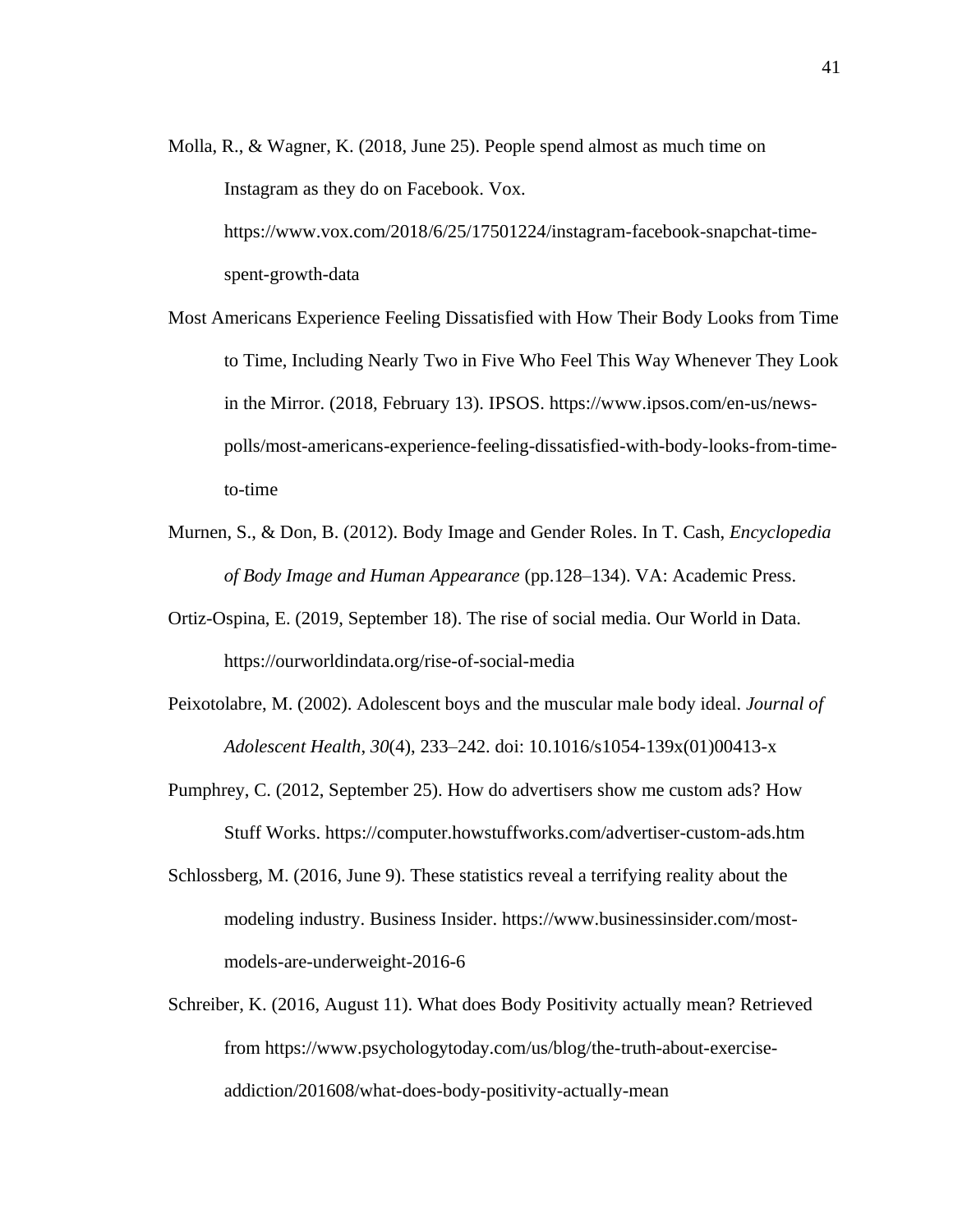- Simpson, J. (2017, August 25). Finding brand success in the Digital World. Forbes. [https://www.forbes.com/sites/forbesagencycouncil/2017/08/25/finding-brand](https://www.forbes.com/sites/forbesagencycouncil/2017/08/25/finding-brand-success-in-the-digital-world/#7cf6771e626e)[success-in-the-digital-world/#7cf6771e626e](https://www.forbes.com/sites/forbesagencycouncil/2017/08/25/finding-brand-success-in-the-digital-world/#7cf6771e626e)
- Soulliard, Z. A., Kauffman, A. A., Fitterman-Harris, H. F., Perry, J. E., & Ross, M. J. (2019). Examining positive body image, sport confidence, flow state, and subjective performance among student athletes and non-athletes. *Body Image*, *28*, 93–100. doi: 10.1016/j.bodyim.2018.12.009
- Swami, V., Weis, L., Barron, D., & Furnham, A. (2017). Positive body image is positively associated with hedonic (emotional) and eudaimonic (psychological and social) well-being in British adults. *The Journal of Social Psychology*, *158*(5), 541–552. doi: 10.1080/00224545.2017.1392278
- Thompson, J. K., & Stice, E. (2001). Thin-ideal internalization: Mounting evidence for a new risk factor for body-image disturbance and eating pathology. *Current Directions in Psychological Science*, *10*(5), 181–183. doi: 10.1111/1467- 8721.00144
- Tiggemann, M., & Slater, A. (2013). NetGirls: The Internet, Facebook, and body image concern in adolescent girls. *International Journal of Eating Disorders*, *46*(6), 630–633. doi: 10.1002/eat.22141
- Tylka, T. (2012). Positive Psychology Perspectives on Body Image. In T. Cash, *Encyclopedia of Body Image and Human Appearance*, (pp.657–663). VA: Academic Press.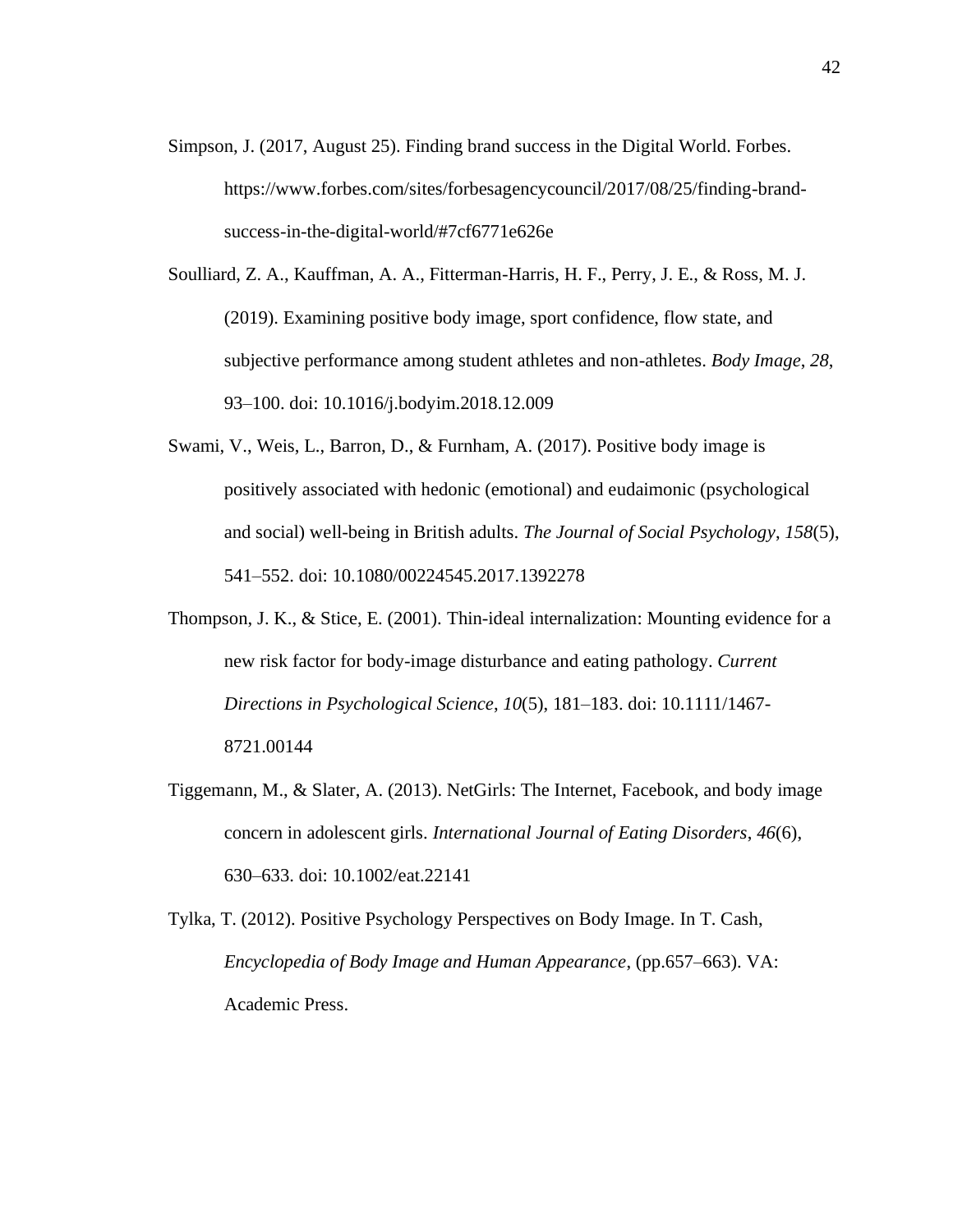- Tylka, T. L., & Wood-Barcalow, N. L. (2015). The Body Appreciation Scale-2: Item refinement and psychometric evaluation. *Body Image*, *12*, 53–67. doi: 10.1016/j.bodyim.2014.09.006
- Tylka, T. L., & Wood-Barcalow, N. L. (2015). What is and what is not positive body image? Conceptual foundations and construct definition. *Body Image*, *14*, 118– 129. doi: 10.1016/j.bodyim.2015.04.001
- Valtchanov, D., Barton, K. R., & Ellard, C. (2010). Restorative effects of virtual nature settings. *Cyberpsychology, Behavior, and Social Networking*, *13*(5), 503–512. doi: 10.1089/cyber.2009.0308
- Wingus, L. (2018, August 15). Inside the body image movement that doesn't focus on your appearance. Huffington Post. https://www.huffpost.com/entry/what-is-bodyneutrality\_n\_5b61d8f9e4b0de86f49d31b4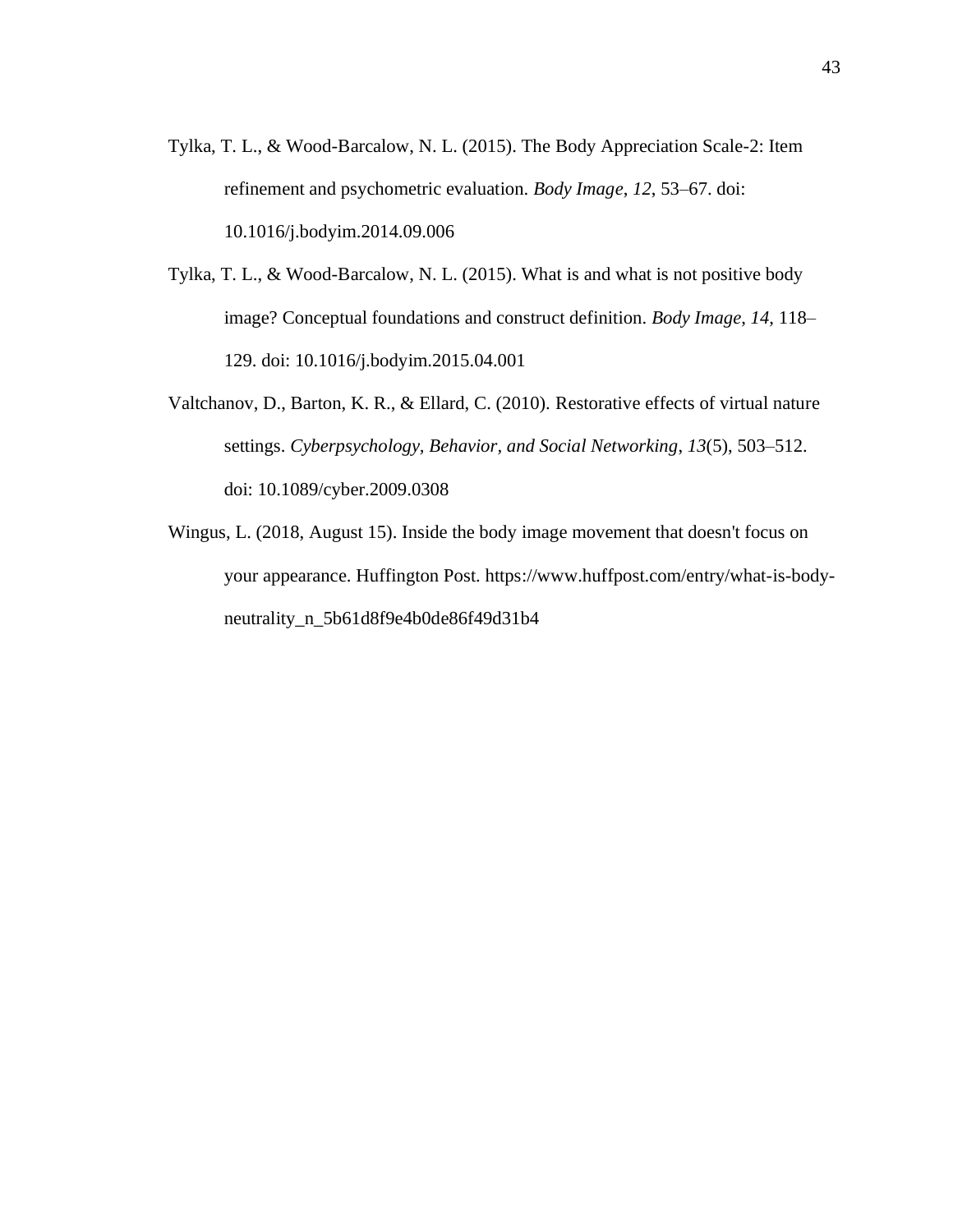|                                                                                                                                            | Never        | Sometimes      | About<br>Half of the<br>Time | Most of<br>the Time | Always |
|--------------------------------------------------------------------------------------------------------------------------------------------|--------------|----------------|------------------------------|---------------------|--------|
| 1. I respect my body.                                                                                                                      | $\mathbf{1}$ | $\overline{2}$ | 3                            | $\overline{4}$      | 5      |
| 2. I feel good about my<br>body.                                                                                                           | $\mathbf{1}$ | $\overline{2}$ | 3                            | $\overline{4}$      | 5      |
| 3. I feel that my body has at<br>least some good qualities.                                                                                | $\mathbf{1}$ | $\overline{2}$ | 3                            | $\overline{4}$      | 5      |
| 4. I take a positive attitude<br>towards my body.                                                                                          | $\mathbf{1}$ | $\overline{2}$ | 3                            | $\overline{4}$      | 5      |
| 5. I am attentive to my<br>body's needs.                                                                                                   | $\mathbf{1}$ | $\overline{2}$ | 3                            | 4                   | 5      |
| 6. I feel love for my body.                                                                                                                | $\mathbf{1}$ | $\overline{2}$ | 3                            | $\overline{4}$      | 5      |
| 7. I appreciate the different<br>and unique characteristics<br>of my body.                                                                 | $\mathbf{1}$ | $\overline{2}$ | 3                            | $\overline{4}$      | 5      |
| 8. My behavior reveals my<br>positive attitude toward my<br>body; for example, I walk<br>holding my head high and<br>smiling.              | $\mathbf{1}$ | $\overline{2}$ | 3                            | $\overline{4}$      | 5      |
| 9. I am comfortable in my<br>body.                                                                                                         | $\mathbf{1}$ | $\overline{2}$ | 3                            | $\overline{4}$      | 5      |
| 10. I feel like I am beautiful<br>even if I am different from<br>media images of attractive<br>people (e.g., models,<br>actresses/actors). | $\mathbf{1}$ | $\overline{2}$ | 3                            | $\overline{4}$      | 5      |

## Appendix A Body Appreciation Scale-2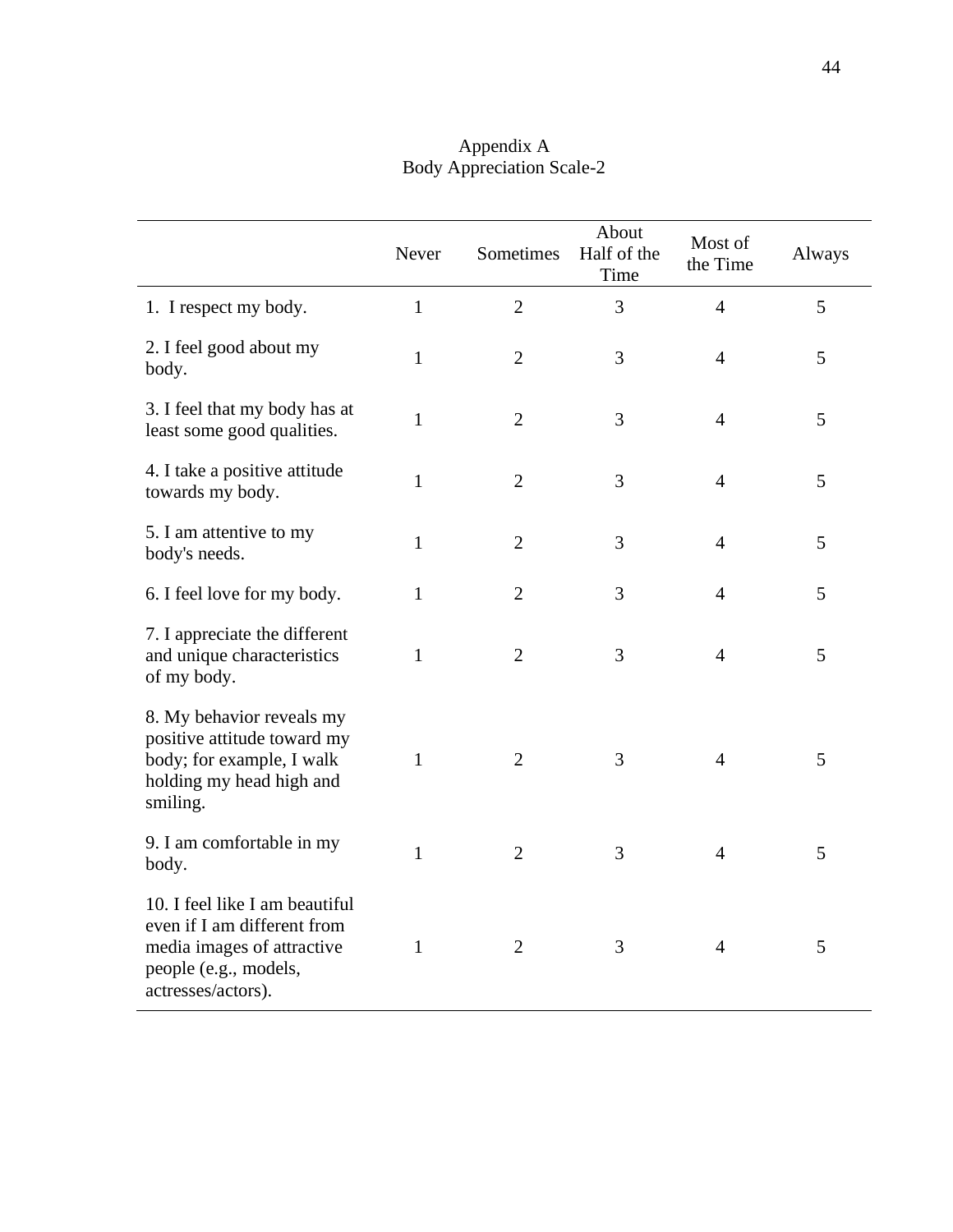| Appendix B                             |
|----------------------------------------|
| <b>Body Functionality Appreciation</b> |

|                                                                                                                   | Strongly<br>Disagree | Somewhat<br>Disagree | Neither<br>Agree nor<br>Disagree | Somewhat<br>Agree | Strongly<br>Agree |
|-------------------------------------------------------------------------------------------------------------------|----------------------|----------------------|----------------------------------|-------------------|-------------------|
| 1. I appreciate my body for<br>what it is capable of doing.                                                       | $\mathbf{1}$         | $\overline{2}$       | 3                                | 4                 | 5                 |
| 2. I am grateful for the<br>health of my body, even if it<br>isn't always as healthy as I<br>would like it to be. | $\mathbf{1}$         | $\overline{2}$       | 3                                | 4                 | 5                 |
| 3. I appreciate that my body<br>allows me to communicate<br>and interact with others.                             | 1                    | $\overline{2}$       | 3                                | 4                 | 5                 |
| 4. I acknowledge and<br>appreciate when my body<br>feels good and/or relaxed.                                     | 1                    | $\overline{2}$       | 3                                | 4                 | 5                 |
| 5. I am grateful that my<br>body enables me to engage<br>in activities that I enjoy or<br>find important.         | 1                    | $\overline{2}$       | 3                                | 4                 | 5                 |
| 6. I feel that my body does<br>so much for me.                                                                    | 1                    | $\overline{2}$       | 3                                | 4                 | 5                 |
| 7. I respect my body for the<br>functions that it performs.                                                       | 1                    | $\overline{2}$       | 3                                | 4                 | 5                 |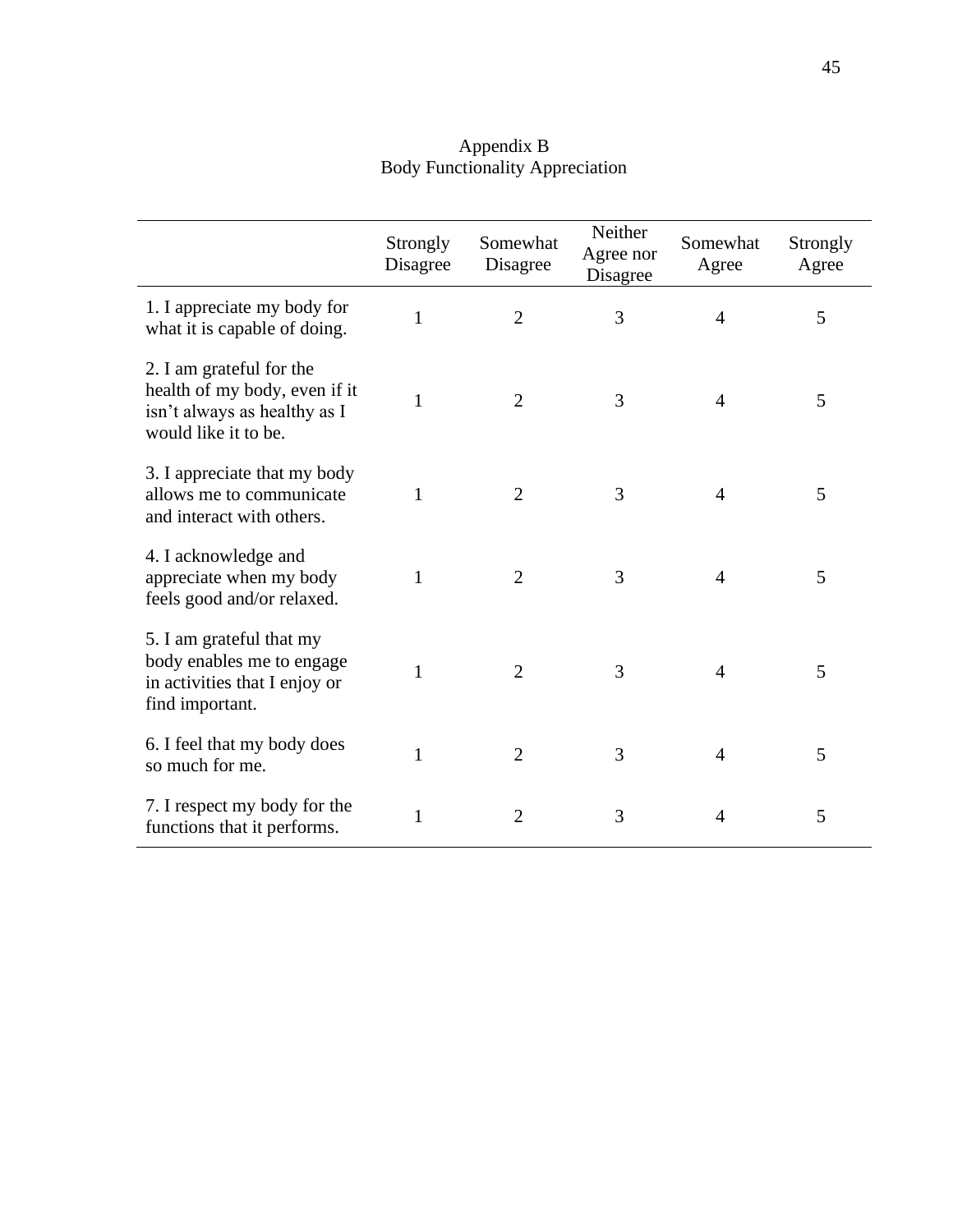## Appendix C

## Demographics Questionnaire

Please respond to the following questions regarding your demographic information. Remember that all data are anonymous and confidential.

- 1. What is your gender identity?
	- \_\_male \_\_female \_\_other

 $\overline{\phantom{a}}$ 

- 2. What is your age?
- 3. What is your ethnicity?
	- \_\_\_\_American Indian or Alaska Native
	- \_\_\_\_Asian
	- \_\_\_\_Black or African American
	- \_\_\_\_Native Hawaiian or Other Pacific Islander
	- \_\_\_\_White (Including Middle Eastern)
	- $\sqrt{O}$ ther  $\sqrt{O}$
- 4. Do you consider yourself to be:
	- \_\_\_\_Heterosexual or straight
	- \_\_\_\_Gay/Lesbian
	- \_\_\_\_Bisexual
	- \_\_\_\_Not listed above (please specify)
	- \_\_\_\_I prefer not to answer
- 5. Are you an international student?
	- \_\_\_Yes  $\sqrt{N}$
- 6. Are you a student athlete?

$$
\frac{\text{Yes}}{\text{No}}
$$

7. Are you religious?

$$
\frac{\text{Yes}}{\text{No}}
$$

- 8. Are you currently in a relationship?
	- \_\_\_\_ Yes \_\_\_\_ No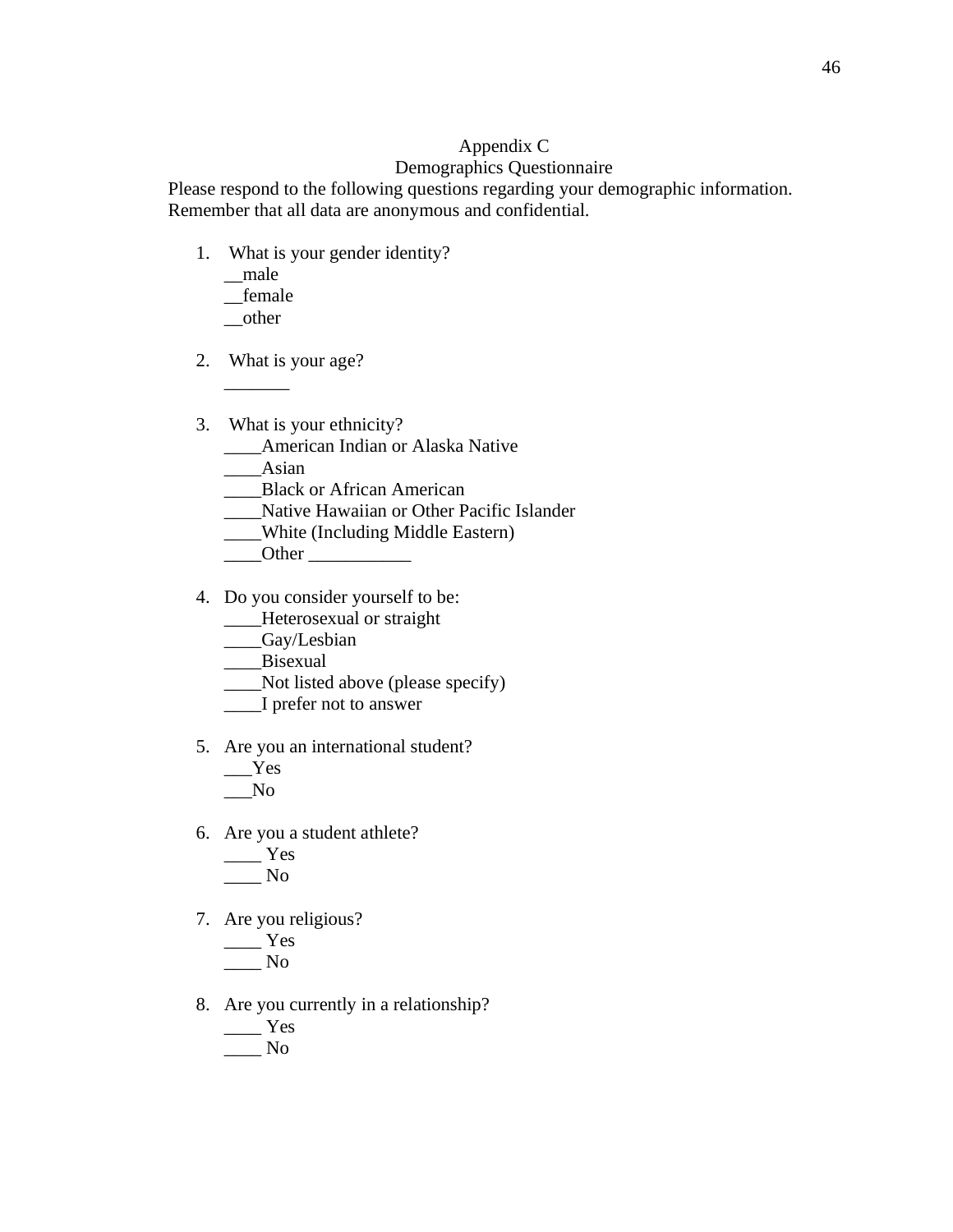- 9. What is your height (Ft)?  $\frac{1}{\sqrt{1-\ln n}}$
- 10. What is your weight (lbs)?
- 11. Do you have an Instagram?

$$
\frac{\text{Yes}}{\text{No}}
$$

 $\overline{\phantom{a}}$ 

- 12. If you have an Instagram, approximately how often do use it?
	- \_\_\_\_ Multiple times in an hour
	- \_\_\_\_ Every hour
	- \_\_\_\_ A few times a day
	- \_\_\_\_ Once a day
	- \_\_\_\_ A few times a week
	- \_\_\_\_ Once a week